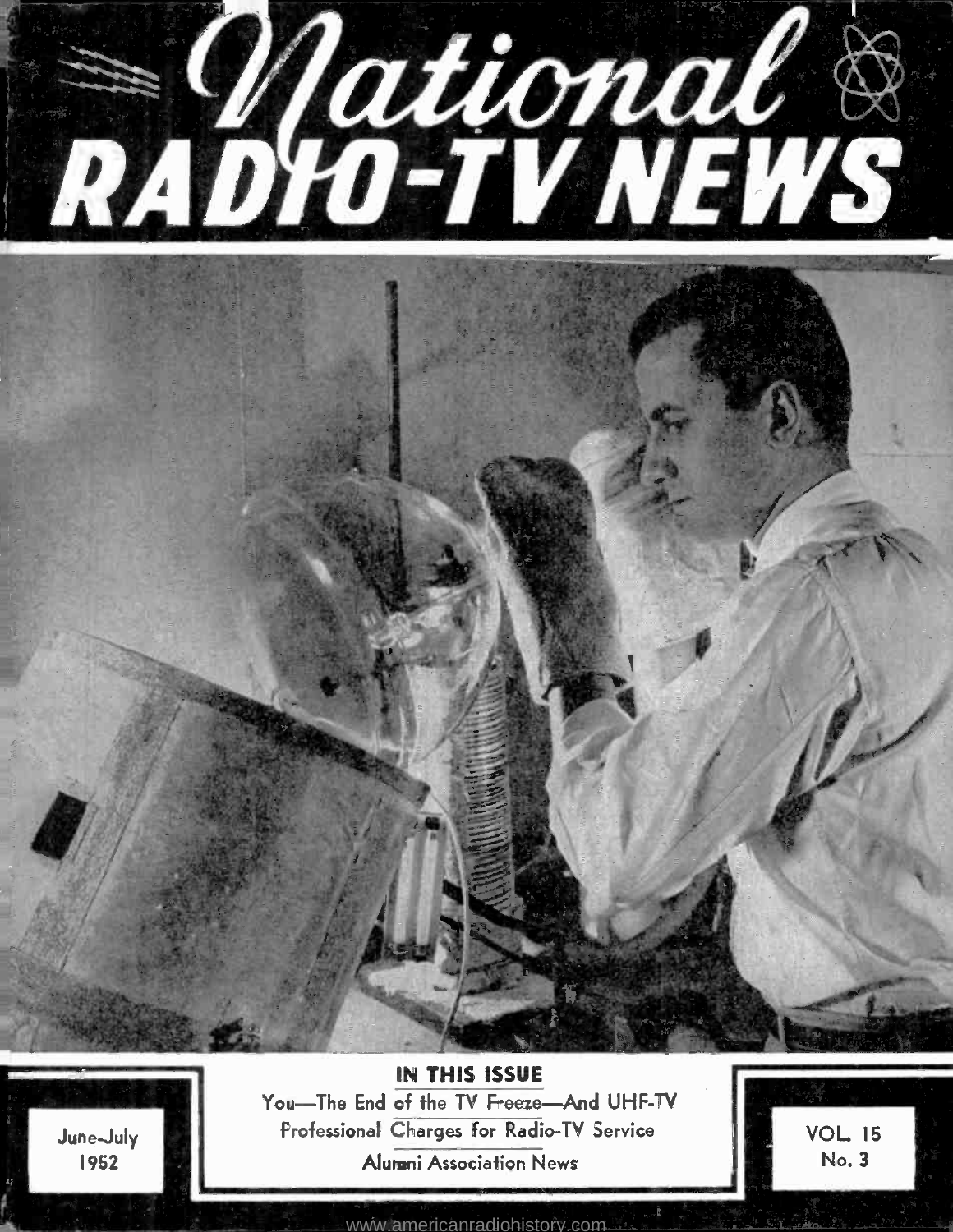

# New Horizons In Television

A CHALLENGE is down! The FCC's action in lifting the Television freeze creates new and greater opportunities for you in your chosen career.

For three and one -half years the Television industry has patiently waited for the freeze to be lifted. This move is expected to expand the already multi-million dollar in-

dustry to tremendously greater proportions. Today your Television opportunities are as bright as those in the days of Radio's infancy.

The power of Television to do good, to help the shut-ins, the sick, the old, to educate the young will now be given to additional millions of people in this wonderful country of ours. As a medium of entertainment, as a means of hearing debate on important issues of the day, to see and hear our political leaders, and to have brought to us important news events the very day, if not the moment they happen, makes Television the modern miracle. You, as a student or graduate of the National Radio Institute, are privileged to become a part of this new Television age.

Over 2000 stations in nearly thirteen hundred cities are permitted by the FCC's plans—many more are envisioned in places where the FCC's plan has not taken care of the demand. Job potential, and the opportunity to implement the growth of Television are all yours for the taking. Your NRI training will make you ready to take part in the March of Television to its new horizons.

J. E. SMITH, President.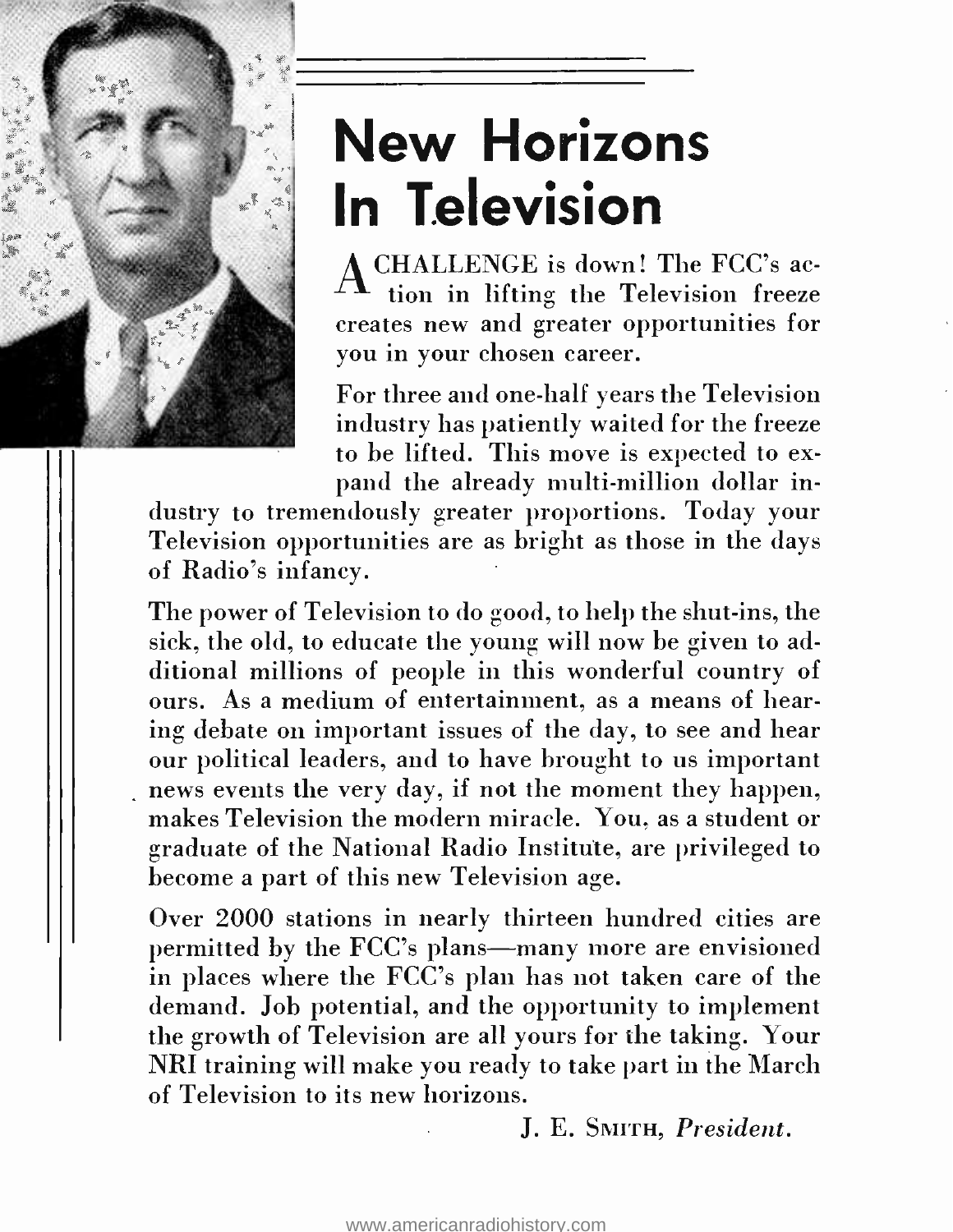YOU

# THE END OF THE TV FREEZE -AND UHF-TV

## By JOHN H. BATTISON

NRI Director of Education

**By** the time that you receive this copy of NA-<br>TIONAL RADIO-TV NEWS the FCC's lifting of the the freeze will have been widely publicized. The channel (channels 7 through 13) additional servpublic has been waiting three years and eight some readers may be confused about what to ex-<br>pect of the new television situation. We at NRI are presenting this article to show you how lifting the freeze will fit in with your own future plans for the development of your Radio and Television business.

As of today there are 108 VHF commercial television stations in operation in the United States.

The FCC's plan is to make available 2053 assignments in 1291 communities throughout the United States, its territories and possessions. Many of these new assignments consist of combination UHF -TV and VHF -TV assignments to communities. In some cases a city will have VHF only, in others it will have UHF only.

not start issuing any construction permits until tremendous amount of work facing it when it<br>after July 1 of this year. This is to allow poten- commences considering new applications in July after July 1 of this year. This is to allow potential telecasters time to prepare their applications and get them on file with the FCC. The<br>first applications to be granted by the FCC for first applications will be for cities which have no have already built or almost completed full TV service at all at present. Following this, cities studio facilities. These may even be already in which are to have UHF-TV which are to have UHF-TV only, will be processed. In this latter group are included cities where all the VHF channels have been assigned, and UHF-TV channels only are now available.

changed under the new FCC regulations. Announcements of the change of channel in those communities or cities so affected will be made by the FCC and the local stations at the time that the change is authorized. These changes will be authorized by the commission first thing of all- before any new stations are authorized.

In some cases where a low band (channels 2 through 6) station is changed to a high band ice work may be required. Antenna installations may need revising together with the possible addition of a high band VHF receiving antenna; especially if prior to the change in channel and frequency of the local station there was no other high band station operating in the area. These things all add up to more work, and more income for the serviceman who is on his toes, and knows how, and is prepared to handle the rush of work which may be expected.

Although the freeze has been lifted, the FCC will the FCC. This means that the FCC will have a<br>not start issuing any construction permits until tremendous amount of work facing it when it In the case of UHF installations the serviceman will not, generally speaking, be faced with any problems in this field until after the end of 1952. Many applications for TV stations were filed before the freeze was lifted and are still pending. However, because the FCC has revised its application forms and some of the requirements, every application previously filed has to be resubmitted and amended to conform with the new rules of the FCC. This means that the FCC will have a of this year.

Thirty existing television stations operating in stion licenses. These will probably be the first<br>the VHF band will have their frequencies snew telecasters to go on the air after the freeze There are a few stations, perhaps twenty, which have already built or almost completed full TV studio facilities. These may even be already in tenna, which have only to be connected and tested before they go on the air. These telecasters are in most cases old -time AM operators who are confident of their ability to obtain television station licenses. These will probably be the first is lifted.

> At the end of this article appears a complete tabulation by state and U.S. territories, of the final television allocations for both VHF and UHF bands. Reference to your city's listing in this table will show you whether to expect VHF -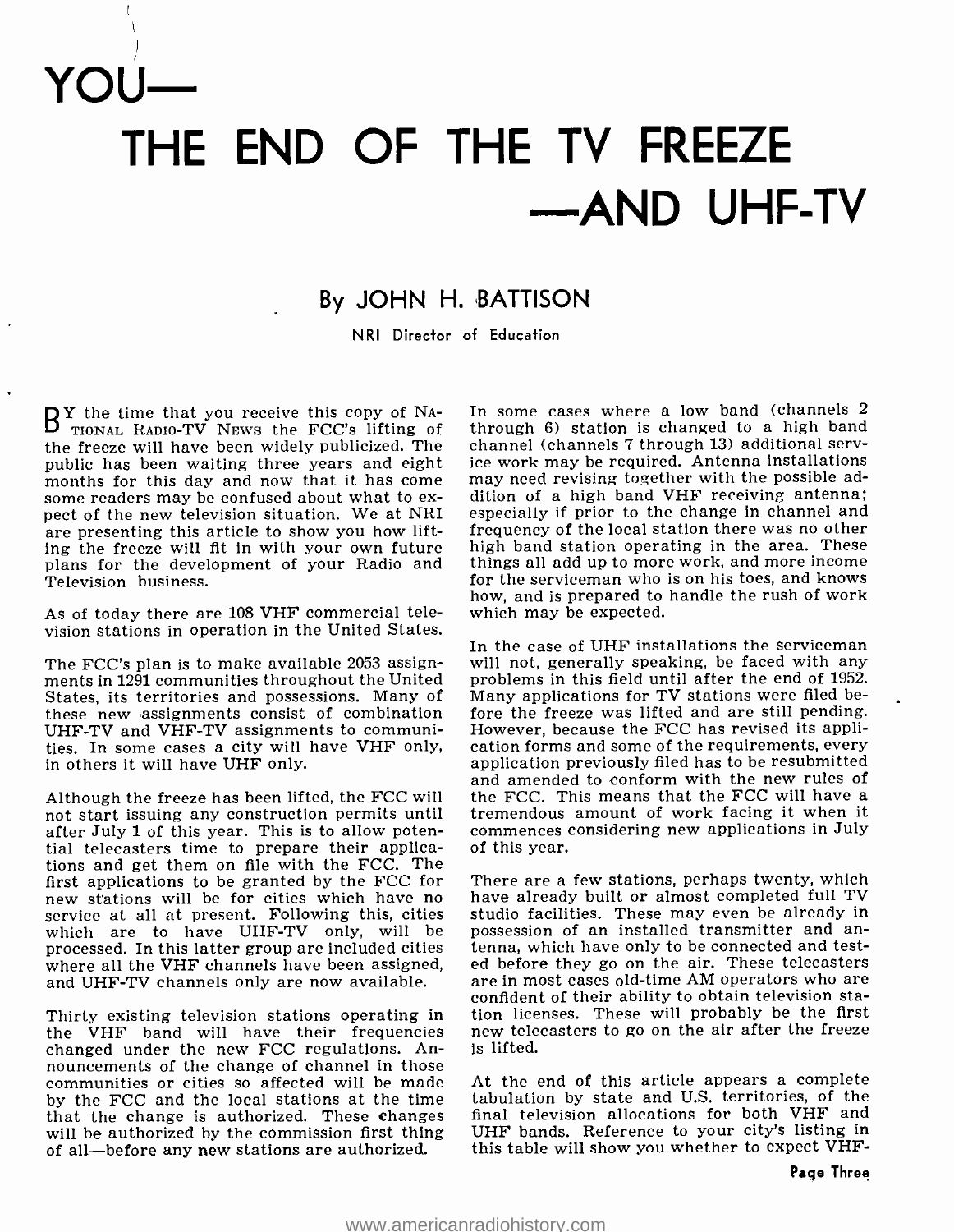TV or UHF-TV, or a combination of the two. It will also show you whether there will be any in the presence of moisture on the line, and even<br>changes from your existing television service— the new round twin 300 ohm line suffers to a<br>if any. if any.

#### UHF Characteristics

As a matter of fact operation in the ultra-high-<br>frequency band does not pose as many problems<br>for the serviceman as we anticipated two or<br>three years ago. Not only have components been improved and redesigned, but also a great deal more is known about ultra-high-frequency operation today.

In the last two years the National Broadcasting transmission; no modifications can be made to Company in conjunction with RCA has been op- this type of tuner. The turret type in most cases erating an ultra-high-frequency t Bridgeport, Connecticut. This television transmitter has been rebroadcasting the full daily promitter has been rebroadcasting the full daily pro-<br>gram of WNBT, picked up on Channel 4 from channels required. New York, fifty-five miles away. As a result of<br>the availability of this regular daily transmission Similarly, if you have a front end which uses the availability of this regular daily transmission all the major television receiver manufacturers<br>have been conducting tests in the area using converters—sometimes called translators, and  $\overline{a}$  converter to modify the set for UHF. special type of tuner which will accommodate both VHF and UHF transmissions.

As far as the serviceman is concerned there will be few changes in his method of operation with generally speaking, necessary for satisfactory<br>UHF. However, the changes which *are required* UHF operation since problems of beat interfer-UHF. However, the changes which are required may be quite large and should provide an additional source of work and therefore income.

Antennas will need to be re-installed and re-<br>oriented for the UHF transmissions. In most<br>cases a special UHF antenna will be required.

In individual cases it may be possible to use the using turret type tuners have  $25$  mc i-f's. However it may cases it will be found that adding existing VHF antenna provided that trouble with<br>multipath transmissions or ghosts is not encountered. The popular folded-dipole, or straight tion of these receivers in the UHF band fairly dipole with reflector, will sometimes operate rea-<br>satisfactory. dipole with reflector, will sometimes operate reasonably well at UHF. Due to the fact that the<br>antenna then becomes many wave lengths longer The remainder of the receiver circuit will northan the signal its pickup pattern changes considerably—and its direction of maximum pickup will probably be different from that for VHF operation.

Bow-tie antennas are quite popular and effective ing the lady of the house that it is in her best for UHF operation. These antennas are cheap, interest to allow you to attach an external confor UHF operation. These antennas are cheap, easily made, and resemble a bow-tie in appear- verter to her receiver if it is the type v<br>ance. They consist of two triangular pieces of not use interchangeable UHF strips! metal connected at their apexes to the transmission line. Detailed information concerning an- Lifting the television freeze will make a big<br>tennas and their installation will be issued in the difference to your business. You will receive NEWS in due course.

Transmission lines present something of a problem. However, by the time that UHF is really tions concerning the effect of UHF television in beginning to boom this will be overcome. At the your city. Here are a few questions and answers present time the best line appea as RG 59-U, or RG 11-U. The popular 300 ohm

flat twin line suffers from excessive attenuation in the presence of moisture on the line, and even fortunately, the coaxial type of line has rather high initial attenuation of the order of 6 or 7 decibels. However, this is constant and the picture does not fade when it rains!

#### Front End

The receivers in use today use either continuous tuning, turret tuning, or switched coil selection<br>tuning. The first type of tuning necessitates use of a converter or translator to receive UHF transmission; no modifications can be made to this type of tuner. The turret type in most cases channels required.

tapped, or switched inductances for channel selection you will have, in most cases, to use a

As most readers are probably aware, the trend today is toward a 40 mc i-f rather than the current 25 mc i-f. I-f operation at 40 megacycles is, generally speaking, necessary for satisfactory ence, intermodulation interference, oscillator harmonic radiation, and very low image rejection are encountered in the operation of front ends at frequencies between 470 and 890 mc. In other words, the degree of pre-selection obtainable before the i-f amplifier is just about zero if a low <sup>1</sup>-f value is employed. Many of today's receivers the correct UHF tuning strip will make opera-

mally not differ to any great extent from current VHF customs. That is, the i-f, power supply, sweep circuits, and picture tube circuits will all be similar to those you know. One of the biggest problems you have to cope with is convincing the lady of the house that it is in her best verter to her receiver if it is the type which can-

Lifting the television freeze will make a big more inquiries from prospective customers and purchasers, and you will be called upon by people whose television sets you service to answer questions concerning the effect of UHF television in which will help your customers understand what UHF will do for them.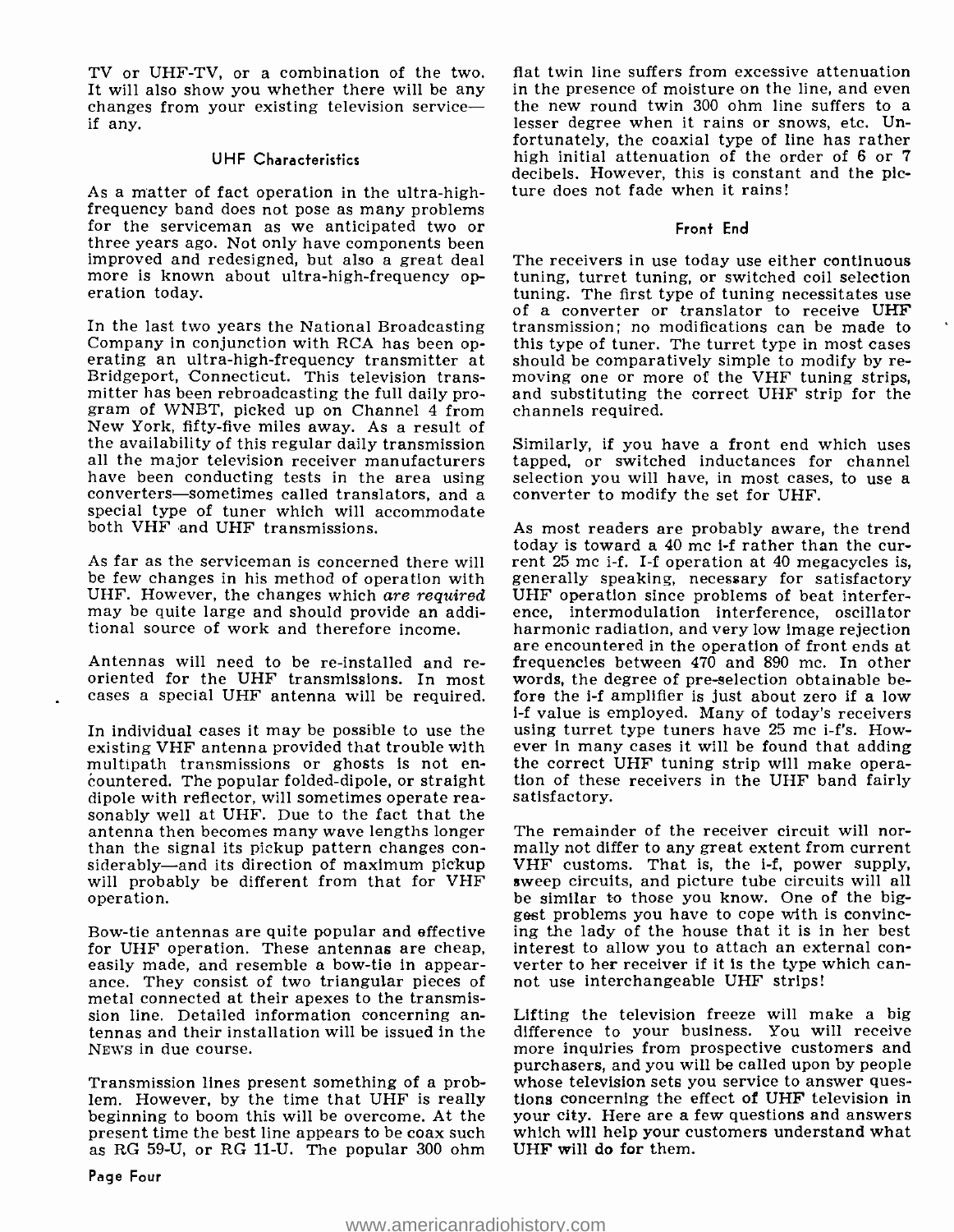Question: Will UHF Television make my present set out of date?

Answer: No. Assuming you live in a city with current VHF television service the addition of UHF television to the city will not affect your<br>present set in any way. However, if you want to<br>receive the UHF station you will have to have<br>Question: Will UHF-TV stations show the same receive the UHF station you will have to have your set modified at a cost of from \$20 to \$50 to get the new station.

Question: I live in a town where there is no television but UHF television is allocated. Supto another city where there is no UHF recep-<br>tion, what shall I do?<br>Answer: All the new television receivers which

are being built are designed to receive both VHF and UHF so you will have no trouble.

Question: We have two VHF stations in our town and there is an allocation for three UHF stations. Do I have to buy a converter to get these plications for stations in that city will be granted<br>stations? stations?

Answer: If your set has a turret type of tuner you Howeve<br>can replace three of the unused coil strips with fore the<br>UHF strips. If it has a continuous tuner or a tapped inductance switch for tuning then you can buy an external converter which is attached to 'the back of the set out of sight. This will give you reception of UHF stations.

Question: Do I have to get a big UHF converter for my set which doesn't have a turret tuner? channels you want to receive. If you have a Answer: No, if you live in a city where there are receiver with one UHF strip in it it will naturally Answer: No, if you live in a city where there are only one or two UHF -TV stations you can buy a one or two channel UHF converter which will cost you from ten to twenty dollars.

Question: Must I have a special antenna installation for UHF?<br>Answer: In some cases you do not need a special

Sometimes existing VHF antennas work perfect-<br>
ly satisfactorily on UHF. At other times a small Question: Will pictures the<br>
additional UHF antenna is required. as good as those on VHF? additional UHF antenna is required.

Question: If I have a UHF antenna installed for my set will I have to have two transmission lines going into my living room?

Answer: No. There is a small matching network tenna, the UHF antenna, and the single transmission line. The latter will convey both UHF and VHF signals to your receiver without any switching.

Question: Will reception be better on UHF than VHF?<br>Answer: In many cases reception will be better

on UHF because UHF television reception is less affected by auto ignition and other forms of in- terference than VHF.

Question: Is the service area from UHF-TV stations as large as from VHF?

Answer: No, in general the maximum service area for a UHF station is 40 miles. For a VHF station it's between 60 and 70 miles.

programs as VHF? Will I be able to get my favorite network program on UHF?

Answer: In many cases the network programs<br>to which you are accustomed will be available on UHF. Of course if there is already an existing<br>VHF station affiliated with your favorite network then the new UHF stations will not carry that network's program in that city.

Question: How long will it be before I have to buy a UHF converter or receiver?

Answer: That is hard to say. If you live in a city where there is no television reception at all, applications for stations in that city will be granted However, even so, it will be at least a year before there are many UHF Television stations on

Question : How much will combination UHF -VHF receivers cost?

Answer: The cost should not be more than \$20 to \$50 greater than a standard VHF receiver. The cost will depend upon the number of UHF channels you want to receive. If you have a cost you less than a receiver with four or five UHF strips.

Question: How high should my antenna be for

Answer: In some cases you do not need a special as high as possible, and with UHF this is even<br>antenna installation for UHF-TV. Whether you more important since UHF waves operate very<br>do or not depends upon how far you are Answer: It is always best to place your antenna<br>as high as possible, and with UHF this is even<br>more important since UHF waves operate very fect of high buildings and trees is very much

Question: Will pictures that I get on UHF be

Answer: They should be just as good. However, in many cases more care will be required in making the antenna installation because of the fact that more ghosts are produced by UHF transmissions.

#### Final Television Allocations

Following is a complete listing by state and U. S. territories of the final television allocations by the FCC for both VHF and UHF bands. Note that some of the channel allocations are marked with an asterisk  $(*)$  which indicates that the channel is to be used exclusively for educational purposes. Those who now have TV in their area will also note that some of the VHF channels listed are already in service.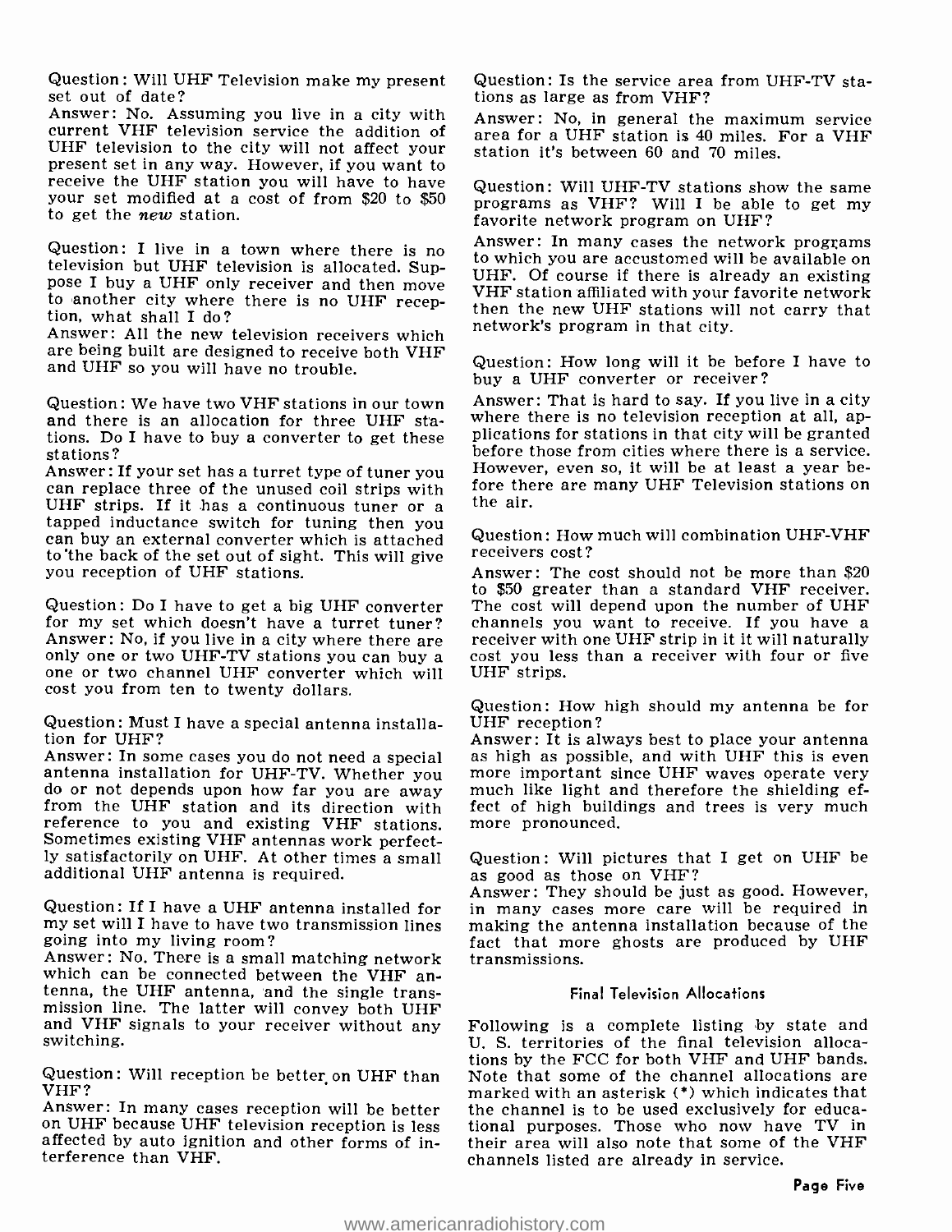#### ALABAMA

Channel No. Andalusia 29 Anniston 37 Auburn \*56 Bessemer 54 Birmingham ..6, \*10, 13, 42, 48 Brewton 23 Clanton 14 Cullman <sup>60</sup> Decatur 23 Demopolis 18 Dothan 9 <sup>19</sup> Enterprise 40 Eufaula 44 Florence 41 Fort Payne 19 Gadsden 15, 21 Greenville 49 Guntersville <sup>40</sup>  $\begin{bmatrix} \text{Huntsville} \text{Huntsville} \text{Hintsville} \text{Hilb} \text{Hilb} \text{Hilb} \text{Hilb} \text{Hilb} \text{Hilb} \text{Hilb} \text{Hilb} \text{Hilb} \text{Hilb} \text{Hilb} \text{Hilb} \text{Hilb} \text{Hilb} \text{Hilb} \text{Hilb} \text{Hilb} \text{Hilb} \text{Hilb} \text{Hilb} \text{Hilb} \text{Hilb} \text{Hilb} \text{Hilb} \text{Hilb} \text{Hilb} \text{Hilb} \text{H$ Montgomery 12, 20, \*26, 32 Opelika<br>Opelika 22 Selma  $\ldots$   $\begin{array}{c} 58 \\ 58 \\ 47 \end{array}$  $\begin{array}{l|l} \text{Sylacauga} & \text{.} & \text{24} \\ \text{Talladega} & \text{.} & \text{64} \\ \text{Thomasville} & \text{.} & \text{27} \\ \end{array}$ Troy 38 Tuscaloosa 45, 51 Tuskegee 16 University \*7 ARIZONA Bisbee 15 Casa Grande 18 Clifton 25 Coolidge 30 Douglas 3 Elo Flagstaff 9 13 Globe 34 Holbrook 14 Kingman 6 Mesa <sup>12</sup> Miami 28 Morenci 31 Nogales <sup>17</sup> Phoenix 3 5, \*8, 10 Prescott <sup>15</sup> Safford 21 Tucson 4, \*6, 9, 13 Williams 25 Winslow 16 Yuma 11, <sup>13</sup> ARKANSAS Arkadelphia 34

| Batesville  30<br>-40<br>Benton<br>Blytheville 64, 74<br>50<br>Camden<br>49<br>Conway<br>26<br>El Dorado 10.<br>Fayetteville *13, 41<br>22<br>$\texttt{Forrest}\ \texttt{City}\ \dots\dots\dots\dots\dots \dots$<br>22<br>Fort Smith 5. *16.<br>24<br>Harrison<br>Helena  54<br>Hope  15<br>Hot Springs 9.52<br>Jonesboro 8, 39<br>Little Rock  . *2 4 11 17<br>23<br>Magnolia   28<br>46<br>Maivern<br>$Morrilton$ 43<br>Newport  28<br>Paragould $\ldots \ldots \ldots \ldots \ldots$<br>Pine Bluff 7. 36<br>Russellville<br>19 | Arkadelphia  34 |  |
|-----------------------------------------------------------------------------------------------------------------------------------------------------------------------------------------------------------------------------------------------------------------------------------------------------------------------------------------------------------------------------------------------------------------------------------------------------------------------------------------------------------------------------------|-----------------|--|
|                                                                                                                                                                                                                                                                                                                                                                                                                                                                                                                                   |                 |  |
|                                                                                                                                                                                                                                                                                                                                                                                                                                                                                                                                   |                 |  |
|                                                                                                                                                                                                                                                                                                                                                                                                                                                                                                                                   |                 |  |
|                                                                                                                                                                                                                                                                                                                                                                                                                                                                                                                                   |                 |  |
|                                                                                                                                                                                                                                                                                                                                                                                                                                                                                                                                   |                 |  |
|                                                                                                                                                                                                                                                                                                                                                                                                                                                                                                                                   |                 |  |
|                                                                                                                                                                                                                                                                                                                                                                                                                                                                                                                                   |                 |  |
|                                                                                                                                                                                                                                                                                                                                                                                                                                                                                                                                   |                 |  |
|                                                                                                                                                                                                                                                                                                                                                                                                                                                                                                                                   |                 |  |
|                                                                                                                                                                                                                                                                                                                                                                                                                                                                                                                                   |                 |  |
|                                                                                                                                                                                                                                                                                                                                                                                                                                                                                                                                   |                 |  |
|                                                                                                                                                                                                                                                                                                                                                                                                                                                                                                                                   |                 |  |
|                                                                                                                                                                                                                                                                                                                                                                                                                                                                                                                                   |                 |  |
|                                                                                                                                                                                                                                                                                                                                                                                                                                                                                                                                   |                 |  |
|                                                                                                                                                                                                                                                                                                                                                                                                                                                                                                                                   |                 |  |
|                                                                                                                                                                                                                                                                                                                                                                                                                                                                                                                                   |                 |  |
|                                                                                                                                                                                                                                                                                                                                                                                                                                                                                                                                   |                 |  |
|                                                                                                                                                                                                                                                                                                                                                                                                                                                                                                                                   |                 |  |
|                                                                                                                                                                                                                                                                                                                                                                                                                                                                                                                                   |                 |  |
|                                                                                                                                                                                                                                                                                                                                                                                                                                                                                                                                   |                 |  |
|                                                                                                                                                                                                                                                                                                                                                                                                                                                                                                                                   |                 |  |
|                                                                                                                                                                                                                                                                                                                                                                                                                                                                                                                                   |                 |  |

Page Six

| ARKANSAS-(Continued)                                                                                                                                                                                                                                                                                                                                                                                                                                    | с                                                                                                                                                                       |
|---------------------------------------------------------------------------------------------------------------------------------------------------------------------------------------------------------------------------------------------------------------------------------------------------------------------------------------------------------------------------------------------------------------------------------------------------------|-------------------------------------------------------------------------------------------------------------------------------------------------------------------------|
| Channel No.                                                                                                                                                                                                                                                                                                                                                                                                                                             |                                                                                                                                                                         |
| Searcy<br>33<br>. <b>.</b><br>35<br>Springdale<br>Springdale<br>Stuttgart<br>14                                                                                                                                                                                                                                                                                                                                                                         | Me.<br>Ne۱<br>Ne۱<br>Ne                                                                                                                                                 |
| <b>CALIFORNIA</b>                                                                                                                                                                                                                                                                                                                                                                                                                                       | No.                                                                                                                                                                     |
| 9<br>Alturas<br>Bakersfield<br>Brawley<br>Erawley<br>Corona<br>Corona<br>El Centro<br>Fureka<br>Fureka<br>Presta<br>Presta<br>Presta<br>Presta<br>Presta<br>Presta<br>Presta<br>Presta<br>Presta<br>Presta<br>Presta<br>Presta<br>Presta<br>Presta<br>Presta<br>Presta<br>Presta<br>Pre<br>$\begin{array}{c} 29 \\ 25 \\ 12 \\ 52 \end{array}$<br>$\tilde{3}\tilde{3}$<br>16<br>Eureka<br>Fresno 12, *18, 24, 47,<br>Hanford<br>Los Angeles<br>5.<br>21 | No:<br>Sta<br>Wa<br>D٥<br>Wi.<br>J                                                                                                                                      |
| Los Angeles<br>2.4.5.7.9.11.13.22.*28.<br>$\frac{34}{30}$<br>Madera<br>Merced<br>Modesto<br>Modesto<br>Monterey (see Salinas)<br>Monterey (see Salinas)<br>34<br>$\overline{14}$                                                                                                                                                                                                                                                                        | Wa<br>Bel<br>Brε                                                                                                                                                        |
| Napa<br>62<br>Oakland (see San Francisco)<br>Oakland (see San Francisco)<br>Oxnard (see San Francisco)<br>Petaluma (see San Francisco)<br>Red Bluff<br>Riverside (see San Francisco)<br>Riverside (see San Francisco)<br>San Bernardino (see San Francisco)<br>San Bernardino (see San Francisco<br>32<br>56<br>īš<br>$\frac{16}{7}$<br>7<br>46<br>$\frac{46}{28}$<br>28<br>30<br>38                                                                    | Cle<br>Da∶<br>De<br>For<br>$\mathbf{\tilde{F}}$ oi<br>For<br>Gai<br>Jac<br>Ke<br>Ļai<br>Lal<br>Lal                                                                      |
| San Diego<br>Yuba                                                                                                                                                                                                                                                                                                                                                                                                                                       | Lee<br>Ma<br>Mi<br>Ocε<br>Orl<br>Pal<br>Pa:<br>Pei<br>Qu<br>Št.<br>Št.<br>Saı<br>Sai<br>Tal<br>Ta<br>W٤                                                                 |
| <b>COLORADO</b>                                                                                                                                                                                                                                                                                                                                                                                                                                         | Alt                                                                                                                                                                     |
| 19<br>Alamosa<br>.<br>$\bar{2}\bar{2}$<br>Boulder<br>$\frac{36}{23}$<br>19<br>$\overline{2}$<br>$\frac{26}{15}$<br>$\frac{44}{3}$<br>$\frac{15}{21}$<br>$\bar{50}$<br>$24$<br>18<br>14<br>32<br>32<br>18<br>$^{34}_{25}$<br>Salida<br>Salida<br>Sterling<br>Trinidad<br>Trinidad<br>Walsenburg<br>$\frac{25}{21}$ .<br>30                                                                                                                               | Αn<br>Atl<br>Atl<br>Αu<br>Ba<br>Br<br>Ca:<br>Ca:<br>Ca:<br>Ca:<br>Čē<br>Čο<br>Co:<br>Da<br>Эo<br>Du<br>Ell<br>Fil<br>Fo<br>Ga<br>Gr<br>La<br>Mε<br>$M\varepsilon$<br>Mi |

#### **CONNECTICUT**

| Bridgeport 43, 49, $*71$ |  |
|--------------------------|--|

|                                                                                                                                                                                                                                                                                                                                                                                                     | Channel No.                                                                                                                                                                |
|-----------------------------------------------------------------------------------------------------------------------------------------------------------------------------------------------------------------------------------------------------------------------------------------------------------------------------------------------------------------------------------------------------|----------------------------------------------------------------------------------------------------------------------------------------------------------------------------|
| Meriden<br>New Britain<br>New Haven<br>New Haven<br>New London 26,<br>Norwalk (see Stamford)                                                                                                                                                                                                                                                                                                        | 65<br>.<br>30<br>59<br>81                                                                                                                                                  |
| <b>DELAWARE</b>                                                                                                                                                                                                                                                                                                                                                                                     |                                                                                                                                                                            |
| $Dover \dots \dots \dots \dots \dots$                                                                                                                                                                                                                                                                                                                                                               | 40<br>*59                                                                                                                                                                  |
| DISTRICT OF COLUMBIA                                                                                                                                                                                                                                                                                                                                                                                |                                                                                                                                                                            |
| Washington  4, 5, 7, 9, 20, *26                                                                                                                                                                                                                                                                                                                                                                     |                                                                                                                                                                            |
| <b>FLORIDA</b>                                                                                                                                                                                                                                                                                                                                                                                      |                                                                                                                                                                            |
| Belle Glade<br>Bradenton<br>Clearwater<br>Clearwater<br>Clearwater<br>Daytona Beach<br>De Land<br>Trort Mayers<br>Fort Myers<br>Fort Myers<br>There Clincolne<br>Cainesville<br>Jacksonville<br>Jacksonville<br>Jacksonville<br>Lake City<br>Lake City<br>Lake City<br>Lake Males<br>Lake Males<br>Lake Wales<br>Leesburg<br>Quincy<br>St. Augustine<br>St. Augustine<br>St. Petersburg (see Tampa) | $\frac{25}{28}$<br>2<br>44<br>23<br>11<br>19<br>20<br>36<br>20<br>33<br>22<br>14<br>$\bar{26}$<br>17<br>27, 33<br>15<br>54<br>.<br>25<br>35<br>34<br>51<br>$\frac{38}{21}$ |
| <b>GEORGIA</b>                                                                                                                                                                                                                                                                                                                                                                                      |                                                                                                                                                                            |
| Augusta                                                                                                                                                                                                                                                                                                                                                                                             | -25<br>31<br>$*8,$<br>60<br>36<br>12                                                                                                                                       |

CONNE CTICUT- ( Continued )

|                                         | 25    |
|-----------------------------------------|-------|
| Americus                                | 31    |
|                                         | 60    |
|                                         | 36    |
| Augusta                                 | 12    |
|                                         | 35    |
| Brunswick 28.                           | 34    |
| Cairo                                   | 45    |
|                                         | 33    |
|                                         | 63    |
|                                         | 53    |
| Cedartown                               | $*34$ |
| Columbus $\ldots \ldots \ldots 4$ , 28. | 43    |
| Cordele                                 | 25    |
| Dalton                                  | 32    |
| Douglas                                 |       |
| Dublin                                  | 15    |
| $E$ lberton                             | 16    |
|                                         | -23   |
| Fort Valley                             | 18    |
| Gainesville                             | 52    |
| Griffin                                 | 39    |
| La Grange                               | 50    |
|                                         | 47    |
| Marietta                                | 57    |
| Milledgeville                           | 51    |
| Moultrie                                | 48    |
| Newnan                                  | 61    |
| .<br>Rome                               | 59    |
| Savannah 3. $*9$ .                      | 11    |
|                                         | 22    |
| Statesboro<br>.                         |       |

#### <www.americanradiohistory.com>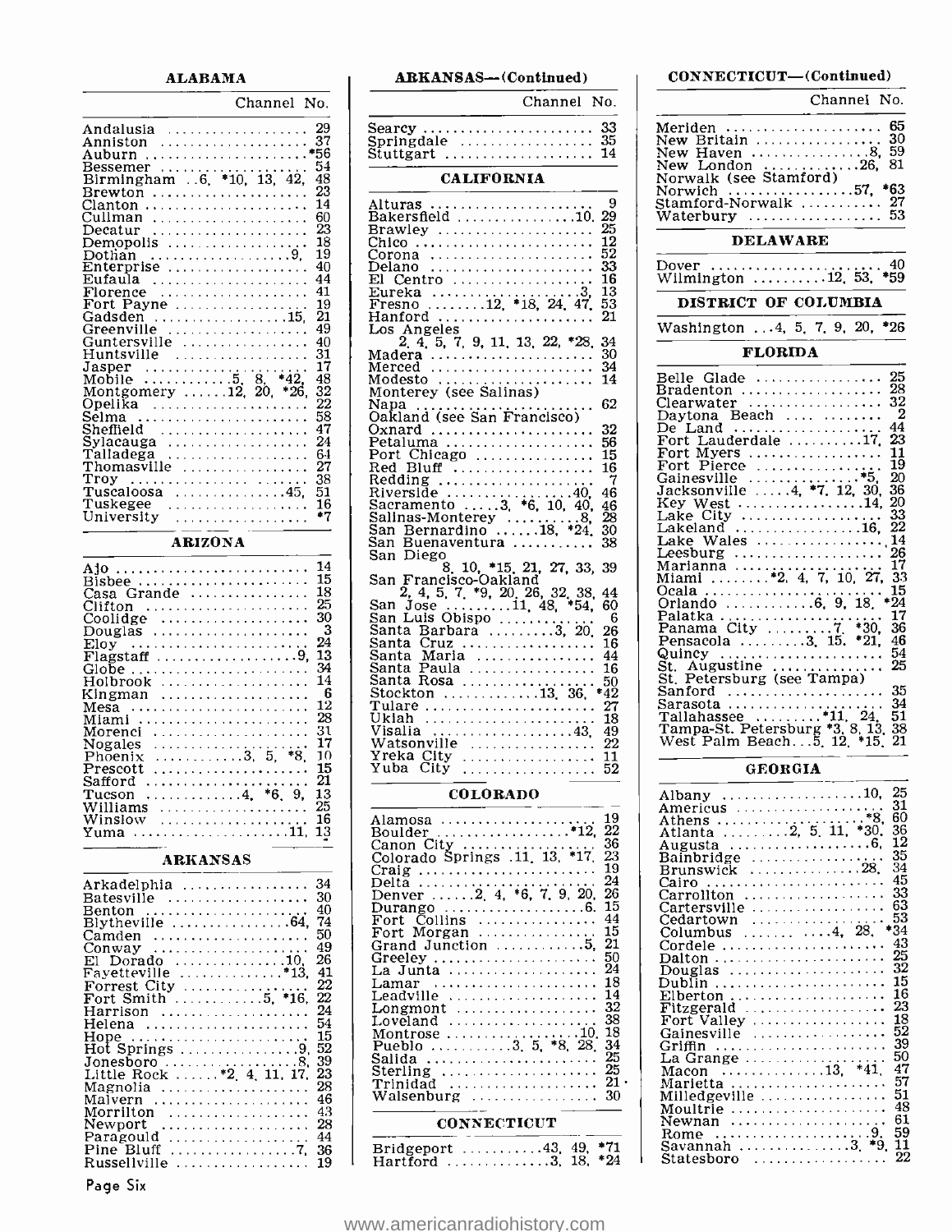#### GEORGIA-(Continued)

## Channel No. Swainsboro<br>Thomasville<br>Tifton .............<br>Toccoa ............<br>Valdosta ...........<br>Vidalia ............ Waycross 16  $\begin{array}{c} .20 \\ .37 \\ .35 \\ .37 \\ .26 \end{array}$

#### IDAHO

| Blackfoot  33<br>Boise *4. 7. 9         |  |
|-----------------------------------------|--|
| Burley  15                              |  |
| Caldwell<br>- 2                         |  |
| Couer d'Alene $\ldots \ldots \ldots 12$ |  |
| Emmett  26<br>Gooding  23               |  |
| Idaho Falls 3, 8                        |  |
| Jerome  17                              |  |
| Kellogg  33                             |  |
| Lewiston  3                             |  |
| *15<br>Nampa 6 12                       |  |
| -14                                     |  |
| Pocatello 6. 10                         |  |
| Preston  41                             |  |
| Rexburg  27                             |  |
| Sandpoint<br>- 9                        |  |
| Twin Falls 11, 13                       |  |
| Wallace<br>- 27                         |  |
| Weiser<br>20                            |  |

#### ILLINOIS

| Alton<br>48<br>. <i>.</i> .                                    |  |
|----------------------------------------------------------------|--|
| 16<br>Aurora                                                   |  |
| Belleville<br>54                                               |  |
| $B$ loomington<br>15                                           |  |
| Cairo<br>24<br>.<br>.                                          |  |
| Carbondale 34.<br>*61                                          |  |
|                                                                |  |
| Centralia 32, 59<br>Champaign-Urbana                           |  |
| 3. *12. 21. 27. 33                                             |  |
| Chicago                                                        |  |
| 9, *11, 20, 26, 32, 38,<br>44<br>2. 5.<br>7.                   |  |
| Danville                                                       |  |
| Decatur                                                        |  |
| De Kalb                                                        |  |
| 47<br>Dixon                                                    |  |
| 28<br>Elgin                                                    |  |
| 23<br>$F$ reeport                                              |  |
| Galesburg $\dots\dots\dots\dots\dots\dots$<br>40               |  |
| 22<br>Harrisburg                                               |  |
| Jacksonville<br>29                                             |  |
| 48<br>Joliet                                                   |  |
| . <b>.</b><br>14<br>Kankakee                                   |  |
| 60<br>Kewanee<br>.                                             |  |
| La Salle<br>35                                                 |  |
| Lincoln<br>53                                                  |  |
| Macomb<br>61                                                   |  |
| Marion<br>40                                                   |  |
| Mattoon<br>46                                                  |  |
| Moline (see Davenport, Iowa)                                   |  |
| 38<br>Mt. Vernon                                               |  |
| Olney<br>16                                                    |  |
| Pekin<br>49                                                    |  |
| Peoria 8, 19,<br>$*37.$<br>43                                  |  |
| 21                                                             |  |
| Quincy 10,<br>*45<br>Rockford                                  |  |
| $\cdots \cdots \cdots \cdots \cdots 13.39$ .                   |  |
| Rock Island (see                                               |  |
| Davenport, Iowa)<br>Springfield $\ldots \ldots \ldots 2$ , 20, |  |
| *26                                                            |  |
| Streator<br>65<br>Streator<br>Urbana (see Champaign)           |  |
|                                                                |  |
| Vandalia<br>.                                                  |  |
| Waukegan                                                       |  |
| <b>INDIANA</b>                                                 |  |
|                                                                |  |

#### INDIANA—(Continued) RANSAS—(Continued)

| Channel                                                                                                                                                                                                                                                                                                                                                                                                                                                                                                                     | No.                                                                                                                                                                       |
|-----------------------------------------------------------------------------------------------------------------------------------------------------------------------------------------------------------------------------------------------------------------------------------------------------------------------------------------------------------------------------------------------------------------------------------------------------------------------------------------------------------------------------|---------------------------------------------------------------------------------------------------------------------------------------------------------------------------|
| Bloomington<br>$\ldots 4$ .<br>*30.<br>Jolumbus<br>$\ldots$ .<br>onnersville<br>$\ddot{\phantom{a}}$<br>Elkhart<br>50<br>*56,<br>vansville<br>. 7,<br>F<br>Wayne<br>.21,<br>*27<br>Fort<br>Gary<br>$\ldots$ .<br>.50.<br>Gary<br>Hammond<br>.<br>Indianapolis                                                                                                                                                                                                                                                               | 36<br>42<br>38<br>52<br>62<br>33<br>*66<br>56                                                                                                                             |
| 6.<br>26.<br>- 8,<br>13,<br>*20.<br>Jasper<br>.<br>$\cdots$<br>$\sim$ $\sim$<br>$\bullet$<br>Kokomo<br>$*_{47}$<br>Lafayette<br>ebanon .<br>.<br>ogansport.<br><i>Loguison</i><br>Madison<br>Marion<br>Michigan City<br>Muncle<br>Richmond<br>٠<br>. . 49.<br>$\ldots$<br>Shelbyville<br>South Bend<br>Tell City<br>$*40,$<br>.34.<br>*57,<br>. 10,<br>Terre Haute<br>Vincennes .<br>Washington<br>.                                                                                                                        | 67<br>19<br>31<br>59<br>18<br>$\frac{51}{25}$<br>29<br>62<br>$^{*71}_{32}$<br>58<br>46<br>31<br>63<br>44<br>60                                                            |
| <b>IOWA</b>                                                                                                                                                                                                                                                                                                                                                                                                                                                                                                                 |                                                                                                                                                                           |
| Algona<br>5.<br>Ames<br>Atlantic<br>Boone<br>Burlington<br>$\sim$ $\sim$ $\sim$<br>Carroll<br>$\ldots$<br>$\cdot$ 2.<br>$\overline{9}$ .<br>20.<br>Cedar Rapids<br>Centerville<br>$\ddot{\phantom{0}}$<br>Charles City<br>Cherokee<br>Clinton<br>reston                                                                                                                                                                                                                                                                     | 37<br><br>25<br>45<br>19<br>38<br>$*_{26}^{39}$<br>зī<br>18<br>14<br>64<br>43                                                                                             |
| Davenport-Rock Island<br>Moline, Illinois. 4, 6, *30, 36,<br>Decorah<br>13, 17,<br>Des Moines<br>. 56,<br>Dubuque<br>Estherville<br>Fairfield<br>Fairfield<br>Fort Dodge<br>Fort Madison<br>.<br>$\sim 100$ km s $^{-1}$<br>Grinnell<br>Iowa City<br>Keokuk<br>Knoxville<br>Marshalltown<br>Mason City<br>Muscatine<br>Newton<br>)elwein<br>)skaloosa<br>Ittumwa<br>Red Oak<br>.<br>shenandoah<br>$*30,$<br>9.<br>Suenany<br>Sioux City<br>Storm Lake<br>Storm Lake<br>4.<br>$\cdots$<br>Waterloo 7,<br>Webster City<br>16. | 42<br>44<br>23<br>$\tilde{6}2$<br>24<br>54<br>$\frac{5}{2}$<br>50<br>46<br>$\bar{24}$<br>44<br>33<br>49<br>35<br>58<br>29<br>28<br>52<br>15<br>32<br>žō<br>36<br>42<br>34 |
| <b>KANSAS</b>                                                                                                                                                                                                                                                                                                                                                                                                                                                                                                               |                                                                                                                                                                           |

# Abilene 31 Arkansas City <sup>49</sup> Atchison 60 Chanute <sup>50</sup> Coffeyville 33 Colby 22 Concordia 47 Dodge City 6. 23 El Dorado 55 Fort Scott ..................... 27 |<br>Garden City ................9, 11 |

| Channel No.                                       |
|---------------------------------------------------|
| 31<br>Goodland                                    |
| 28                                                |
| 20<br>Havs                                        |
| 18<br>Hutchinson 12,                              |
| 20<br>Independence                                |
| 44<br>Tola                                        |
| Junction City<br>29                               |
| 15<br>Larned                                      |
| 17<br>Lawrence $\ldots \ldots \ldots \ldots$ *11. |
| 54<br>Leavenworth                                 |
| Liberal<br>14                                     |
| 26<br>McPherson                                   |
| 23<br>Manhattan *8.                               |
| 14<br>Newton                                      |
| 52<br>Olathe                                      |
| 21<br>Ottawa                                      |
| 46<br>Parsons                                     |
| 38                                                |
| 36<br>Pratt                                       |
| 34<br>Salina                                      |
| Topeka 13 42.<br>*48                              |
| 24<br>Wellington                                  |
| *22<br>Wichita 3, 10, 16,                         |
| Winfield<br>43                                    |

#### KENTUCKY

| Ashland<br>.                                        | 59 |
|-----------------------------------------------------|----|
| Bowling Green 13                                    | 17 |
| Campbellsville                                      | 40 |
|                                                     | 16 |
| Corbin                                              |    |
| Danville                                            | 35 |
| Elizabethtown                                       | 23 |
| Frankfort                                           | 43 |
|                                                     | 28 |
| Harlan                                              | 36 |
| Hazard                                              | 19 |
| Hopkinsville                                        | 20 |
| Lexington $\ldots \ldots \ldots \ldots \ldots 27$ . | 33 |
| Louisville3, 11. *15, 21, 41,                       | 51 |
| Madisonville                                        | 26 |
|                                                     |    |
| Mayfield                                            | 49 |
| Maysville                                           | 24 |
| Middlesborough 57,                                  | 63 |
| Murray                                              | 33 |
| Owensboro                                           | 14 |
|                                                     | 43 |
| Pikeville                                           | 14 |
| Princeton<br>.                                      | 45 |
| Richmond<br>.                                       | 60 |
| Somerset<br>.                                       | 22 |
|                                                     | 37 |
| Winchester                                          |    |

#### LOUISIANA

| Abbeville                                            | 42<br>62 |
|------------------------------------------------------|----------|
| Alexandría 5.                                        | 53       |
| Bastrop<br>Baton Rouge 10, 28, *34,                  | 40       |
|                                                      | 39       |
| Bogalusa                                             | 21       |
| De Ridder                                            | 14       |
| Eunice                                               | 64       |
|                                                      | 46       |
| Hammond                                              | 51       |
| Houma                                                | 30       |
| Jackson <b>.</b>                                     | 18       |
| Jennings                                             | 48       |
| Lafayette 38.                                        | 67       |
| Lake Charles 7. *19.                                 | 25       |
| Minden                                               | 30       |
| Monroe $\ldots \ldots \ldots \ldots \ldots \ldots$ . | 43       |
| Morgan City                                          | 36       |
| Natchitoches                                         | 17       |
| New Iberia                                           | 15       |
| New Orleans *2, 4, 6, 20, 26, 32,                    | 61       |
| Oakdale                                              | 54       |
| Opelousas                                            | 58       |
| Ruston                                               | 20<br>12 |
| Shreveport 3.                                        |          |
| Thibodaux                                            | 24<br>22 |
|                                                      |          |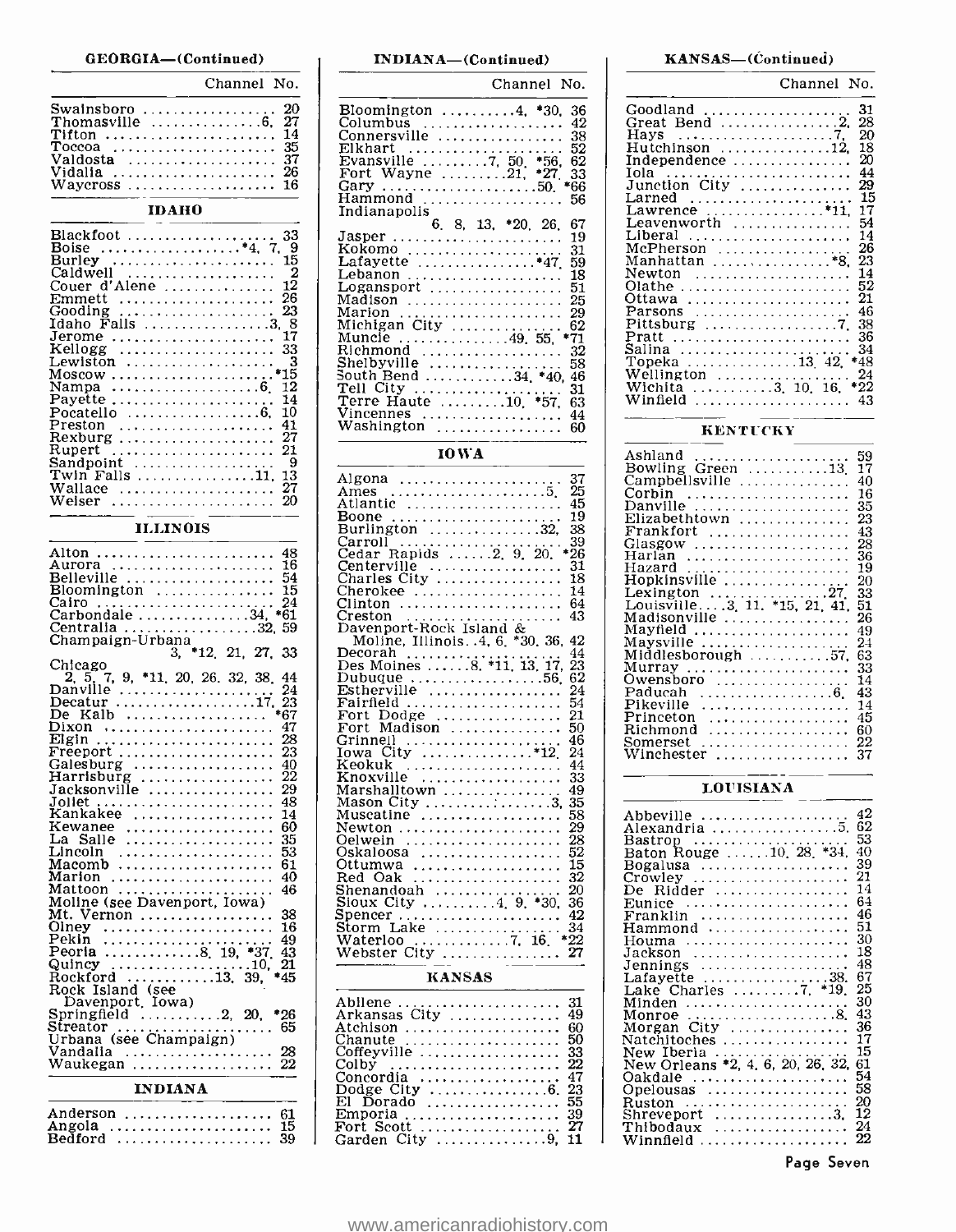#### Channel No.

| -23                                                          |  |
|--------------------------------------------------------------|--|
| Augusta 10.<br>- 29                                          |  |
|                                                              |  |
| -22<br>Bar Harbor                                            |  |
| 65<br>Bath                                                   |  |
| 41<br>Belfast                                                |  |
| Biddeford<br>59                                              |  |
| - 20<br>Calais $\ldots \ldots \ldots \ldots \ldots \ldots 7$ |  |
| -18<br>Dover-Foxcroft                                        |  |
| -17<br>Fort Kent                                             |  |
| 24<br>Houlton                                                |  |
| Lewiston $\ldots \ldots \ldots \ldots 8$ .<br>17             |  |
| -14                                                          |  |
| *12<br>Orono                                                 |  |
| 53<br>Portland $\ldots \ldots 6$ , 13, $*47$ .               |  |
| Presque Isle $\dots \dots \dots$ 8.<br>19                    |  |
| 25<br>Rockland                                               |  |
| -55<br>Rumford                                               |  |
| Van Buren  15                                                |  |
| Waterville<br>35                                             |  |
|                                                              |  |

#### MARYLAND

| Annapolis  14                     |  |
|-----------------------------------|--|
| Baltimore .2, 11, 13, 18, *24, 30 |  |
| Cambridge  22                     |  |
| Cumberland  17                    |  |
|                                   |  |
| $\rm Hagerstown$ $52$             |  |
| Salisbury $16$                    |  |

#### **MASSACHUSETTS**

| Barnstable<br>.<br>Boston  *2. 4. 5. 7. 44. 50.<br>Brockton<br>Fall River $\dots \dots \dots \dots 40$ .<br>Greenfield<br>Holyoke (see Springfield) | 52<br>56<br>62<br>46<br>-42 |  |
|-----------------------------------------------------------------------------------------------------------------------------------------------------|-----------------------------|--|
| Lawrence                                                                                                                                            | 38                          |  |
| Lowell                                                                                                                                              | 32                          |  |
| New Bedford 28.                                                                                                                                     | 34                          |  |
| North Adams                                                                                                                                         | 15                          |  |
| Northampton                                                                                                                                         | -36                         |  |
| Pittsfield                                                                                                                                          | 64                          |  |
| Springfield-Holyoke 55, 61                                                                                                                          |                             |  |
| Worcester 14. 20                                                                                                                                    |                             |  |

#### MICHIGAN

| Alma                                                      | 41<br>30 |
|-----------------------------------------------------------|----------|
| Alpena 9.<br>Ann Arbor 20                                 | *26      |
| Bad Axe<br>.                                              | 46       |
| Battle Creek 58,                                          | 64       |
|                                                           | *73      |
| Bay City 5. 63.<br>Benton Harbor                          | 42       |
| Big Rapids                                                | 39       |
| Cadillac $\ldots \ldots \ldots \ldots \ldots \ldots 13$ . | 45       |
| Calumet                                                   | 13       |
| Cheboygan $\ldots \ldots \ldots \ldots 4$ .               | 36       |
|                                                           | 24       |
| Coldwater<br>Detroit 2, 4, 7, 50, *56,                    | 62       |
| East Lansing                                              | 60       |
| East Tawas                                                | 25       |
| Escanaba                                                  | 3        |
| Flint 12, 16. $*22$ .                                     | 28       |
|                                                           | 40       |
|                                                           | 23       |
| Hancock                                                   | 10       |
| $Houghton$                                                | 19       |
| $\Gamma$ ron Mountain $\ldots \ldots \ldots \ldots$       | 27       |
| Iron River                                                | 12       |
| $Ironwood$                                                | 31       |
| $Jackson$                                                 | 48       |
| Kalamazoo 3.                                              | 36       |
| Lansing $\ldots \ldots \ldots \ldots \ldots 6$ ,          | 54       |
| Ludington $\ldots \ldots \ldots \ldots \ldots$            | 18       |
| Manistee                                                  | 15       |
| Manistique                                                | 14       |
| Marquette $\ldots \ldots \ldots \ldots \ldots 5$ .        | 17       |
| Midland                                                   | 19       |

Page Eight

#### MICHIGAN-(Continued)

| Channel No. |                                                                                                                                                                                                                                                                                                                                                                                                                                                                                                                                                                                                                                                                                                                                                                                                                                                                                                                                                                                                                                                                                                                                                                                                                                                                                                                                                                                              |
|-------------|----------------------------------------------------------------------------------------------------------------------------------------------------------------------------------------------------------------------------------------------------------------------------------------------------------------------------------------------------------------------------------------------------------------------------------------------------------------------------------------------------------------------------------------------------------------------------------------------------------------------------------------------------------------------------------------------------------------------------------------------------------------------------------------------------------------------------------------------------------------------------------------------------------------------------------------------------------------------------------------------------------------------------------------------------------------------------------------------------------------------------------------------------------------------------------------------------------------------------------------------------------------------------------------------------------------------------------------------------------------------------------------------|
|             |                                                                                                                                                                                                                                                                                                                                                                                                                                                                                                                                                                                                                                                                                                                                                                                                                                                                                                                                                                                                                                                                                                                                                                                                                                                                                                                                                                                              |
|             |                                                                                                                                                                                                                                                                                                                                                                                                                                                                                                                                                                                                                                                                                                                                                                                                                                                                                                                                                                                                                                                                                                                                                                                                                                                                                                                                                                                              |
|             | $\begin{array}{c} 57 \\ 36 \\ 51 \end{array}$<br>24<br>ī2<br>$^{44}_{21}$<br>$\begin{array}{c} 21 \\ 18 \end{array}$<br>$\frac{38}{16}$<br>40<br>20<br>16<br>$^{20}_{29}$<br>$_{10}$<br>$\mathbf{1}$<br>14<br>15                                                                                                                                                                                                                                                                                                                                                                                                                                                                                                                                                                                                                                                                                                                                                                                                                                                                                                                                                                                                                                                                                                                                                                             |
|             | $\frac{23}{19}$<br>43<br>26<br>$\frac{45}{63}$                                                                                                                                                                                                                                                                                                                                                                                                                                                                                                                                                                                                                                                                                                                                                                                                                                                                                                                                                                                                                                                                                                                                                                                                                                                                                                                                               |
|             | $\frac{39}{15}$<br>26<br>27<br>31<br>61                                                                                                                                                                                                                                                                                                                                                                                                                                                                                                                                                                                                                                                                                                                                                                                                                                                                                                                                                                                                                                                                                                                                                                                                                                                                                                                                                      |
|             |                                                                                                                                                                                                                                                                                                                                                                                                                                                                                                                                                                                                                                                                                                                                                                                                                                                                                                                                                                                                                                                                                                                                                                                                                                                                                                                                                                                              |
|             |                                                                                                                                                                                                                                                                                                                                                                                                                                                                                                                                                                                                                                                                                                                                                                                                                                                                                                                                                                                                                                                                                                                                                                                                                                                                                                                                                                                              |
|             | $\begin{tabular}{l c c c} \hline & \multicolumn{1}{c}{\textbf{Mount Pleasant}} & \multicolumn{1}{c}{\textbf{47}} \\ \hline \multicolumn{1}{c}{\textbf{Munkegon}} & \multicolumn{1}{c}{\textbf{29}} & \multicolumn{1}{c}{\textbf{35}} \\ \hline \multicolumn{1}{c}{\textbf{Potuse}} & \multicolumn{1}{c}{\textbf{36}} \\ \hline \multicolumn{1}{c}{\textbf{Pontlac}} & \multicolumn{1}{c}{\textbf{34}} \\ \hline \multicolumn{1}{c}{\textbf{Rogers City}} & \multicolumn{1}{c}{\$<br><b>MINNESOTA</b><br>Albert Lea<br>Alexandria<br>Alexandria<br>Bemildjl<br>Bemildjl<br>Cloquet<br>Cloquet<br>Cloquet<br>Duluth-Superior, Wisc.<br>2, 6, 48, 32,<br>Fly<br>Duluth-Superior, Wisc.<br>Ely<br>Fairmont<br>Fairmont<br>Fairmont<br>Fairmont<br>Fairmont<br>Fairmont<br>Fairmont<br>Grand Rapids<br>Hastings<br>Hastings<br>Hastings<br>International Falls<br>Minneapolis-St. Paul<br>Minneapolis-St. Paul<br>Minneapolis-St<br><b>MISSISSIPPI</b><br>$\begin{tabular}{c c c} \multicolumn{1}{c}{\textbf{MISSISISIPPI}} \quad \textbf{MISSISISIPPI} \\\hline \textbf{BIOoxl} & 37 & *44, 50 \\ \textbf{Canton} & 16 & 32 \\ \textbf{Canton} & . & 16 \\ \textbf{Clauksdale} & . & 32 \\ \textbf{Columbus} & . & 28 \\ \textbf{Columbus} & . & 28 \\ \textbf{Crecurula} & . & 12 \\ \textbf{Greenvood} & . & 12 \\ \textbf{Greenvood} & . & 15 \\ \textbf{Gulifport} & . & . & 56 \\ \textbf{$ |

#### MISSOURI

Channel No.

| Cape Girardeau 12, 18                     |      |
|-------------------------------------------|------|
| Carthage  56                              |      |
| Caruthersville                            | - 27 |
| Chillicothe                               | 14   |
| Clinton                                   | 49   |
| Columbia 8. 16.                           | 22   |
|                                           | 52   |
| Festus                                    | 14   |
| Fulton                                    | 24   |
|                                           | 27   |
| Jefferson City 13.                        | 33   |
|                                           | 30   |
|                                           | 65   |
| Kennett                                   | 21   |
| $Kirksville$ 3.                           | 18   |
|                                           | 23   |
| Marshall                                  | 40   |
| Marvville                                 | 26   |
| Mexico                                    | 45   |
| Moberly                                   | -35  |
| Monett                                    | -14  |
| Nevada                                    | -18  |
| Poplar Bluff                              | 15   |
| Rolla                                     | 31   |
| St. Joseph $\ldots \ldots \ldots 2$ . 30. | *36  |
| St. Louis 4, 5, *9, 11, 30, 36,           | 42   |
| Sedalia 6.                                | 28   |
|                                           | 37   |
| Springfield 3, 10, *26.                   | 32   |
| West Plains                               | 20   |
|                                           |      |

#### MONTANA

| 2<br>Anaconda<br>*11<br>Billings $\ldots \ldots \ldots \ldots \ldots 2$ . 8.<br>22<br>Bozeman *9.<br>Butte 4. 6. *7.<br>15<br>20<br>$Cut$ Bank |  |
|------------------------------------------------------------------------------------------------------------------------------------------------|--|
| Deer Lodge 25                                                                                                                                  |  |
|                                                                                                                                                |  |
| 18<br>$G$ lendive<br>Great Falls 3.5. *23                                                                                                      |  |
| Hamilton  17<br>$\overline{4}$                                                                                                                 |  |
| Hardin<br>11<br>Havre 9.                                                                                                                       |  |
| Helena $\cdots$ $\cdots$ $\cdots$ $\cdots$ $\cdots$ $\cdots$ $\cdots$ $\cdots$ $\overline{12}$<br>- 8                                          |  |
| Laurel  14<br>Lewistown $\ldots \ldots \ldots \ldots \ldots 13$                                                                                |  |
| 16<br>$Livineston$                                                                                                                             |  |
| 10<br>Miles City 3. *6,<br>21                                                                                                                  |  |
| Red Lodge  18                                                                                                                                  |  |
| Shelby $\dots \dots \dots \dots \dots \dots \dots \dots$ 14                                                                                    |  |
| Sidnev<br>Whitefish , 16                                                                                                                       |  |
| Wolf Point  20                                                                                                                                 |  |

### NEBRASKA

| Alliance 13.                                             | 21  |
|----------------------------------------------------------|-----|
| Beatrice                                                 | 40  |
| Broken Bow                                               | 14  |
| $Columbus$                                               | 49  |
| Fairbury                                                 | 35  |
|                                                          | 38  |
| $Fremont$                                                | 52  |
| Grand Island 11. 21                                      |     |
| $Hastings$ 5.                                            | 27  |
| Kearney 13.                                              | 19  |
| Lexington                                                | 23  |
| Lincoln  10, 12, *18.                                    | 24  |
| McCook 8.                                                | 17  |
| Nebraska City                                            | -50 |
|                                                          |     |
| North Platte 2. 4                                        |     |
| Omaha 3. 6. 7. *16. 22. 28                               |     |
| Scottsbluff $\ldots \ldots \ldots \ldots \ldots 10$ . 16 |     |
| York  15                                                 |     |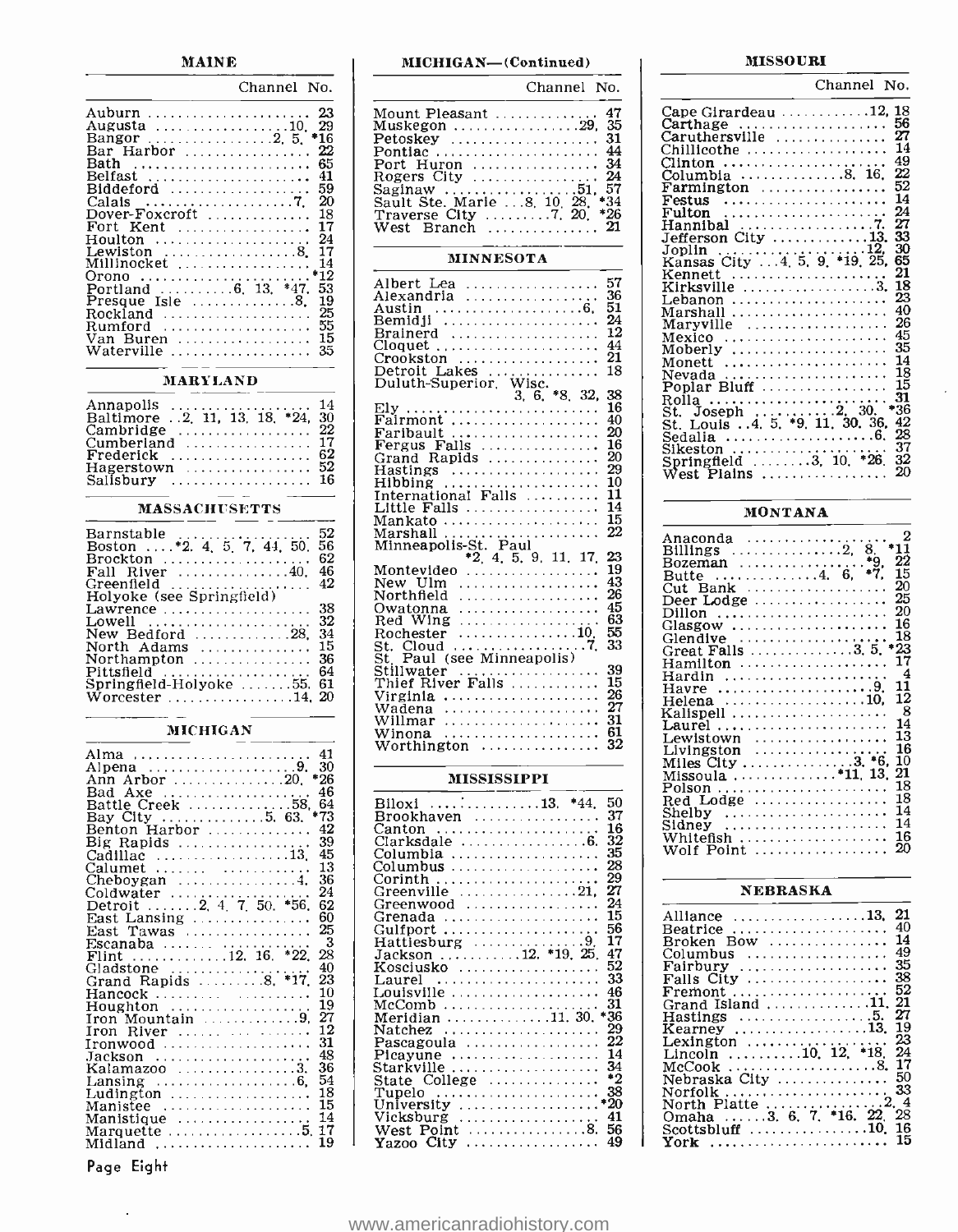#### NEVADA

 $\frac{1}{4}$ 

 $\ddot{\phantom{a}}$ 

 $\mathbf i$ 

| Channel No.                                                                                                                                                                                                                |                                                                                                                         |
|----------------------------------------------------------------------------------------------------------------------------------------------------------------------------------------------------------------------------|-------------------------------------------------------------------------------------------------------------------------|
| Boulder City  4<br>Carlin  14<br>Goldfield<br>- 5<br>Hawthorne $\ldots \ldots \ldots \ldots 31$<br>2<br>Henderson<br><b>Las</b> Vegas 8. *10, 13<br>Lovelock  18<br>-8<br>Reno,      4, 8, *21, 27<br>9<br>7<br>Winnemucca | Bing<br>Buff<br>Ni:<br>Buff:<br>Corti<br>Dunl<br>Elmi<br>Glen<br>Glove<br>Horr<br>Ithao<br>Jame<br>King<br>Malo<br>Mass |
|                                                                                                                                                                                                                            | Midd                                                                                                                    |

#### NEW HAMPSHIRE

|                                                  | O  |
|--------------------------------------------------|----|
| Claremont  37                                    | O  |
| Concord $\ldots \ldots \ldots \ldots \ldots 27$  | O. |
| Durham *11                                       | Ω: |
|                                                  | P. |
| Keene  45                                        | P, |
| Laconia  43                                      | R  |
|                                                  | R  |
| Manchester $\ldots$ , $\ldots$ , $\ldots$ , 9.48 | S  |
| Nashua  54                                       | S. |
| Portsmouth $\ldots \ldots \ldots \ldots 19$      |    |
|                                                  | S: |

#### NEW JERSEY

| Andover $\ldots \ldots \ldots \ldots \ldots$ *69               |    |
|----------------------------------------------------------------|----|
| Asbury Park  58                                                |    |
| Atlantic City  46, 52                                          |    |
|                                                                |    |
|                                                                |    |
|                                                                |    |
|                                                                |    |
|                                                                |    |
| Newark  13                                                     |    |
| New Brunswick $\dots \dots \dots$ *19.47<br><b>Paterson</b> 37 |    |
| <b>Trenton</b>                                                 | 41 |
| Wildwood                                                       |    |
|                                                                |    |

### NEW MEXICO

| Alamogordo                                                               |  |
|--------------------------------------------------------------------------|--|
| Atrisko-Five Points  18                                                  |  |
| Belen<br>24                                                              |  |
| Clayton<br>27                                                            |  |
| $Deming \dots \dots \dots \dots \dots \dots \dots$<br>14                 |  |
| Farmington $\ldots \ldots \ldots \ldots \ldots$ 17<br>Gallup 3. *8<br>10 |  |
| $Hobbs$<br>46<br>Hot Springs $\ldots \ldots \ldots \ldots \ldots$ 19     |  |
|                                                                          |  |
| Las Vegas<br><b>14</b>                                                   |  |
| 20<br>Los Alamos<br>$Lovington$<br>27                                    |  |
| 22<br>Raton 46. *52                                                      |  |
| Roswell *3. 8.<br>10<br>11                                               |  |
| Santa Fe 2, *9.<br>Silver City $\dots \dots \dots \dots$ *10.<br>12      |  |
| 15<br>Tucumcari<br>25                                                    |  |

#### NEW YORK

| Albany-Schenectady- |  |  |  |
|---------------------|--|--|--|
| Amsterdam           |  |  |  |
| Auburn              |  |  |  |

| NEW YORK--- (Continued)                                     | N                    |
|-------------------------------------------------------------|----------------------|
| Channel No.                                                 |                      |
| Binghamton 12, 40, *46<br>Buffalo (also see Buffalo-        | ម្អ                  |
|                                                             |                      |
| Niagara Falls) 17, *23<br>Buffalo-Niagara Falls 2, 4, 7, 59 | J                    |
|                                                             | L                    |
| $\text{Cortland}$<br>56                                     | N                    |
| 46<br>Dunkirk                                               | N                    |
| Elmira 18, 24                                               | Ŗ                    |
| Glens Falls $\dots \dots \dots \dots$ 39                    |                      |
| Gloversville  29                                            | v                    |
| 50<br>Hornell                                               | v                    |
| Ithaca *14, 20                                              |                      |
| Jamestown  58                                               |                      |
| 66<br>Kingston                                              |                      |
|                                                             | A                    |
| Massena<br>14                                               | A                    |
|                                                             | Α                    |
|                                                             | B                    |
| Niagara Falls (see Buffalo-                                 | CCCCCCC              |
| Niagara Falls)                                              |                      |
| Ogdensburg $\ldots \ldots \ldots \ldots 24$                 |                      |
|                                                             |                      |
| Oneonta<br>Oswego<br>Plattsburg<br>Plattsburg<br>28         |                      |
|                                                             |                      |
|                                                             |                      |
|                                                             |                      |
| Rome (see Utica)                                            | $\bar{\bar{\Gamma}}$ |
|                                                             |                      |
| Saranac Lake<br>Schenectady (also see                       | Ġ<br>H               |
| 35                                                          |                      |
| $*43$                                                       | L                    |
|                                                             | Ľ                    |
| Utica-Rome 13, 19, *25                                      | L                    |
| Watertown  48                                               | īv                   |
|                                                             | M                    |
|                                                             | IV.                  |

#### NORTH CAROLINA

| Ahoskie                                       | $\frac{53}{20}$ |
|-----------------------------------------------|-----------------|
|                                               |                 |
|                                               | 62              |
|                                               |                 |
|                                               |                 |
|                                               |                 |
| Durham 11, *40.                               | 46              |
| Elizabeth City                                | 31              |
| Fayetteville                                  | 18              |
| Gastonia                                      | 48              |
| Goldsboro                                     | 34              |
| Greensboro 2, *51.                            | 57              |
| $Greenville$                                  | 9               |
| Henderson                                     | 52              |
| Hendersonville                                | 27              |
| Hickory                                       | 30              |
| $High$ Point $\ldots \ldots \ldots \ldots$    | 15              |
| $Jacksonville$                                | 16              |
| $Kannapolis$                                  | 59              |
| Kinston                                       | 45              |
|                                               | 41              |
| Lumberton                                     | 21              |
| Mount Airy                                    | $\frac{55}{13}$ |
| New Bern 5 *22.<br>Raleigh 5 *22.             |                 |
|                                               | 28              |
| Roanoke Rapids                                | 30              |
| Rocky Mount                                   | 50              |
| Salisbury                                     | 53              |
| Sanford                                       | 38              |
| Shelby                                        | 39              |
| $\texttt{Southern\,\,Pines}$                  | 49              |
| Statesville                                   | 64              |
|                                               |                 |
|                                               |                 |
| Wilson<br>Wilson<br>Winston-Salem 12, 26, *32 | 56              |
|                                               |                 |

#### NORTH DAKOTA

| Bismarck 5, 12, 18, *24                                      |  |
|--------------------------------------------------------------|--|
| Bottineau 16                                                 |  |
|                                                              |  |
| Devils Lake $\dots \dots \dots \dots$ . 8. 14                |  |
|                                                              |  |
|                                                              |  |
| Grafton $\ldots, \ldots, \ldots, \ldots, \ldots, \ldots, 17$ |  |

### NORTH DAKOTA-(Continued)

| Channel No.                                                                                                                                          |          |
|------------------------------------------------------------------------------------------------------------------------------------------------------|----------|
| Harvey  22<br>Minot *6, 10, 13<br>New Rockford  20<br>Rugby<br>Valley City $\dots\dots\dots\dots\dots4$ , 32<br>Wahpeton  45<br>Williston 8. 11. *34 | 42<br>38 |

#### OHIO

| 61<br>*55.<br>Akron<br>. 49.<br>15<br>Ashtabula<br>62<br>Athens<br>63<br>Bellefontaine<br>26<br>Cambridge |  |
|-----------------------------------------------------------------------------------------------------------|--|
| 29<br>Canton<br>.<br>56                                                                                   |  |
| Chillicothe<br>. <u>.</u> <u>.</u> .<br>Cincinnati  5. 9, 12, *48, 54,<br>74                              |  |
| Cleveland $\ldots$ 3.5, 8, 19, $*25$ ,<br>65                                                              |  |
| Columbus $\ldots$ 4. 6. 10.<br>40                                                                         |  |
| 20<br>Coshocton                                                                                           |  |
| 22<br>$\ldots \ldots \ldots \ldots \ldots 2$ , 7,<br>Dayton                                               |  |
| 43<br>Defiance                                                                                            |  |
| 53<br>Findlav                                                                                             |  |
| 18<br>Gallipolis                                                                                          |  |
| 65<br>Hamilton-Middletown                                                                                 |  |
| 28<br>Lancaster                                                                                           |  |
| 41<br>Lima                                                                                                |  |
| 31<br>Lorain                                                                                              |  |
| 36<br>Mansfield                                                                                           |  |
| 17<br>Marion                                                                                              |  |
| 23<br>Massillon                                                                                           |  |
| Middletown (see Hamilton)<br>58<br>Mount Vernon                                                           |  |
| Newark<br>60                                                                                              |  |
| *14<br>Oxford                                                                                             |  |
| Piqua<br>44                                                                                               |  |
| Portsmouth<br>30                                                                                          |  |
| 42                                                                                                        |  |
| Springfield<br>52<br>. <i>. . .</i> 46,                                                                   |  |
| Steubenville (see                                                                                         |  |
| Wheeling, W. Va.)                                                                                         |  |
| Tiffin<br>47<br>. <b>.</b>                                                                                |  |
| Toledo 11, 13,<br>*30                                                                                     |  |
| Warren<br>21<br>Warren<br>Youngstown 27, 33,                                                              |  |
| 73                                                                                                        |  |
| Zanesville<br>.<br>50                                                                                     |  |
|                                                                                                           |  |

#### OKLAHOMA

| Ada<br>50                                            |  |
|------------------------------------------------------|--|
| 36<br>Altus                                          |  |
| 30<br>Alva                                           |  |
| 58<br>Anadarko                                       |  |
| 55<br>Ardmore<br>.                                   |  |
| 62<br>Bartlesville                                   |  |
| 51<br>Blackwell                                      |  |
| 64<br>Chickasha<br>. <i>. .</i>                      |  |
| 15<br>Claremore                                      |  |
| 32<br>Clinton                                        |  |
| 39                                                   |  |
| 27<br>Durant<br>.                                    |  |
| 15<br>Elk City 12.                                   |  |
| 56<br>Reno                                           |  |
| *27<br>Enid                                          |  |
| . 5, 21.                                             |  |
| 44<br>Frederick<br>.                                 |  |
| 48                                                   |  |
| 20<br>Guvmon                                         |  |
| 23<br>Hobart<br>.                                    |  |
| Holdenville<br>14                                    |  |
| $^{21}$<br>Hugo                                      |  |
| .<br>34<br>Lawton 7. *28                             |  |
| 47                                                   |  |
| McAlester<br>Iiami                                   |  |
| 58<br>.                                              |  |
| *45.<br>66<br>Muskogee 8.                            |  |
| . . 31.<br>*37<br>Norman<br>.                        |  |
| Oklahoma City 4, 9, *13, 19.<br>25                   |  |
| 26<br>Okmulgee<br>.                                  |  |
| 61<br>Pauls Valley<br>Ponca City $\ldots$ , $\ldots$ |  |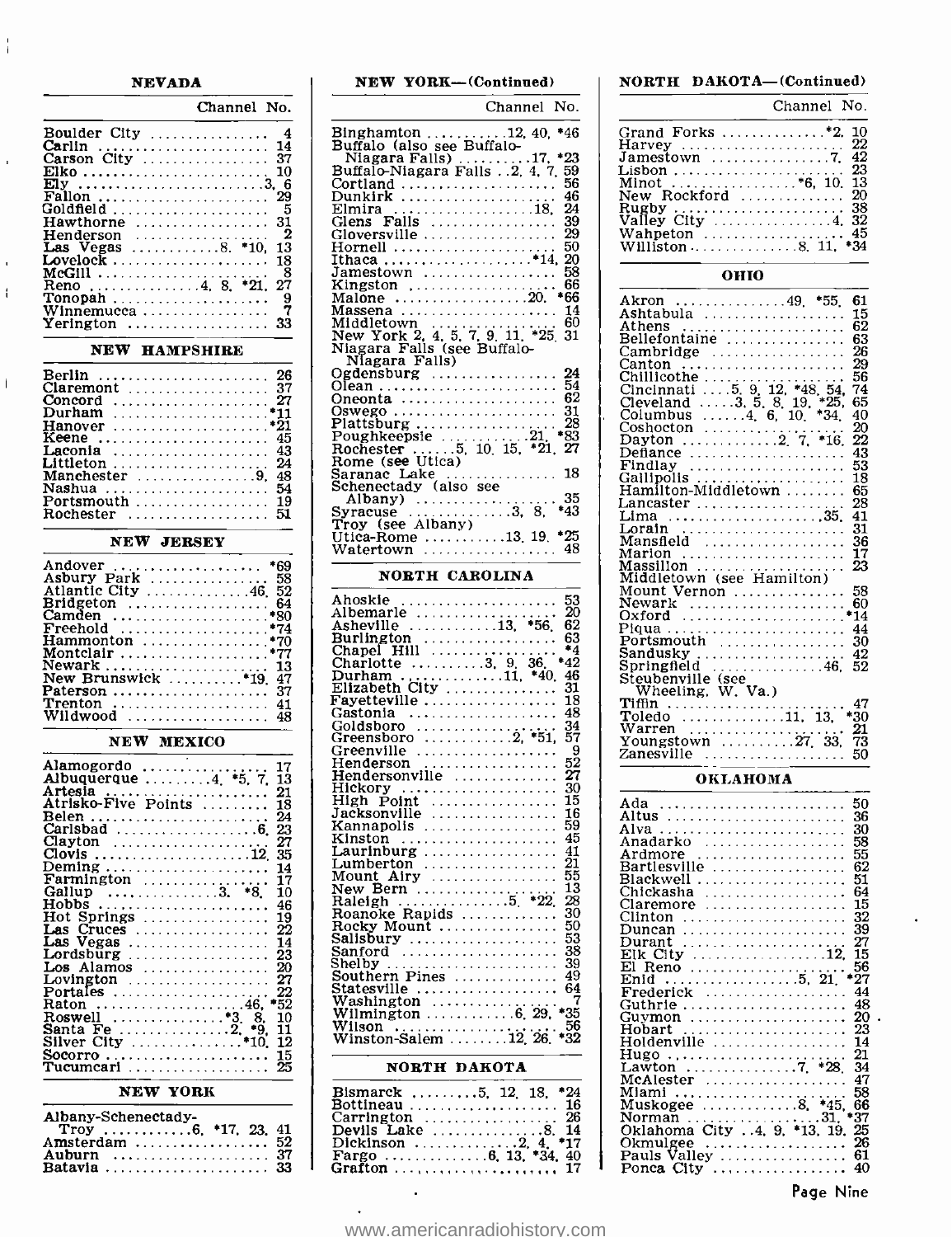| OKLAHOMA—(Continued) |  |
|----------------------|--|
|----------------------|--|

Channel No.

| Sapulpa $\dots$ 42<br>Seminole  59<br>Shawnee  53<br>Stillwater 29. *69<br>Tulsa 2 6, *11 17 23<br>Vinlta  28<br>Woodward <i>.</i> 8 |  |  |
|--------------------------------------------------------------------------------------------------------------------------------------|--|--|
|                                                                                                                                      |  |  |
|                                                                                                                                      |  |  |
|                                                                                                                                      |  |  |
|                                                                                                                                      |  |  |
|                                                                                                                                      |  |  |
|                                                                                                                                      |  |  |

#### OREGON

| Albany <i></i> 55                                   |  |
|-----------------------------------------------------|--|
| Ashland  14                                         |  |
|                                                     |  |
| Baker  37                                           |  |
| Bend  15                                            |  |
| Burns  16                                           |  |
| 26                                                  |  |
| Eugene *9, 13, 20.                                  |  |
| Grants Pass 30<br>$\mathbf{2}$                      |  |
| Klamath Falls                                       |  |
| Lebanon  43                                         |  |
| $MeM$ innville $\ldots \ldots \ldots \ldots 46$     |  |
| Medford <i></i> 4.5                                 |  |
| North Bend 16                                       |  |
| -28<br>Pendleton                                    |  |
| Portland 6, 8, *10, 12, 21, 27                      |  |
| 28<br>Roseburg <i></i> .                            |  |
| Salem $\ldots$ , 3, *18, 24                         |  |
| Springfield $\ldots \ldots \ldots \ldots \ldots 37$ |  |
| The Dalles  32                                      |  |
|                                                     |  |

#### PENNSYLVANIA

| 45                                                 |  |
|----------------------------------------------------|--|
| Allentown 39.<br>25                                |  |
| Altoona  10, 19.<br>-51                            |  |
| Bethlehem                                          |  |
| Bradford  48                                       |  |
| Butler  43                                         |  |
|                                                    |  |
| Du Bois  31                                        |  |
|                                                    |  |
|                                                    |  |
|                                                    |  |
|                                                    |  |
| 63<br>$\texttt{Hazleton}$                          |  |
| 56                                                 |  |
|                                                    |  |
|                                                    |  |
| Lewistown  38                                      |  |
|                                                    |  |
|                                                    |  |
|                                                    |  |
| New Castle  45                                     |  |
| 011 City<br>Philadelphia                           |  |
|                                                    |  |
| *35<br>$3.6$ 10, 17, 23, 29,                       |  |
| Pittsburgh . 2, 11, *13, 16, 47, 53                |  |
| 61<br>Reading $\dots \dots \dots \dots \dots 55$ . |  |
| Scranton 16, 22, 73                                |  |
| 39<br>Sharon                                       |  |
|                                                    |  |
| $S$ unbury $\cdots$                                |  |
| Uniontown  14                                      |  |
| Washington $\cdots$ $\frac{63}{2}$                 |  |
| Wilkes-Barre 28, 34                                |  |
|                                                    |  |
| York  43, 49                                       |  |
|                                                    |  |

#### RHODE ISLAND

| Providence 10, 12, 16, *22 |  |  |  |
|----------------------------|--|--|--|
|                            |  |  |  |

#### SOUTH CAROLINA

| Anderson  58             |  |
|--------------------------|--|
| Camden  14               |  |
|                          |  |
| Columbia 10, *19, 25, 67 |  |
|                          |  |
|                          |  |

Page Ten

| Channel No.                                                                                                                                                           |                    |
|-----------------------------------------------------------------------------------------------------------------------------------------------------------------------|--------------------|
|                                                                                                                                                                       |                    |
| $\frac{27}{29}$<br>Georgetown<br>Greenville<br>.<br>$\ldots \ldots 4$ , 23,                                                                                           | в<br>$\mathbf{B}$  |
|                                                                                                                                                                       | в                  |
| Greenwood<br>Lake City<br>Lancaster<br>$\alpha$ is a second order                                                                                                     | Ē١                 |
| $\frac{55}{31}$<br>.ancaster<br>I                                                                                                                                     | Bı                 |
| 45<br>Laurens .                                                                                                                                                       | $\mathbf{\bar{B}}$ |
| 43<br>Marion                                                                                                                                                          | Bı                 |
| Newberry<br>Ors<br>з                                                                                                                                                  | Ēı                 |
| Orangeburg<br>Rock Hill<br>44                                                                                                                                         | B                  |
| 61<br>17<br>47<br>$\dot{\vec{z}}$                                                                                                                                     | в                  |
| Spartanburg<br>Sumter                                                                                                                                                 |                    |
| .<br>65                                                                                                                                                               |                    |
| Union<br>.                                                                                                                                                            | Bi<br>Bi<br>Cl     |
| SOUTH DAKOTA                                                                                                                                                          |                    |
| 17<br>.9,<br>Aberdeen                                                                                                                                                 | i<br>Si            |
| 23<br>Fourche<br>Belle                                                                                                                                                |                    |
| $\ddot{\mathcal{E}}$                                                                                                                                                  |                    |
| Bene<br>Brookings<br>Hot Springs<br>7                                                                                                                                 |                    |
| $\ldots$ 12.<br>į.<br>$_{\rm{Huron}}$                                                                                                                                 |                    |
| 26<br>.5.<br>T<br>ead                                                                                                                                                 |                    |
| 46<br>Madison<br>$\vdots$                                                                                                                                             |                    |
| u.son<br>Mitchell :<br>Mohni<br>$_{20}$<br>27                                                                                                                         |                    |
| $\ldots \ldots \ldots$<br>Mobridge<br>*22                                                                                                                             | Ć                  |
| $\frac{10}{7}$<br>15                                                                                                                                                  |                    |
| 38.<br>*44                                                                                                                                                            | €                  |
| $2\bar{0}$                                                                                                                                                            | D                  |
| $\begin{array}{c} \dots & 2 \\ \dots & 3 \end{array}$<br>Vermillion<br>Wetter<br>41                                                                                   | E                  |
| Watertown<br>$3\overline{5}$                                                                                                                                          | E<br>E             |
|                                                                                                                                                                       |                    |
| Winner<br>Yankton                                                                                                                                                     |                    |
|                                                                                                                                                                       | E<br>F<br>F        |
| <b>TENNESSEE</b>                                                                                                                                                      | F                  |
| 14<br>Athens                                                                                                                                                          | FGGGGH             |
| Athens<br>Bristol, Tenn-Bristol, Va. 5,<br>Chattanooga 3, 12, 43, 49.<br>Clarksville<br>46                                                                            |                    |
| $^{*55}_{53}$                                                                                                                                                         |                    |
|                                                                                                                                                                       |                    |
| Charlenooga<br>Clarksville<br>Cleveland<br>Columbia<br>$\frac{38}{39}$<br>$\frac{39}{24}$<br>.                                                                        |                    |
| olumbia<br>Cookeville                                                                                                                                                 | н                  |
| ī9<br>covington                                                                                                                                                       |                    |
| Covington<br>Dyersburg<br>Elizabethton<br>Fayetteville<br>46                                                                                                          | H<br>H             |
| 1.1.1.1.1.1                                                                                                                                                           | H                  |
| $\frac{40}{27}$                                                                                                                                                       | н                  |
| 48                                                                                                                                                                    | н                  |
| $\frac{67}{6}$                                                                                                                                                        |                    |
| $_{\rm 16}^{\rm 25}$                                                                                                                                                  |                    |
| Gallatin<br>Harriman<br>Humboldt<br>Jackson<br>Johnson City<br>Vingson City<br>Humson City<br>Humson City<br>Humson City<br>Humson City<br>Humson City<br>Humson City | Ja<br>JaK<br>KK    |
| $\frac{1}{28}$                                                                                                                                                        |                    |
| $\bar{2}\bar{6}$                                                                                                                                                      |                    |
| 50<br>Lawrenceburg                                                                                                                                                    | L<br>L             |
| $\tilde{\rm s}$ 8                                                                                                                                                     | L                  |
| 46                                                                                                                                                                    |                    |
| 51                                                                                                                                                                    | L                  |
| Lebanon<br>McMinnville<br>Maryville<br>Memphis 3.5, *10, 13, 42,<br>Morristown<br>48                                                                                  | L                  |
| 54<br>Morristown<br>Murfreesboro<br>Nashville                                                                                                                         | T                  |
| 18<br>$\vdots$<br>$i_2$<br>$\dot{\mathbf{g}}$<br>$\mathbf{\ddot{5}}$                                                                                                  |                    |
| 30.<br><sup>'4,</sup><br>36                                                                                                                                           | M                  |
| $\frac{32}{51}$<br>Oak<br>Ridge                                                                                                                                       | м                  |
| Paris<br>Paris<br>Pulaski<br>Shelbyyille<br>Shelbyyille<br>$\ddot{\phantom{0}}$<br>44                                                                                 | M<br>VI            |
|                                                                                                                                                                       | Μ                  |
| $\frac{62}{42}$<br>Springfield                                                                                                                                        | M                  |
| $6\overline{5}$<br>Tullahoma                                                                                                                                          | M                  |
| 55<br>Union City                                                                                                                                                      | Μ                  |
|                                                                                                                                                                       | M                  |
| <b>TEXAS</b>                                                                                                                                                          |                    |
| 33<br>34<br>.9.<br>Abilene                                                                                                                                            |                    |
| .<br>Alice                                                                                                                                                            |                    |
| Alice<br>Alpine<br>ĭź                                                                                                                                                 |                    |
| 7,<br>$\overline{4}$ .<br>10<br>Amarillo                                                                                                                              |                    |
| 25<br>Athens<br>18,<br>24,<br>$*30$                                                                                                                                   |                    |
| $\ldots \ldots \ldots$<br>Austin<br>25                                                                                                                                |                    |
| Ballinger<br>Bay City<br>33                                                                                                                                           |                    |
| вау City<br>Beaumont-Port Arthur                                                                                                                                      |                    |
| *37<br>31.<br>6,<br>4,                                                                                                                                                |                    |

SO. CAROLINA-(Contínned)

#### TEXAS-(Continued)

| Channel No.                                                                                                                                                                                                                                                                                                                                                                            |  |
|----------------------------------------------------------------------------------------------------------------------------------------------------------------------------------------------------------------------------------------------------------------------------------------------------------------------------------------------------------------------------------------|--|
| 38                                                                                                                                                                                                                                                                                                                                                                                     |  |
| Beeville<br>Big Spring<br>Bonkam<br>Bonger<br>Brackenridge<br>Brenham<br>Brownfield (also see Browns-<br>Brownfield (also see Browns-<br>4                                                                                                                                                                                                                                             |  |
| $\frac{4\bar{3}}{33}$                                                                                                                                                                                                                                                                                                                                                                  |  |
| 15                                                                                                                                                                                                                                                                                                                                                                                     |  |
|                                                                                                                                                                                                                                                                                                                                                                                        |  |
| $\frac{14}{52}$                                                                                                                                                                                                                                                                                                                                                                        |  |
|                                                                                                                                                                                                                                                                                                                                                                                        |  |
|                                                                                                                                                                                                                                                                                                                                                                                        |  |
|                                                                                                                                                                                                                                                                                                                                                                                        |  |
|                                                                                                                                                                                                                                                                                                                                                                                        |  |
|                                                                                                                                                                                                                                                                                                                                                                                        |  |
|                                                                                                                                                                                                                                                                                                                                                                                        |  |
|                                                                                                                                                                                                                                                                                                                                                                                        |  |
|                                                                                                                                                                                                                                                                                                                                                                                        |  |
|                                                                                                                                                                                                                                                                                                                                                                                        |  |
|                                                                                                                                                                                                                                                                                                                                                                                        |  |
|                                                                                                                                                                                                                                                                                                                                                                                        |  |
|                                                                                                                                                                                                                                                                                                                                                                                        |  |
|                                                                                                                                                                                                                                                                                                                                                                                        |  |
|                                                                                                                                                                                                                                                                                                                                                                                        |  |
|                                                                                                                                                                                                                                                                                                                                                                                        |  |
|                                                                                                                                                                                                                                                                                                                                                                                        |  |
|                                                                                                                                                                                                                                                                                                                                                                                        |  |
|                                                                                                                                                                                                                                                                                                                                                                                        |  |
|                                                                                                                                                                                                                                                                                                                                                                                        |  |
|                                                                                                                                                                                                                                                                                                                                                                                        |  |
|                                                                                                                                                                                                                                                                                                                                                                                        |  |
|                                                                                                                                                                                                                                                                                                                                                                                        |  |
|                                                                                                                                                                                                                                                                                                                                                                                        |  |
|                                                                                                                                                                                                                                                                                                                                                                                        |  |
|                                                                                                                                                                                                                                                                                                                                                                                        |  |
|                                                                                                                                                                                                                                                                                                                                                                                        |  |
|                                                                                                                                                                                                                                                                                                                                                                                        |  |
|                                                                                                                                                                                                                                                                                                                                                                                        |  |
|                                                                                                                                                                                                                                                                                                                                                                                        |  |
|                                                                                                                                                                                                                                                                                                                                                                                        |  |
|                                                                                                                                                                                                                                                                                                                                                                                        |  |
|                                                                                                                                                                                                                                                                                                                                                                                        |  |
|                                                                                                                                                                                                                                                                                                                                                                                        |  |
|                                                                                                                                                                                                                                                                                                                                                                                        |  |
|                                                                                                                                                                                                                                                                                                                                                                                        |  |
|                                                                                                                                                                                                                                                                                                                                                                                        |  |
|                                                                                                                                                                                                                                                                                                                                                                                        |  |
|                                                                                                                                                                                                                                                                                                                                                                                        |  |
|                                                                                                                                                                                                                                                                                                                                                                                        |  |
| $\begin{tabular}{l c c c} \hline \textbf{Brownsville} & 52 & 52 & 54 & 55 \\ \hline \textbf{Brownselle-Harlinger-Weslaco} & 15 & 52 & 54 & 55 \\ \hline \textbf{Weslaco} & 15 & 54 & 55 & 57 & 57 \\ \hline \textbf{Weslaco} & 15 & 57 & 57 & 57 & 57 \\ \hline \textbf{Cleburne} & 15 & 57 & 57 & 57 & 57 \\ \hline \textbf{Cleburne} & 15 & 57 & 57 & 57 & 58 \\ \hline \textbf{Cle$ |  |
|                                                                                                                                                                                                                                                                                                                                                                                        |  |
|                                                                                                                                                                                                                                                                                                                                                                                        |  |
|                                                                                                                                                                                                                                                                                                                                                                                        |  |
|                                                                                                                                                                                                                                                                                                                                                                                        |  |
|                                                                                                                                                                                                                                                                                                                                                                                        |  |
|                                                                                                                                                                                                                                                                                                                                                                                        |  |
|                                                                                                                                                                                                                                                                                                                                                                                        |  |
|                                                                                                                                                                                                                                                                                                                                                                                        |  |
| 9                                                                                                                                                                                                                                                                                                                                                                                      |  |
| 35                                                                                                                                                                                                                                                                                                                                                                                     |  |
| $\frac{40}{62}$                                                                                                                                                                                                                                                                                                                                                                        |  |
| Mission<br>Mount Pleasant<br>Mount Pleasant<br>Nacogdoches<br>Nacogdoches<br>Orange<br>Contage<br>Contage<br>Contage<br>24                                                                                                                                                                                                                                                             |  |
|                                                                                                                                                                                                                                                                                                                                                                                        |  |
|                                                                                                                                                                                                                                                                                                                                                                                        |  |
| $(1)$ These<br>assignments<br>may<br>be                                                                                                                                                                                                                                                                                                                                                |  |
| These assignments may be<br>within the area of the triangle<br>within the area of the triangle<br>formed by Brownsville, Har-<br>lingen and Weslaco.                                                                                                                                                                                                                                   |  |
|                                                                                                                                                                                                                                                                                                                                                                                        |  |
|                                                                                                                                                                                                                                                                                                                                                                                        |  |

 $\ddot{\phantom{0}}$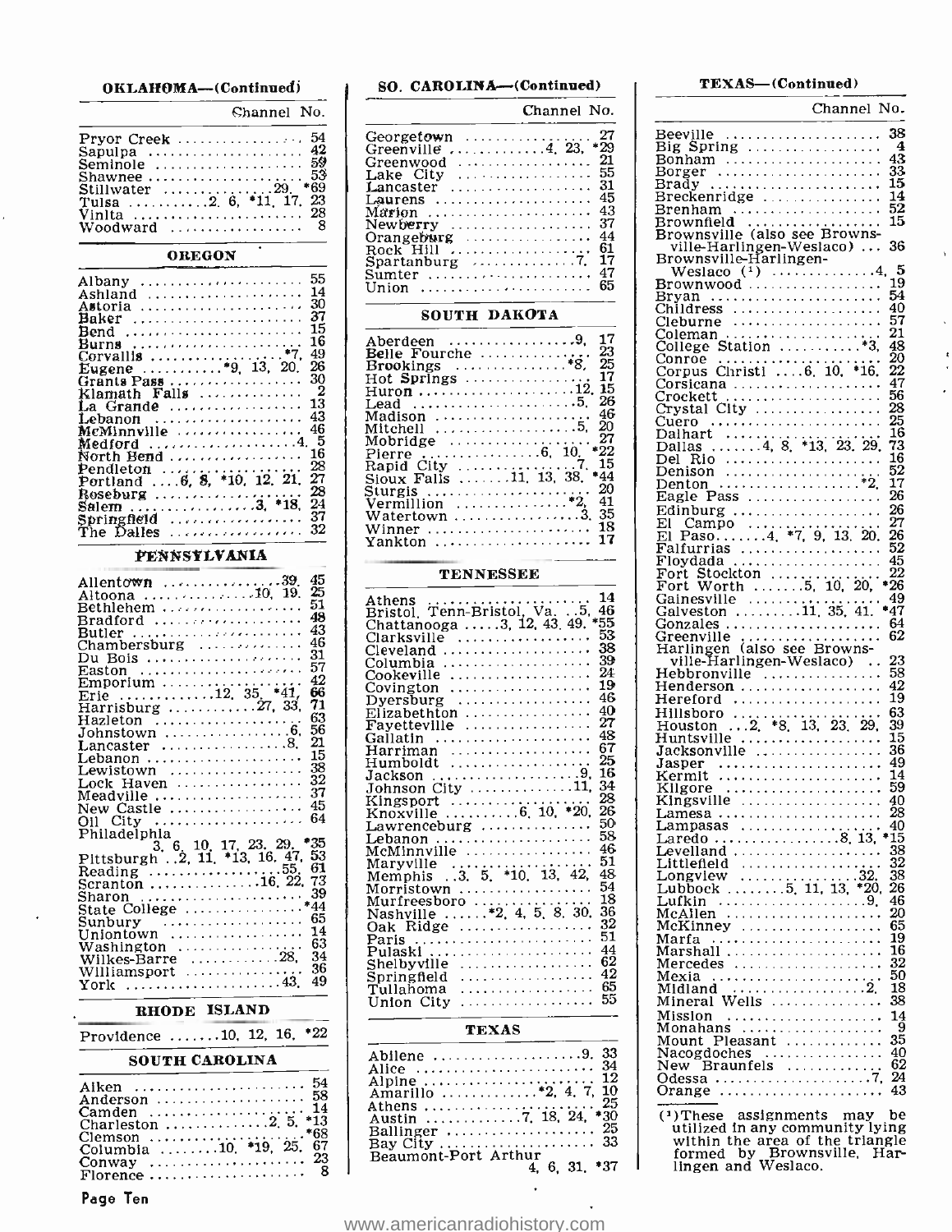#### TEXAS-(Continued)

| Channel No.                                                 |  |
|-------------------------------------------------------------|--|
| 17<br>Pampa                                                 |  |
| 33<br>Paris                                                 |  |
| 31<br>Pearsall                                              |  |
| 16<br>Pecos                                                 |  |
| 22<br>.<br>Perryton                                         |  |
| 29<br>Plainview<br>.                                        |  |
| Port Arthur (see Beaumont)                                  |  |
| 42                                                          |  |
| 42<br>$\ddot{Raymondville}$                                 |  |
| 17                                                          |  |
| Rosenberg<br>San Angelo 6. 8.17.<br>$^{\bullet}23$          |  |
| San Antonio 4, 5, *9, 12, 35,<br>41                         |  |
| 48<br>San Benito                                            |  |
| 53<br>San Marcos                                            |  |
| 14<br>Seguin                                                |  |
| 24                                                          |  |
| 46<br>Sherman                                               |  |
| 30<br>Snvder                                                |  |
| 32<br>Stephenville<br>.                                     |  |
| 41<br>Sulphur Springs                                       |  |
| 12<br>Sweetwater                                            |  |
| 58<br>Taylor $\ldots \ldots \ldots \ldots \ldots$           |  |
| 22<br>Temple $\ldots \ldots \ldots \ldots \ldots \ldots 16$ |  |
| 53<br>Terrell                                               |  |
| *18.<br>24                                                  |  |
| 19<br>Tyler                                                 |  |
| 20<br>Ulvalde                                               |  |
| 18<br>Vernon                                                |  |
| 19<br>Victoria                                              |  |
| $\ldots \ldots \ldots \ldots 11$ . *28.<br>34<br>Waco       |  |
| 45<br>Waxahachie<br>51                                      |  |
| Weatherford<br>.                                            |  |
| Weslaco (see Brownsville-                                   |  |
| Harlingen-Weslaco)                                          |  |
| Wichita Falls 3. 6. *16. 22                                 |  |

UTAH

| Cedar City  5                                  |  |
|------------------------------------------------|--|
| $*46$<br>Logan 12. 30.                         |  |
| Ogden 9. *18. 24                               |  |
| - 6<br>Price<br>Provo 11. 22. $*28$            |  |
|                                                |  |
| St. George $\dots\dots\dots\dots\dots\dots$ 18 |  |
| Salt Lake City. 2, 4, 5, *7, 20, 26            |  |
| Tooele  44                                     |  |
| Vernal                                         |  |

#### VERMONT

| Bennington $\ldots \ldots \ldots \ldots \ldots 33$<br>Brattleboro  58 |  |
|-----------------------------------------------------------------------|--|
|                                                                       |  |
| Burlington *16. 22                                                    |  |
| Montpelier $\ldots \ldots \ldots \ldots 3$ , 40                       |  |
| Newport  46                                                           |  |
| Rutland  49                                                           |  |
| St. Albans  34                                                        |  |
| St. Johnsbury  30                                                     |  |

#### VIRGINIA

| Blacksburg *60<br>Bristol (see Bristol, Tenn.)       |
|------------------------------------------------------|
|                                                      |
| 64                                                   |
| 44<br>Covington $\dots\dots\dots\dots\dots\dots$     |
| 24<br>Danville                                       |
|                                                      |
| 19<br>Farmville                                      |
| 47<br>$Fredericksburg \ldots \ldots \ldots$          |
| 39<br>Front Royal                                    |
| 34                                                   |
| 54<br>Lexington $\dots\dots\dots\dots\dots\dots$     |
| 16<br>Lynchburg $\dots \dots \dots \dots \dots 13$ , |
| 50<br>Marion $\ldots \ldots \ldots \ldots \ldots$    |
| 35<br>Martinsville $\ldots \ldots \ldots \ldots$     |
| Newport News (see Norfolk-                           |
| Portsmouth-Newport News)                             |
| Norfolk-Portsmouth (also see                         |
| Norfolk-Portsmouth-New-                              |
| port News)  27                                       |

VIRGINIA- (Continued)

| Channel No.                                                                                                                                                                                                                                                                                                                                                                            |
|----------------------------------------------------------------------------------------------------------------------------------------------------------------------------------------------------------------------------------------------------------------------------------------------------------------------------------------------------------------------------------------|
| Norfolk-Portsmouth- Newport<br>News (also see Norfolk-<br>Portsmouth) .3, 10, 15, *21,<br>33<br>52<br>Norton<br>41<br>Petersburg $\ldots \ldots \ldots \ldots 8$<br>Portsmouth (see Norfolk-<br>Portsmouth and also see<br>Norfolk-Portsmouth-<br>Newport News)<br>37<br>Pulaski<br>Richmond 6, 12, *23.<br>29<br>•33<br>Roanoke 7, 10, 27.<br>14<br>South Boston<br>36<br>$Sta$ unton |
| 42<br>Waynesboro<br>17<br>Williamsburg<br>28<br>Winchester                                                                                                                                                                                                                                                                                                                             |

#### WASHINGTON

| Aberdeen  58                                     | ē |
|--------------------------------------------------|---|
|                                                  |   |
|                                                  |   |
| Bremerton 44, 50                                 |   |
| Centralia 17                                     |   |
| Ellensburg 49. $*65$                             |   |
| 43<br>Ephrata                                    |   |
| Everett 22. 28                                   |   |
| Grand Coulee  37                                 |   |
| Hoquiam  52                                      |   |
| Kelso  39                                        |   |
| Kennewick (also see Kenne-                       |   |
| wick-Richland-Pasco)  25                         |   |
| Kennewick-Richland-Pasco*41                      |   |
| Longview $\dots\dots\dots\dots\dots\dots$ 33     |   |
| Olympia  60                                      |   |
|                                                  |   |
| Okanogan (see Omak)                              |   |
| Pasco (also see Kennewick-                       |   |
| $Richard-Pasco)$ 19                              |   |
| 16<br>Port Angeles $\ldots \ldots \ldots \ldots$ |   |
|                                                  |   |
| Pullman *10. 24<br>Richland (also see Kennewick- |   |
| 31<br>Richland-Pasco)                            |   |
| Seattle 4, 5, 7, *9, 20.<br>26                   |   |
| •7                                               |   |
| 62                                               |   |
| Walla Walla 5.8. *22                             |   |
| 55                                               |   |
| Yakima 23. 29,<br>*47                            |   |
|                                                  |   |

#### WEST VIRGINIA

| 41<br>Bluefield                                                 |  |
|-----------------------------------------------------------------|--|
| Charleston 8. *43.<br>49                                        |  |
| 22                                                              |  |
| Clarksburg 12.<br>40                                            |  |
| Elkins                                                          |  |
| Fairmont  35                                                    |  |
| -31<br>$Hinton \dots \dots \dots \dots \dots \dots \dots \dots$ |  |
| Huntington 3, 13, *53                                           |  |
| -23<br>Logan                                                    |  |
| Martinsburg  58                                                 |  |
| Morgantown $\ldots \ldots \ldots \ldots \ldots$ *24             |  |
| Parkersburg  15                                                 |  |
| Welch  25                                                       |  |
| Weston  32                                                      |  |
| Wheeling (also see Wheeling-                                    |  |
| Steubenville, Ohio) *57                                         |  |
| Wheeling-Steubenville.                                          |  |
|                                                                 |  |
|                                                                 |  |
| Williamson $\ldots \ldots \ldots \ldots \ldots 17$              |  |

#### WISCONSIN

| Adams  *58                                   |  | Š |
|----------------------------------------------|--|---|
| Appleton $\dots\dots\dots\dots\dots\dots$ 42 |  |   |
| Ashland  15                                  |  |   |
| Beaver Dam  37                               |  |   |
| Beloit  57                                   |  |   |
| Chilton *24                                  |  |   |
| Eau Claire 13. *19. 25                       |  |   |
|                                              |  |   |

#### WISCONSIN- (Continued)

| Channel No.                                                                                                                                                                                                                                                                                                                                                                                                                                                                                 |  |
|---------------------------------------------------------------------------------------------------------------------------------------------------------------------------------------------------------------------------------------------------------------------------------------------------------------------------------------------------------------------------------------------------------------------------------------------------------------------------------------------|--|
| Fond du Lac  54<br>6<br>63<br>61<br>Kenosha $\ldots$ $8, *32$ .<br>La Crosse $\ldots$ $8, *32$ .<br>38<br>Madison 3. *21, 27,<br>33<br>Manitowoc<br>Marinette 11, 32, *38<br>Milwaukee 4, *10, 12, 19, 25, 31<br>48<br>Oshkosh<br>Park Falls *18<br>Portage  17<br>Prairie du Chien<br>34<br>Racine 49. 55<br>Rhinelander  22<br>21<br>Rice Lake<br>Richland Center 15. *66<br>59<br>Sheboygan<br>*30<br>Shell <b>Lake</b><br>50<br>Sparta<br>26<br>Steven Point 20,<br>44<br>Sturgeons Bay |  |
| Superior (see Duluth, Minn.)<br>Wausau 7.16. *46<br>Wisconsin Rapids  14                                                                                                                                                                                                                                                                                                                                                                                                                    |  |

#### WYOMING

| 29<br>Buffalo                                             |
|-----------------------------------------------------------|
| 6                                                         |
| 5<br>Cheyenne $\ldots \ldots \ldots \ldots \ldots 3$ .    |
| 24<br>Cody                                                |
| 14<br>Douglas                                             |
| 14<br>Evanston                                            |
| 31<br>Gillette                                            |
| 16<br>Green River                                         |
| 40<br>Greybull                                            |
| 17<br>Lander                                              |
| 18<br>Laramie *8.                                         |
| 36<br>Lovell                                              |
| 19<br>Lusk                                                |
| 28<br>Newcastle                                           |
| 30                                                        |
| Powell<br>11                                              |
| Rawlins<br>10                                             |
| Riverton $\ldots \ldots \ldots \ldots \ldots$<br>13       |
| Rock Springs<br>12                                        |
| Sheridan 9.<br>15                                         |
| Thermopolis                                               |
| 27<br>$Torrington$                                        |
| 24<br>Wheatland $\ldots$ , $\ldots$ , $\ldots$ , $\ldots$ |
| Worland<br>34                                             |

## U. S. TERRITORIES AND POSSESSIONS ALASKA

| Anchorage 2, $*7$ , 11, 13<br>Fairbanks 2. 4. 7. <b>*9.</b> 11. 13 |  |
|--------------------------------------------------------------------|--|
|                                                                    |  |
| Seward 4. 9<br>Sitka  13                                           |  |

#### HAWAIIAN ISLANDS

| Lihue, Kaual 3, *8, 10, 12          |  |
|-------------------------------------|--|
| Honolulu, Oahu .2, 4, *7, 9, 11, 13 |  |
| Wailuku, Maui 3, 8, *10, 12         |  |
| Hilo, Hawaii  2, *4, 7, 9, 11, 13   |  |

#### PUERTO RICO

| Arecibo  13<br>Caguas  11 |  |  |
|---------------------------|--|--|
| Ponce 7, 9                |  |  |
| San Juan 2. 4. *6         |  |  |

#### VIRGIN ISLANDS

Christiansted <sup>8</sup>Charlotte Amalie 10, 12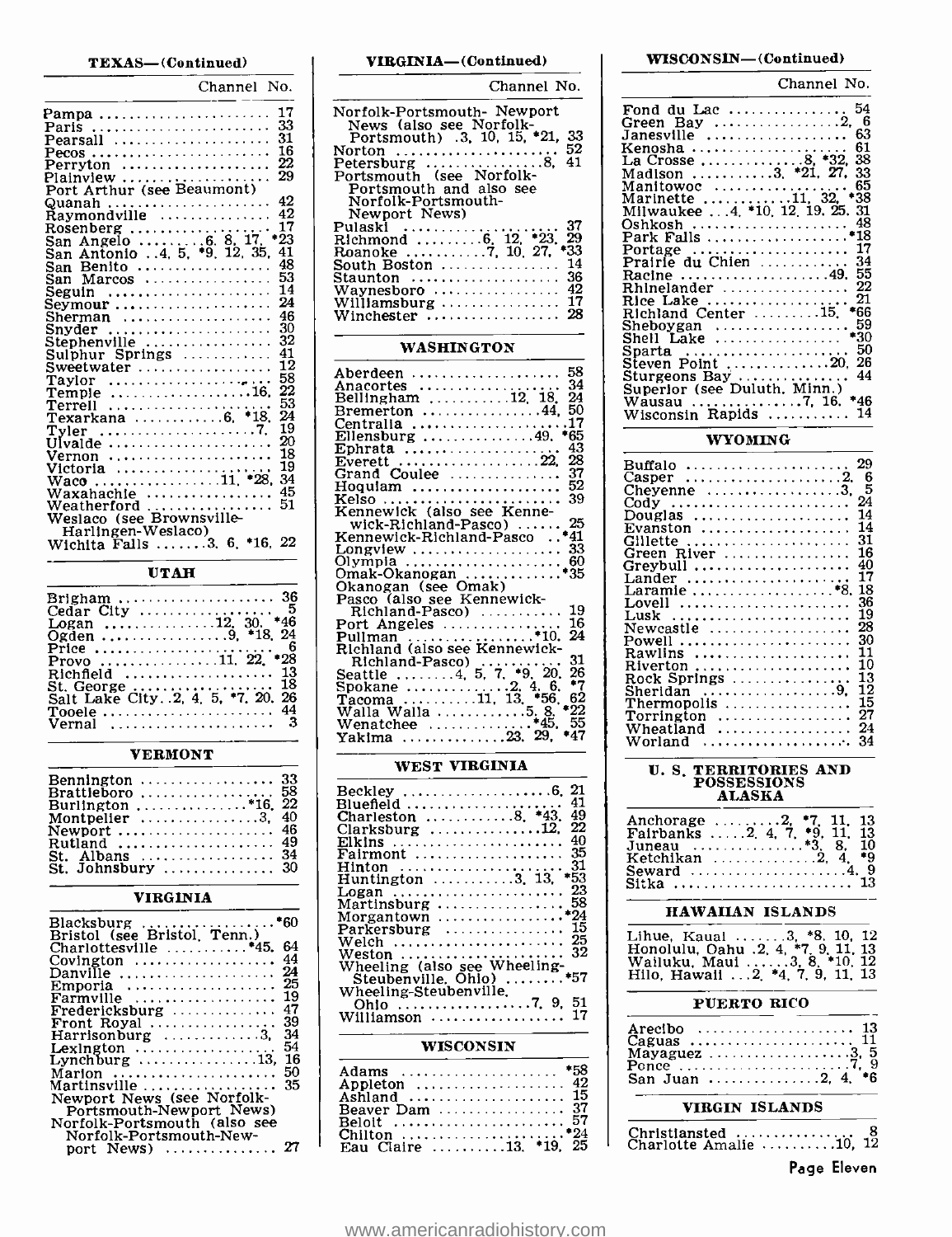# Letters from NRI Graduates Tell of Their Progress in Radio and TV



Found Course Helpful in High School and College



Earned Over \$800 Last Year Servicing TV Part Time

"In my estimation the NRI Course has helped "The NRI Course made it possible for me to earn me in many ways. I have done some repair work, \$827.23 last year servicing Television, spare time, and worked in repair shops. Thi general knowledge. The course definitely helped regular job because of retirement advantages, me in high school physics which I needed to etc., but I could easily make a living from Radio enter college.

"I am now studying Electrical Engineering and majoring in Electronics. It is a pleasure to have an opportunity to recommend NRI, as I am completely satisfied with your course."

 $-n \rightharpoonup i$ 

WILLIAM S. WEST, 46 Park Blvd. Winston -Salem, N. C.

Page Twelve

"The NRI Course made it possible for me to earn \$827.23 last year servicing Television, spare time, etc., but I could easily make a living from Radio and TV servicing. Have had several good offers which I turned down. My best friend is now taking a course upon my recommendation. I heartily recommend your course."

> FORREST B. TUCKER, Box #154, Lakeside, Ohio.



 $n r i$ 

"As TV became more and more recognized in this part of the country, and more people ac- quired sets, I entered into the sales end of Television also. It was necessary to double my premises for Television display and salesroom.

"I am a franchised dealer of four of the leading makes of Television Sets. Have at least a dozen new sets on display. Repairs have also been tremendously good. It gives me a great deal of pleasure to know that most of my customers are well pleased."

> LEO BALFUR, 1727 Jefferson St., Oakland, California.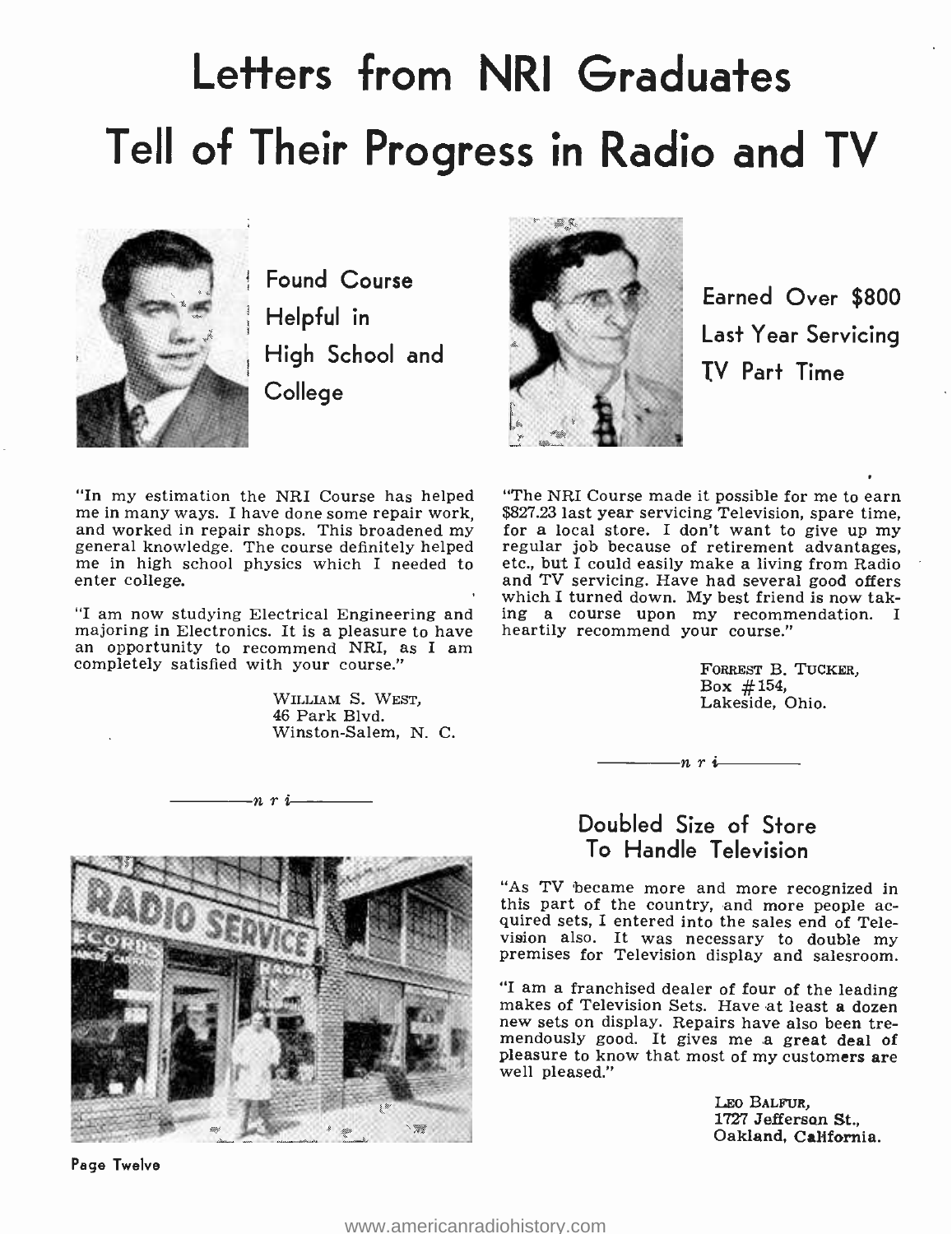

## Services All Makes of Radios And Television at Home

by the time I finished the NRI Course I had as a hobby. I set up my shop at home on the<br>earned enough to pay for my hasic equipment farm. Neighbors soon began bringing in servearned enough to pay for my basic equipment. Am now doing part-time Radio work at home and service all makes of Radios and TV sets. Have a nice spare time business and well equipped shop.

"All of this I owe to NRI. I don't think there is a better course. I shall always praise NRI."

LEO DUNCAN, 34-64 110th Street, Corona, New York.

nri



## Past Sixty When He Took Up Radio As a Hobby

"I began servicing after my fifteenth lesson and "I was past the sixty mark when I took up Radio<br>by the time I finished the NRI Course I had as a hobby. I set up my shop at home on the "I was past the sixty mark when I took up Radio icing jobs, and without any advertising, outside of word of mouth, work began to roll in. NRI training has helped me to do work to the entire satisfaction of all.

> "For the time I put in at Radio work my profit is about doubled that which I could earn working for someone else. A man past sixty with an active mind and limber fingers can still learn to make an independent living from the NRI Course in Radio."

> > A. F. MELIN,  $RFD$  #1-Box 35, Summerfield, Florida.



## Has Own Business-A New Way of Life

"Thanks to the NRI Course I have a business of my own. Everything is changed, exactly as you new world for me. You changed my way of living, gave me inspiration and the initiative to go ahead, which I did with your fine help.

"The young lady in the photograph is my wife who takes care of the Records Department, handles appointments, checks Radio tubes, etc. Today I am living a reasonable life on account of your course which I took at night, after work."

nri

JOHNNY D'ERRICO, 7089 De St Vallier, Montreal, P.Q., Canada.

As space permits, from time to time, we plan to devote a page or two in NR -TV News to short suc- cess stories such as above. They are taken from testimonial letters we have on file. Photographs and letters of this kind are always greatly appreciated by us. We feel we should pass them on to our readers for the inspiration to be gained from a reading of them.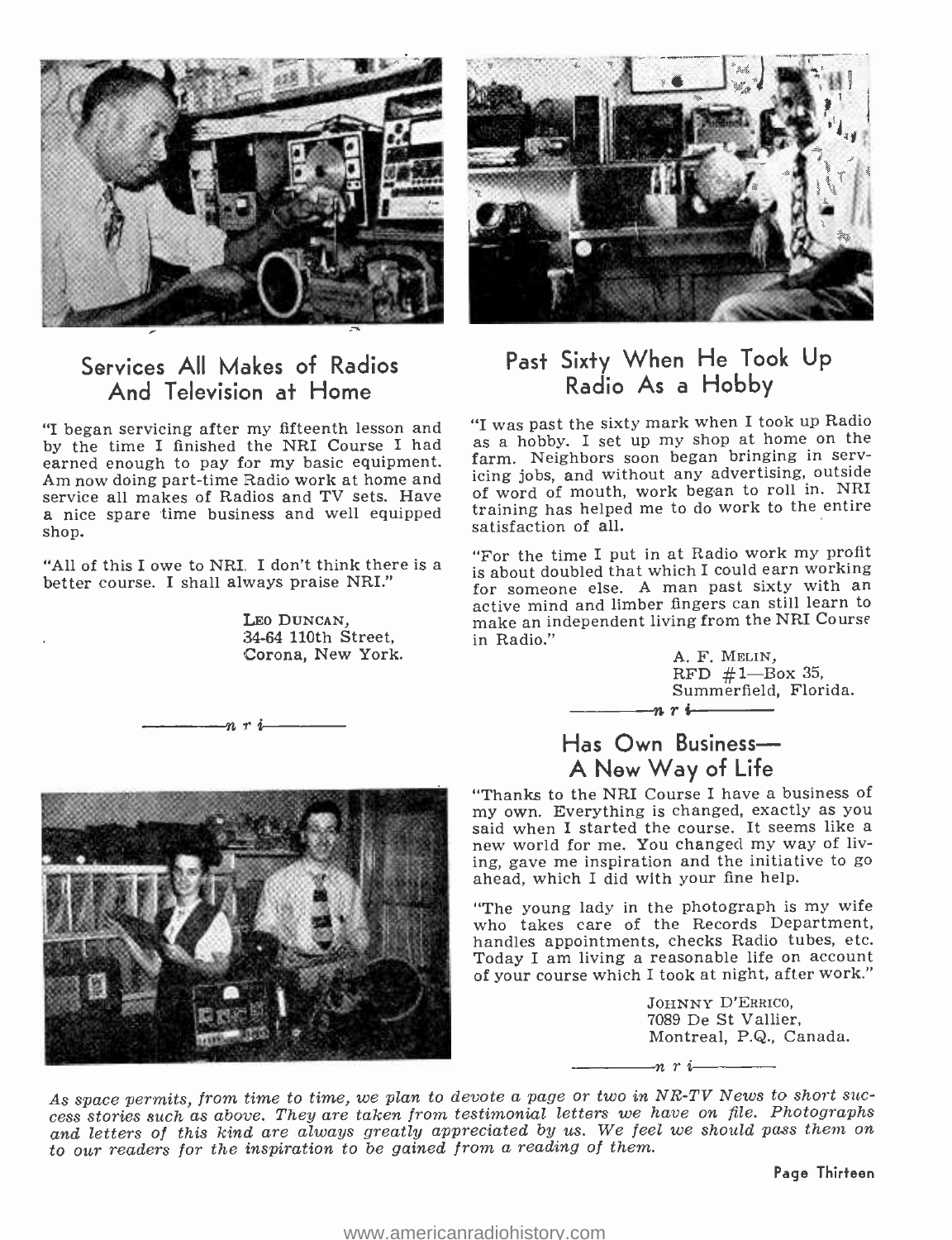# Photoelectric Cell Applications

Reprinted through courtesy of the Aerovox Research Worker

THE photoelectric cell, or "electric eye" as it is sensitiving fitch perform  $\overline{f}$  often referred to, has many applications—from of time. use in burglar alarms and smoke detectors to facsimile, television, and even the measurement of microscopic tissue cells. It is based on a discovery by Hertz in 1887 that emission of eleccovery by Hertz in 1887 that emission of elec-<br>trons can be caused by light striking the surface input of an amplifier by means of a large resistof certain materials such as sodium and potas- sium.

Photosensitive devices fall into three general classes: (1) photoelectric or "phototubes," (2) photoconductive cells, and (3) photovoltaic cells. Phototubes are those in which impinging light causes emission of electrons from the photo-<br>sensitive surface. Most practical photo-sensi-<br>tive devices, such as the burglar alarm, automatic counter, door opener, and smoke detector, fall in this category. Photoconductive cells are those in which the internal resistance<br>varies with the amount of light striking the sensitive surface. These cells are used to operate very sensitive relays and in the measurement of infrared radiation. Photovoltaic cells are those which generate an internal emf upon exposure to light. The ordinary light intensity meter used in photography employs a photovoltaic cell con-<br>nected directly across a low resistance meter. resistance should be very high. By proper ampli-

This article from *Aerovox Reserch Worker* is stage of the amplifier may be sufficient to operate<br>devoted to some typical applications of the vari- a relay or a loudspeaker as in the sound picture devoted to some typical applications of the vari-<br>ous types of photosensitive devices mentioned industry. See Fig. 2. above.

#### Phototubes

contained in glass envelopes very similar to those used for thermionic vacuum tubes. The cathode off when natural light is again adequate. Fig.<br>is usually a large semi-cylindrical surface coated 3 illustrates a circuit in which the relay is enis usually a large semi-cylindrical surface coated<br>with a photoemissive material. The anode is a wire lying parallel to the cathode axis. These

elements may be inclosed in an evacuated bulb,<br>or one which is gas-filled. The gas<br>tubes ionize when the plate voltage<br>exceeds a certain value and thus pass a larger current than do the high vacuum types. Gas-filled tubes<br>are employed largely in motion picture work where their higher sensitivity reduces the amplification needed. High vacuum phototubes are used in light measurement work and in certain relay operating ap-<br>plications. They are less subject to damage due to application of ex-<br>cessive voltage or current, and their

Page Fourteen

sensitivity remains more constant over a period

The most common applications of phototubes involve the use of associated vacuum tube ampliinput of an amplifier by means of a large resistance, Rg. Since the current flow through the cell is of the order of a few microamperes, this



fying circuits, the current in the final output

tric cell is the control of lighting. The tube is<br>Commercial phototubes are essentially diodes used with an amplifier and relay to turn the Another valuable application of the photoelecused with an amplifier and relay to turn the lighting system on when daylight decreases and off when natural light is again adequate. Fig. ergized by an increase in light. As long as the illumination on the phototube is below a certain value, the 2051 grid potential is below cutoff, and

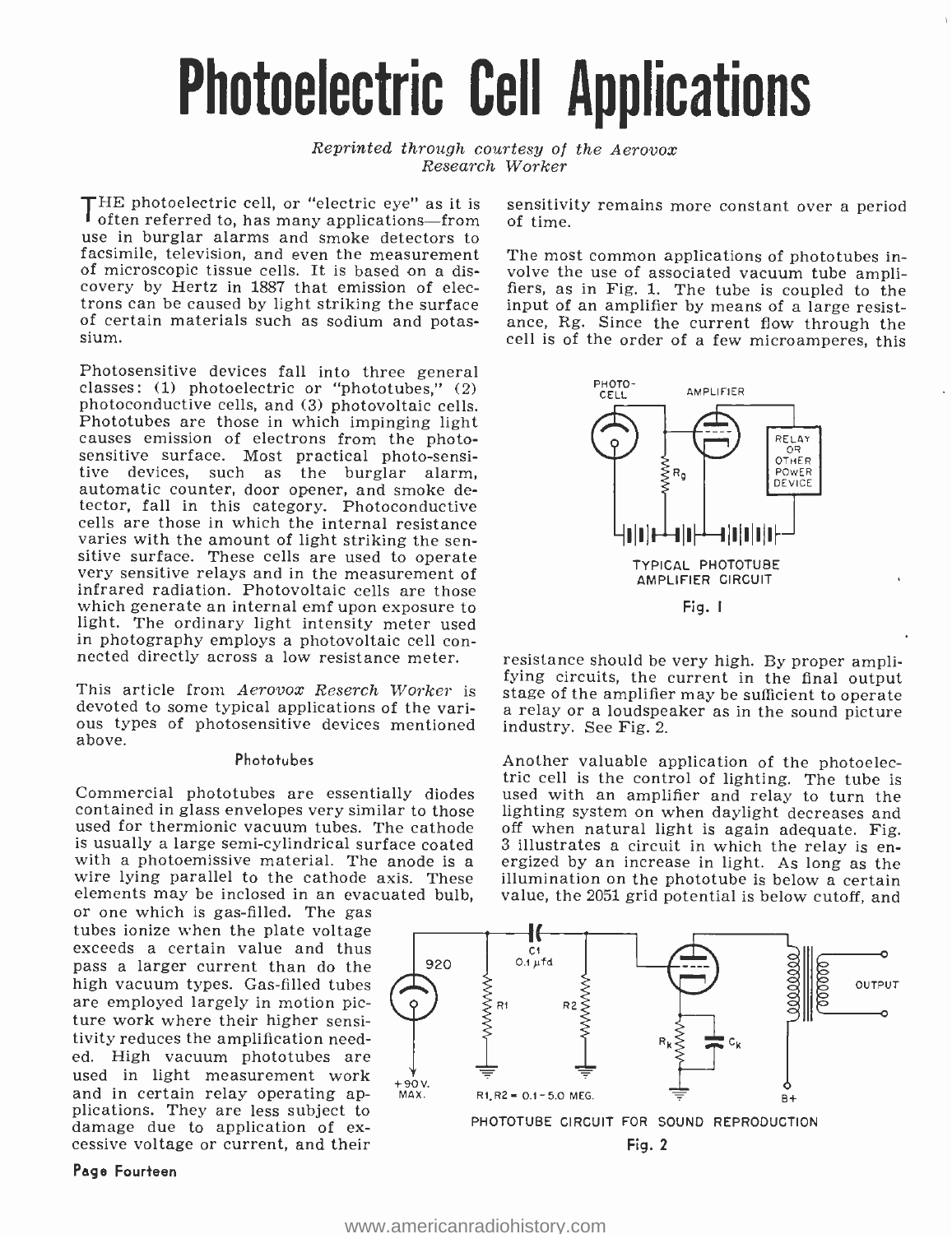

prevents conduction. When illumination rises, grid voltage is made less negative and the tube conducts, closing the relay. The function of R4 is to keep the current through the 2051 within the tube's maximum rating. Note that this circuit works directly on a.c. line voltage, requiring no d.c. supply.

#### Photoelectric Counting System

The simplest use of the phototube and relay is<br>that of counting. A beam of light is directed across a conveyor belt into a photoelectric tube which operates a counter. When the beam of light is interrupted by one of the objects to be counted, the change in tube current operates the counter. An interesting circuit of this type is the one -way counter illustrated in Fig. 4. This arrangement records objects passing in one direction, but not in the other.

Suppose an object is passing downward in Fig. <sup>4</sup>so that it obscures phototube A and then B. When the light to tube A is interrupted, plate current flows in tube X, opening the contacts of relay X. As the object continues downward, both tubes are obscured and relay Y closes. But since the contacts of X relay are open, no cur- applies a blocking rent flows through the Z relay and the counter ond triode section. is inoperable. Now suppose that the object passes from B to A. Relay Y is operated when Th

amplifier tube B starts to conduct. Then, when the object obscures both phototubes, the current through the amplifier tube associated with photo-<br>tube A passes mainly through the contacts of relays X and Y to operate the Z relay and the counter. Relay X does not operate and its contacts remain closed. Thus, the counter is actuated only by objects passing in the direction from B to A.

#### Industrial Safety Controls

The applications of photoelectric cells to safety devices are very nu- merous. Some of the more familiar safety controls are the smoke detectors, traffic control, and protective door openers which prevent automatic doors from closing until personnel are clear.

Another important 'protective circuit of this type is the flame -failure detector shown in Fig. 5. This device, intended to safeguard oil furnaces, uses a dual triode as its principal element. When light from the flame is present, photocurrent flows and the first triode section is blocked.<br>The second section normally conducts current enough to close the re-



lay which opens the solenoid oil valve and allows the flame to burn. Should a flame failure occur, the photo -cell no longer provides blocking voltage to the first section, which then conducts and applies a blocking voltage to the grid of the sec-

The blocking of current in the second triode Page Fifteen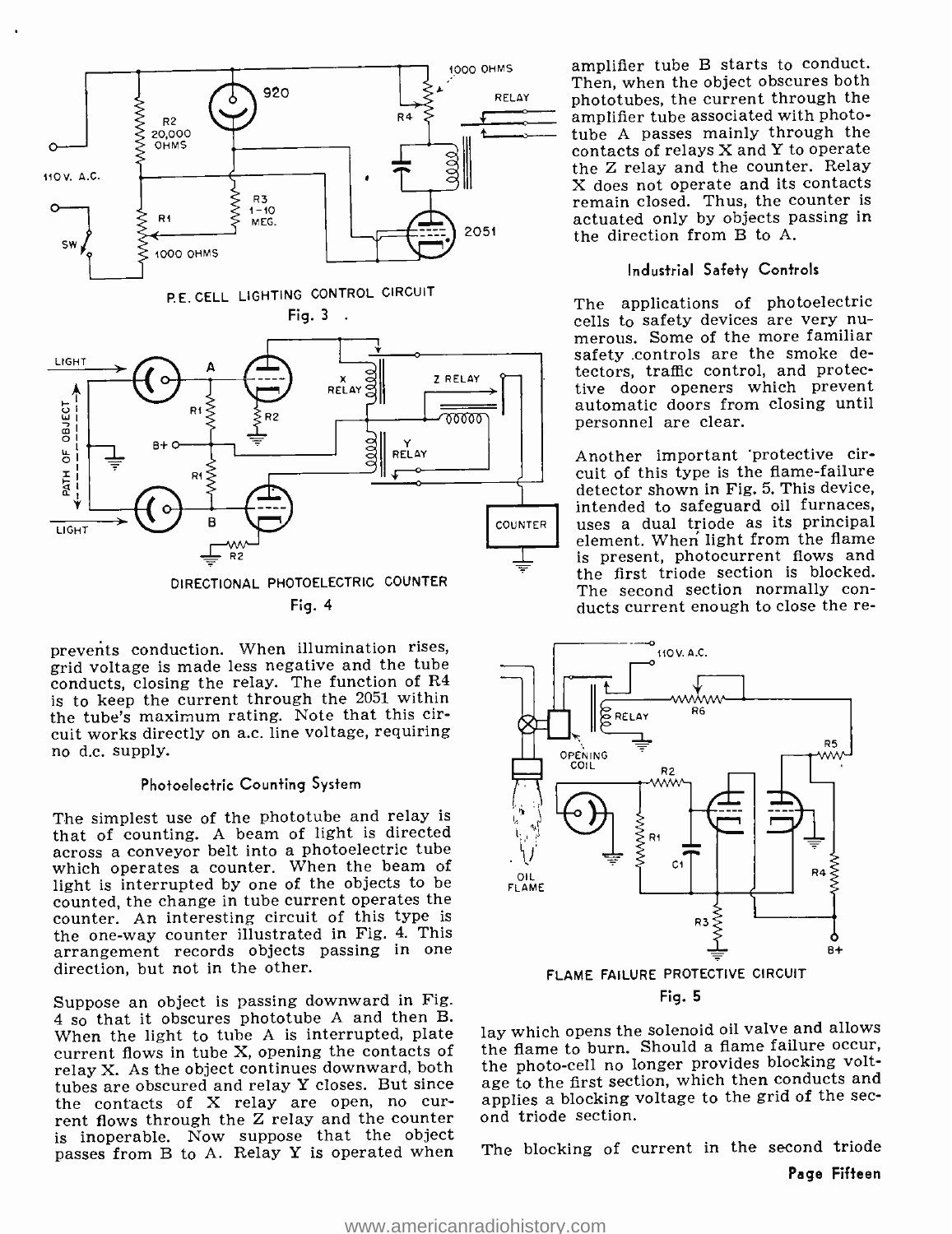

Fig. 6

opens the relay and closes the oil valve with the simultaneous ringing of an alarm bell.<br>the simultaneous ringing of an alarm bell. Fig. 7 illustrates the novel use of a self-generat-

mirrors, the beam falling ultimately on a set of such as intrusion alarms, light-operated switches,<br>phototubes. If the operator inadvertently reaches garage door openers; etc. It is also used fre-<br>into the protected area,

Fig. 6 is a typical circuit of this kind. Here the<br>bias potentiometer (R1) is adjusted to cut-off so<br>that the 6J5 does not conduct in the absence of<br>light on the photocell cathode. With incident<br>light the photoceurrent th

#### Photoelectric Gages

Phototubes also find many applica-<br>tions in the measurement of time,<br>distance, thickness of materials, etc. A photoelectric device can be made to operate as a micrometer for razor blades, wire, tube stock, and many other materials. A good example is its use in making precision measure- ments on piston rings. One light beam, directed at a phototube, scans the separation of the sample ring and a master. If the sample exceeds the permitted tolerance, a rejection

Page Sixteen

signal is operated. A mechanical shutter cuts off this beam as the piston ring gap is scanned. <sup>A</sup>second beam, scanning the gap, causes other rejection signals if the gap dimension is under or over tolerances. The entire inspection cycle requires less than 5 seconds.

#### Photoconductive Cells

The selenium cell is the most common photo- conductive cell in modern usage. It is usually mounted in a glass container filled with an inert gas. Although used in conjunction with an ampli- fier in some cases, the photoconductive cell will pass sufficient current to operate a very sensi-<br>tive relay directly. A relay having a winding re-<br>sistance of 5,000 to 10,000 ohms is frequently used<br>in connection with these cells. When an amplifier is used with photoconductive cells, the choice<br>of the grid resistance should depend upon the<br>light resistance of the particular cell used rather

An even more common kind of industrial safety ing selenium cell with a 1N34 germanium crystal<br>control is the "light curtain" type of protective rectifier to operate a rugged, less expensive re-<br>divide used to safeguard the an interlock operated by the photocell relay. Sence of a high gain amplifier makes it immune ing selenium cell with a 1N34 germanium crystal cause of its simplicity and the fact that the abto false operation by extraneous signals.

#### Photovoltaic Cells

Photovoltaic cells are most frequently used<br>directly in series with a relay, meter, or other<br>load. See Fig. 8. A simple photovoltaic cell con-<br>sists of a lead electrode and an oxidized copper<br>electrode immersed in an elect copper oxide type of cell (Phototox) has a color

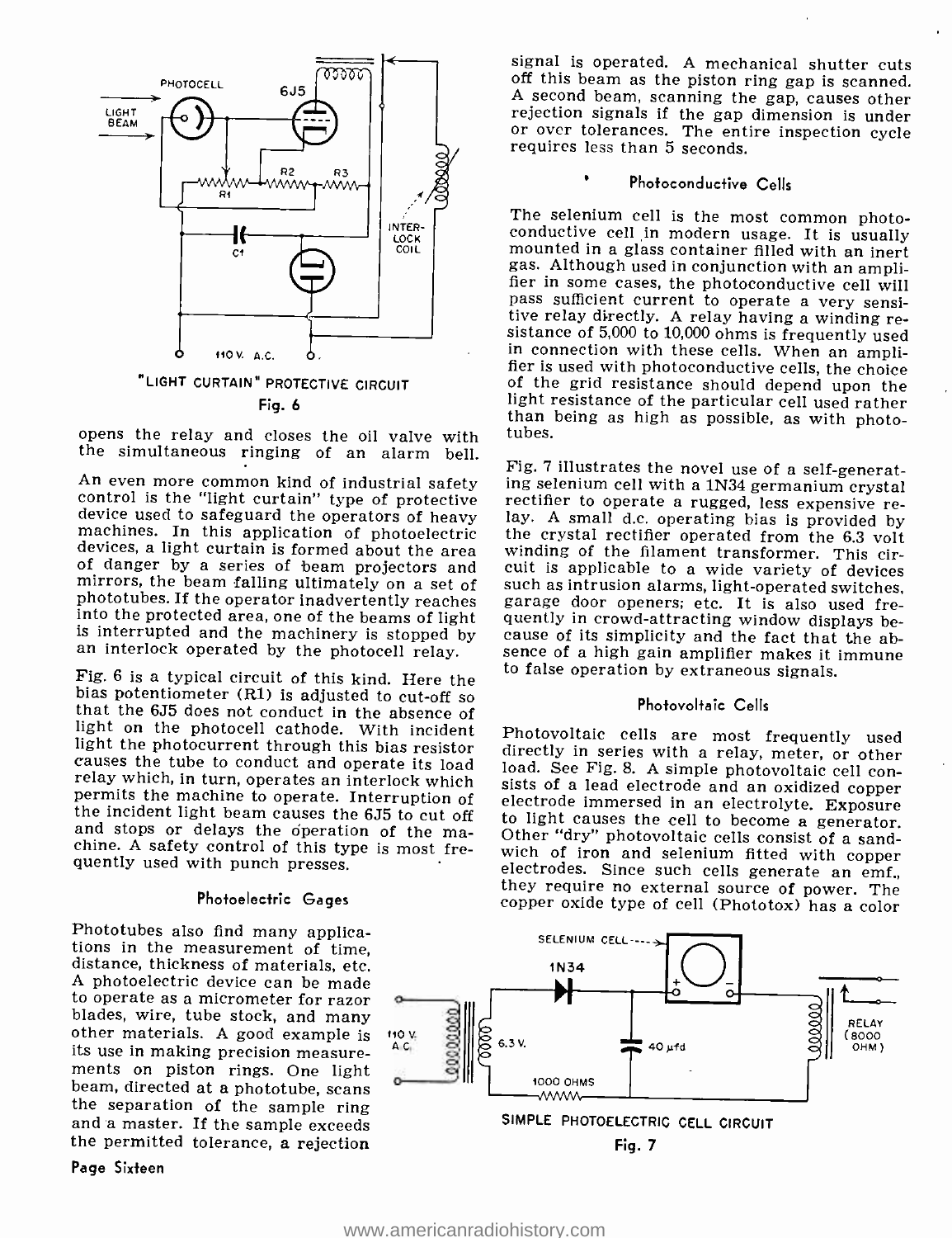

Fig. 8

response almost identical with that of the human eye and hence is used in illumination control and in regulating industrial processes in which color or change of color of the product are important.

 $n r$  i  $\overline{\phantom{a}}$ 

### INFORMATION WANTED

It seems that every opportunity is taken to regulate something or somebody. Usually a job to be created and fees to be collected are the real reasons for such regulations. The tendency is to tax almost anything that can be taxed.

Would you send us any newspaper items that you see pertaining to proposed or enacted bills affecting the activities of Radio and Television Technicians, including the licensing of technicians? We will appreciate this information as we want to be able to keep you and other students and graduates posted on matters of this kind.

There is no reporting service to which we can subscribe that covers all states and municipalities, so we are asking for your support in keeping up -to -date on news items of this nature from your state, city or town. Address all ma terial to L. L. Menne, Editor, National Radio-TV News, 16th and U Streets, N.W., Washington 9, D. C. It is not necessary to write a letter unless you wish to do so. The newspaper clipping will be sufficient.

### Transitors

I. J. Kaar, manager of engineering for the G-E Electronics Division at Electronics Park, Syraelectronic components known as transistors has brought tiny radios like those used by the comic strip character Dick Tracy within the realm of possibility.

Transistors and another product, the diode, are made from a silver-like metal, germanium, and promise to have an effect on the electronics industry comparable to that of the vacuum tube. Mr. Kaar said, "A really personal radio of hearing aid size running indefinitely on one set of batteries is within sight. The Dick Tracy wrist-



A General Electric engineer holding a flea -sized potted transistor.

watch two-way radio is no longer possible only in the comic books."

Mr. Kaar predicted that transistors, tiny pellets of germanium which can be made smaller than the head of a match, will be used extensively as substitutes for many vacuum tubes. He said both transistors and diodes are smaller, more efficient, cheaper to operate, longer -lasting, and efficient, cheaper to operate, longer-lasting, and<br>potentially less expensive than vacuum tubes.

He described germanium as metallic in appearance, silvery grey, and extremely hard and brittle. It is recovered as a by-product in the smelting and refining of zinc ores. "Twenty freight car loads of zinc ore must be handled to recover one pound of germanium," he said. Astounding purity is required—less than one part per hundred billion of some impurities have an observable effect. "Germanium purified to this extent is comparable in cost with gold. However, in each diode or transistor, so small an amount is used that material cost is small compared to fabrication costs."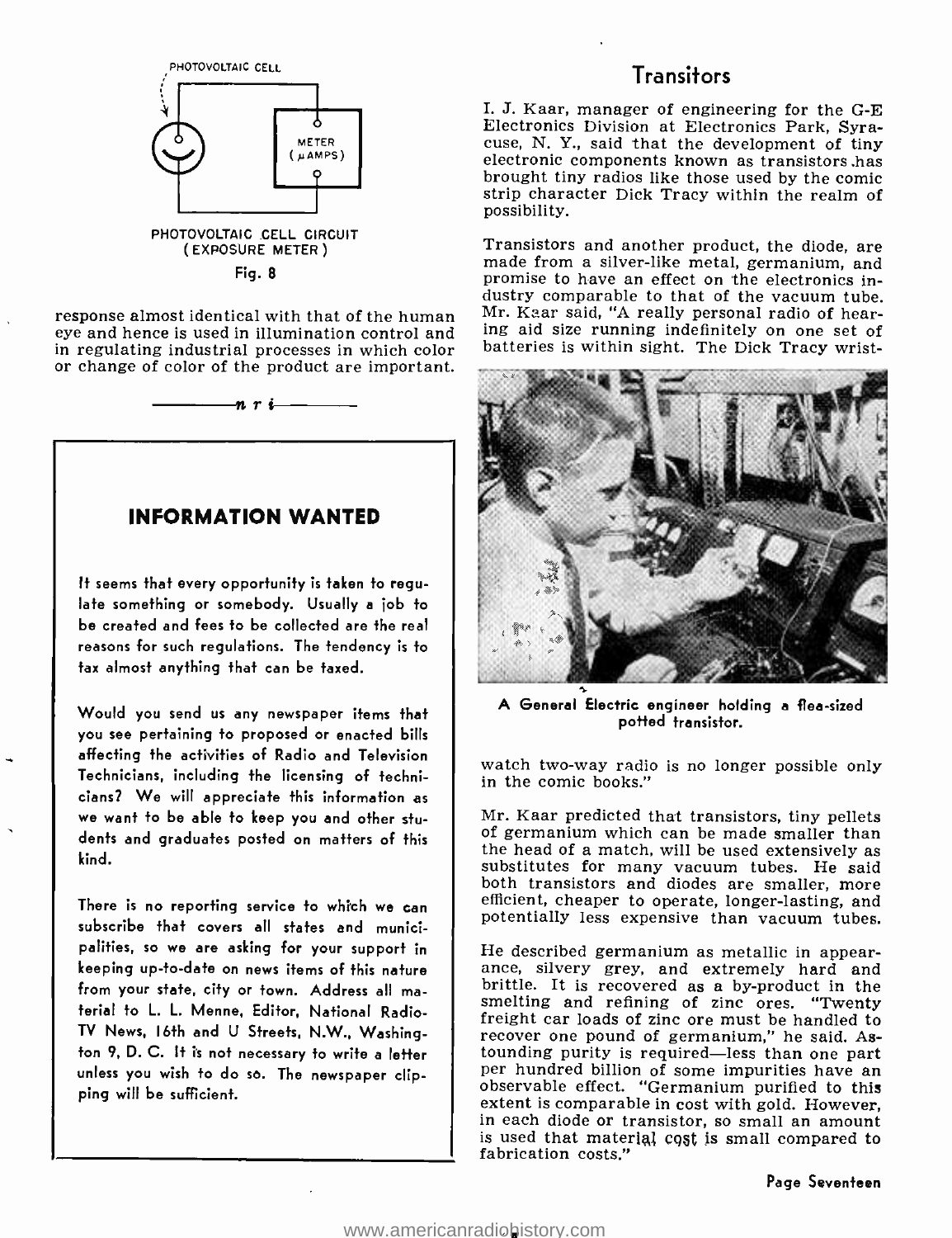# "Meet John H. Battison, Our New Director of Education"-J. E. Smith

JOHN H. BATTISON, whose article on the lift-<br>
ing of the TV freeze is in this issue, joined our<br>
sid organization on February 1, 1952 as Director of signed. Mr. Battison is a graduate engineer who has been active in the Radio and Television field since 1934. Prior to joining the National Radio Institute he was a Radio and Television Contechnical journal, Tele-Tech. In 1947 he became leading Radio and Television publications. As a<br>Assistant Chief Allocations Engineer for the senior member of the Institute of Radio Engi-Assistant Chief Allocations Engineer for the American Broadcasting Company and was ac-<br>tively engaged in designing and

constructing the five television and FM stations of the ABC network.

Before joining ABC, he was re- search engineer and Technical Director for the Midland Broadcasting Company, operators of<br>KMBC - KFRM - Kansas City.  $KMBC - KFRM - Kansas$ While with the Midland Broadcasting Company he partici- pated actively in the development of CBS color television.

He took time out for six years in the RAF as a fighter and bomber pilot and before that was a member of the British Air Ministry Technical Staff designing and producing airborne Radio equipment. He received his grounding in Radio with E.<br>K. Cole Company of England

where he spent three years in the receiver and loudspeaker research and development department. Before the war he was active as a ham, being a member of the A.R.R.L. and the Radio Society of Great Britain.

In New York he was a member of the Faculty of New York University from 1950 until 1952 teaching television. He is presently also a member of the Faculty of the American University of experience to add to those of such stationarts as<br>Weshington, D. C. in the Communications De. Frank Cook, J. B. Straughn, Wm. F. Dunn, Ray-Washington, D. C. in the Communications Department.

In addition to his engineering activities in the who are well known to you and w<br>television broadcast field John Battison takes a tinue to serve you as in the past. television broadcast field John Battison takes a

keen interest in the studio and motion picture side of Television and Broadcasting. In addition to being a consultant in the technical fields he has done considerable work in adapting motion picture techniques to television.

He is the author of four books on television, three of which are being published by the Mac-Millan Company. He contributes regularly to the leading Radio and Television publications. As a neers he participates actively in the Institute of

Radio Engineers proceedings and is a member of the Transmitter Committee and the Board of Editors, Journal of the Institute of Radio Engineers. He has presented papers at Institute of<br>Radio Engineers' national conventions as well as regional Institute of Radio Engineers meetings.

In the broadcasting field he has presented papers at the annual engineering conventions of the National Association of Radio and Television Broadcasters.

He is member of Panel 3 of the<br>National Television Systems Committee. This panel was the<br>one which was charged with the job of producing the new VHF and UHF Television Allocations for the new TV stations.

He is a senior member of the Institute of Radio Engineers, a member of the British Institute of Radio Engineers, the Society of Motion Picture and Television Engineers, and Associate of the Institute of Electrical Engineers.

Mr. Battison brings to us unusual talents and experience to add to those of such stalwarts as mond H. Schaaf, Leo M. Conner, George Rohrich, and other members of our Educational Staff, who are well known to you and who will con-



John H. Battison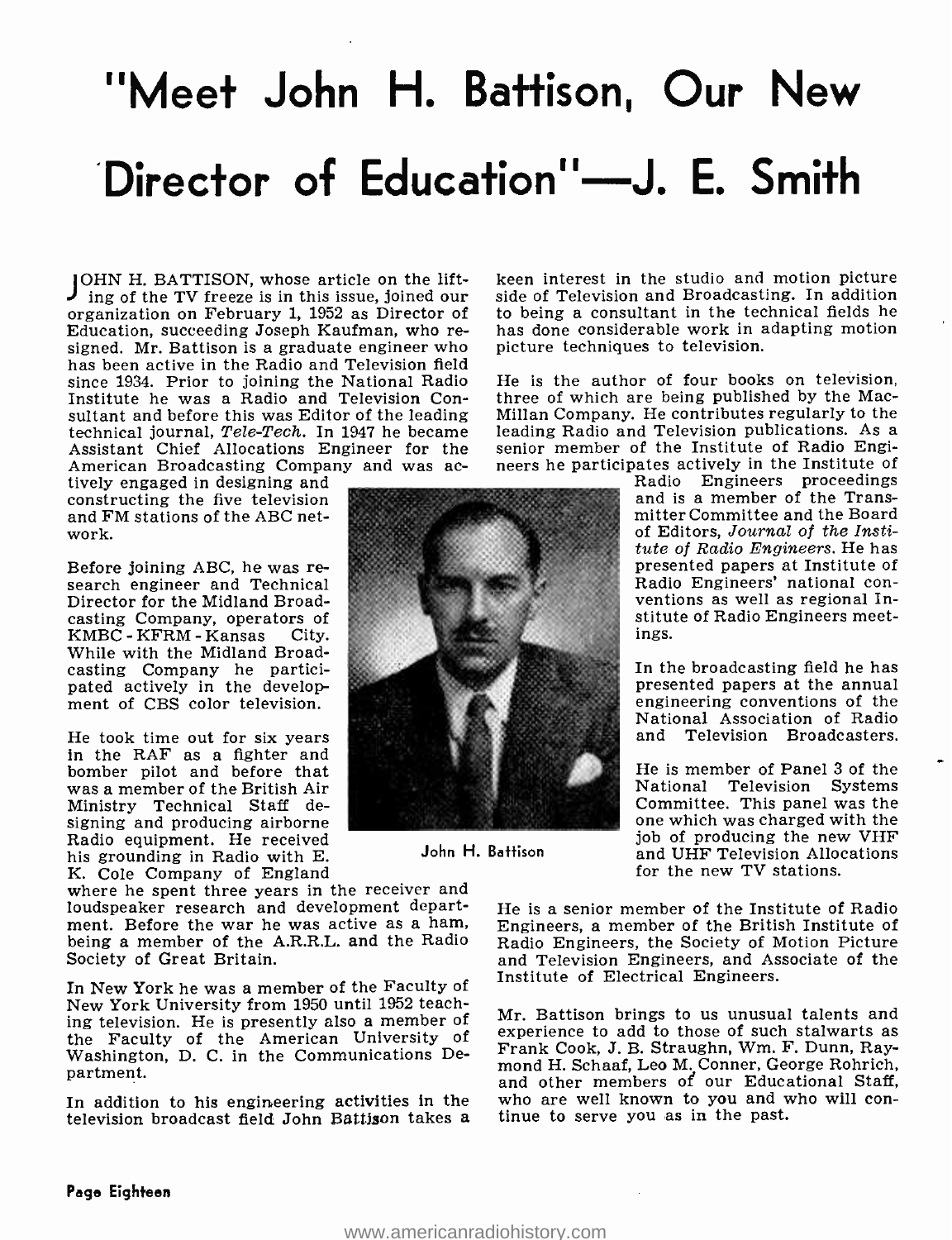

## THE VETERAN'S PAGE

Devoted to news items and information of special interest to veterans taking NRI courses under the GI Bill of Rights.

# PROTECT YOUR BENEFITS!

If you had a \$100 bill or two \$100 bills in your tween success and failure is slight. The fellow hand right now, you'd do something to protect who succeeds just keeps going; the fellow who them from possible loss. You woul not to simply lose them. Certainly you would not ful man was tempted to stop somewhere along<br>let them lie around the house three or four the line, too, but went on. The man who stopped, let them lie around the house three or four months without doing something to protect them.

The same applies to your GI Benefits. They are valuable. What your benefits are worth in dollars and cents depends on how much of your course remains to be finished. But you can lose them-simply by doing nothing to protect them. You lose them by doing nothing!

There's a tendency to look upon your GI bene-<br>fits in terms of how much the VA pays for your fits in terms of how much the VA pays for your by all means ask VA permission to resume just training. A more accurate way to measure their as soon as you're able. They might turn you value might be to measure how much earning power you get as a result of the VA payments.

It's no exaggeration to say that a graduate gets many times the cost of the course in earning power. The VA pays approximately \$135 for the Servicing course, but the graduate may earn more than that as a result of his training each month of the year. Studying a course is somewhat like planting a fruit tree; you invest labor icing or Communications courses for any vettoday from which you get a larger and still larger return each year thereafter.

There is no accurate measure of what you *lose* him write today for info<br>if you don't keep studying. The difference be- certificate of eligibility. if you don't keep studying. The difference be-

tween success and failure is slight. The fellow who succeeds just keeps going; the fellow who fails may be as smart but stopped. The successmeant to go on, but never did. The difference between the two is so slight, but the results of their decisions makes a great difference in their earnings and prestige.

Those GI students who are still enrolled should keep going somehow. If you haven't much time, study a little; take just one night a week if you must, but schedule some study.

If by chance you are forced to interrupt training, by all means ask VA permission to resume just as soon as you're able. They might turn you down, but they may approve instead. It's worth the effort of trying.

If you have a friend discharged from service less than four (4) years ago, who would like to take training under the GI Bill, suggest that he write NRI. The Institute has a contract for the Serveran who can still get a Certificate to start training. Time may be short for him to enroll; but if he's interested in Radio or Television, have him write today for information about getting a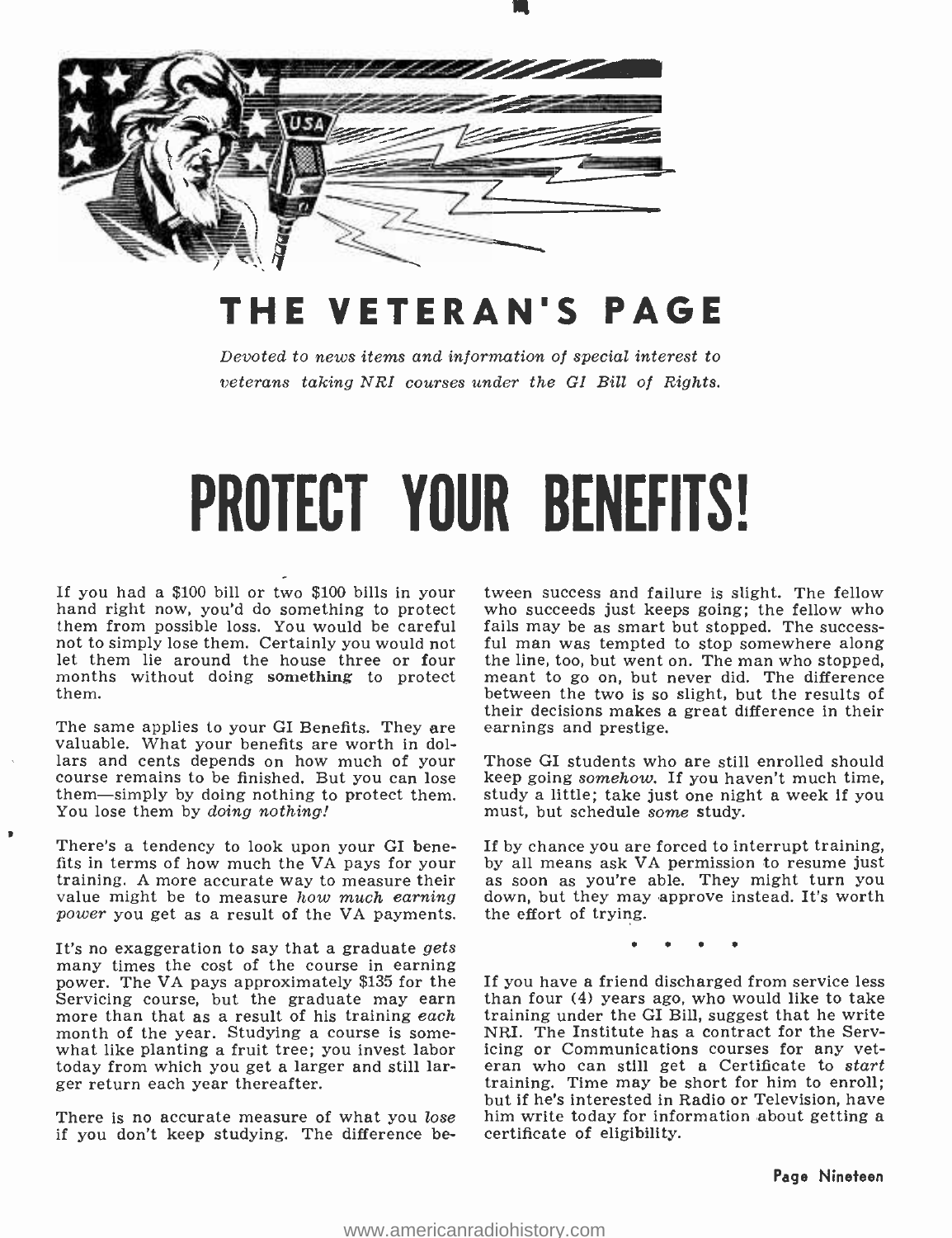# Professional Charges For Radio- Television Service

ALL charges in this rate schedule are for pro-<br>fessional services only. Parts should be billed at list prices, as explained at the end of the schedule.

Each bill should include one of the five following charges, to cover testing of tubes, check-up of set, and tests needed to determine the nature and extent of the trouble:

- I Check -up and test at customer's home.. \$4.00 This covers 1 hour of time including trip to and from home, if<br>located within 2 miles of shop. Charge for extra time or mileage at the rate specified in schedule. Minor repairs that can be made within time limit are included in this charge.
- II Check-up and test at shop including<br>pick-up and delivery of set .............. 5.00<br>This includes time and transportation expense for two round trips to a customer located up to 2 miles away from shop; charge for greater distance at mileage rate specified in schedule. Minor repairs or adjust- ments to be included in this charge.
- III Check-up and test radio-phono combination at shop, including pick-up and<br>delivery of set where it is necessary to remove both the radio chassis and the
- phono 7.50 This includes time and transportation charges for 2 round trips to a customer located within 2 miles from shop; charge for greater distance at mileage rate.
- IV Check -up and test console receiver or radio -phono combination at shop, when customer brings set in and takes it away 2.50 Minor repairs that can be made within time limit  $(\frac{1}{2}$  hour) should be included in this charge.
- V Check -up and test table model at shop when customer brings set in and takes it away 1.50 This includes time for minor repairs.

### ALPHABETICAL SCHEDULE OF CHARGES

Note: These charges cover the actual installation of the replacement part. Cost of parts is not included in these charges.

| Antenna, built-in loop-install<br>$-$ repair broken wire                                                                                                                                             | \$2.00<br>$1.00\,$ |  |
|------------------------------------------------------------------------------------------------------------------------------------------------------------------------------------------------------|--------------------|--|
| Antenna, auto-install complete unit<br>$-$ install new lead-in wire                                                                                                                                  | 4.00<br>2.00       |  |
| Antenna, home-simple outdoor installa-<br>tion not requiring ladder or poles<br>-difficult installation Hourly Rate                                                                                  | 5.00               |  |
| Antenna, FM<br>(For the average installation, antenna,<br>lead-in wire, and hardware can be pur-<br>chased for about \$10.00, list price \$15.00,<br>bringing total cost of job to about<br>\$25.00. | 10.00              |  |
| Alignment, trf set                                                                                                                                                                                   | 1.50               |  |
| Alignment, superheterodyne set:<br>1-band, $AC/DC$ table model<br>1-band, 2-section console                                                                                                          | 1.50<br>2.00       |  |
| (two tuning-condenser sections)                                                                                                                                                                      |                    |  |
| 1-band, 3-section $\ldots$                                                                                                                                                                           | 2.50               |  |
| 2-band, 2-section                                                                                                                                                                                    | $_{\rm 3.00}$      |  |
| 2-band, 3-section                                                                                                                                                                                    | 3.50               |  |
| 3-band, $2$ -section                                                                                                                                                                                 | 4.00               |  |
| 3-band, 3-section                                                                                                                                                                                    | 4.50               |  |
| 4 or more bands                                                                                                                                                                                      | $5.00\,$           |  |
| $FM$ receiver<br>AM-FM combination-broadcast bands                                                                                                                                                   | 3.00               |  |
|                                                                                                                                                                                                      | 4.00               |  |
| -broadcast and FM bands                                                                                                                                                                              | 5.00               |  |
| FM tuner                                                                                                                                                                                             | 3.00               |  |
| Auto radio—original installation of set and<br>antenna, with reasonable amount of<br>interference elimination for a cus-<br>tom-made set designed to fit into the                                    |                    |  |
| car conveniently<br>original installation of single-unit<br>set and antenna with reasonable                                                                                                          | 7.50               |  |
| amount of interference elimination;<br>not a custom-made receiver<br>-original installation of new two-                                                                                              | 10.00              |  |
| unit set<br>-remove set from car and re-install                                                                                                                                                      | 12.50              |  |
| after bench work is done $\dots\dots\dots$<br>-interference elimination Hourly Rate                                                                                                                  | 3.00               |  |

Page Twenty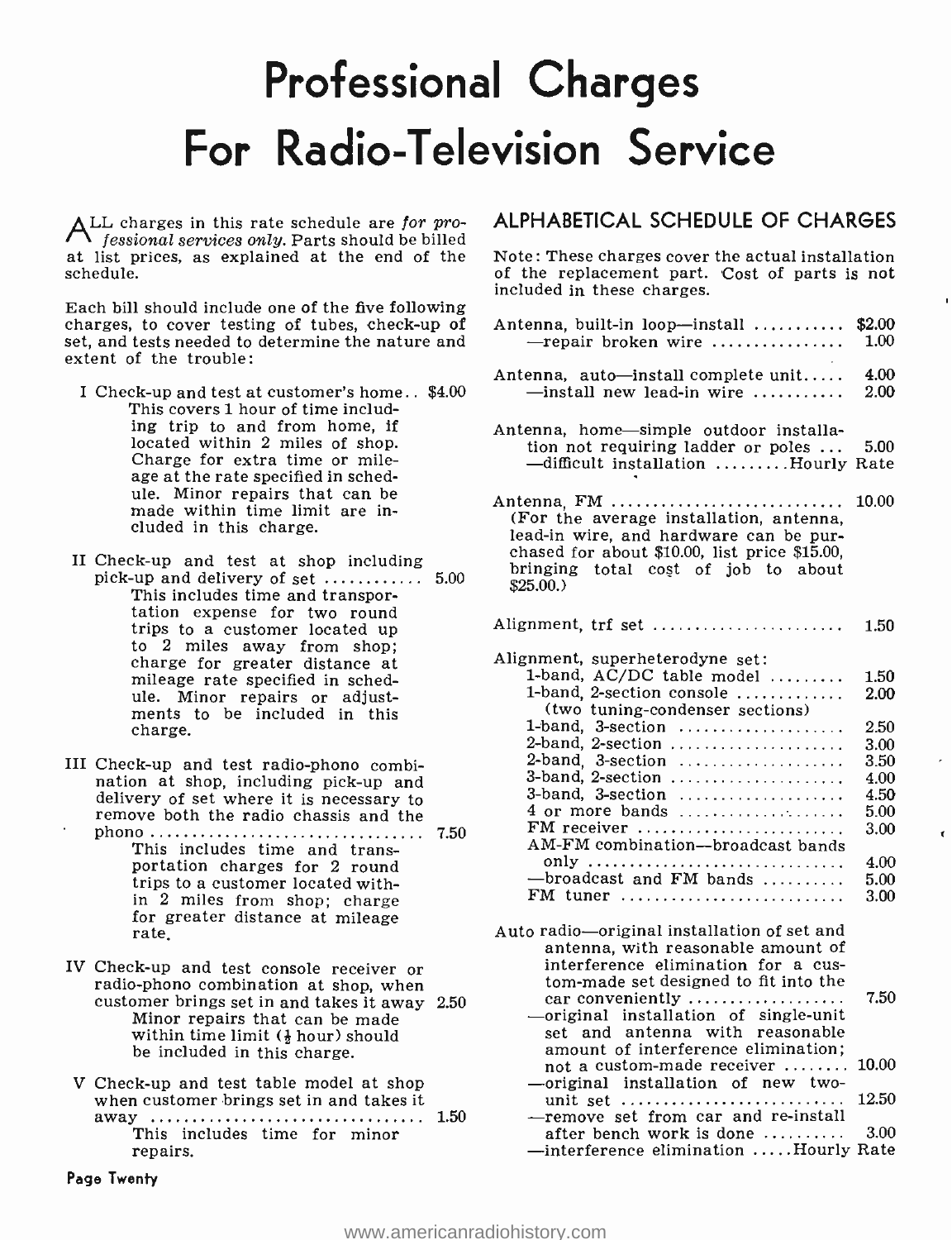| AUTOMATIC RECORD CHANGER:<br>$-\text{clean}$ and oil                                       | 2.00         | Ρŀ       |
|--------------------------------------------------------------------------------------------|--------------|----------|
| -adjust or replace part Hourly Rate                                                        |              |          |
| Minimum of \$5.00<br>Battery replacement-rewiring required                                 | 2.00         | Ph<br>Pu |
| COIL installation:                                                                         |              |          |
| Oscillator or rf coil in AC/DC table<br>model receiver                                     | 3.00         |          |
| Oscillator or rf coil in console receiver                                                  |              |          |
| $-1$ -band                                                                                 | 4.00         | RE       |
| $-2$ -band<br>$-multi-band$                                                                | 5.00<br>6.00 |          |
| (These charges include touching up                                                         |              |          |
| alignment after replacement has                                                            |              |          |
| been installed.)<br>RF choke                                                               | 2.00         |          |
| AF choke                                                                                   | 2.50         | Sh       |
| Filter choke                                                                               | 2.50         | Sw       |
| CONDENSER installation:                                                                    |              |          |
| Single paper, mica, or ceramic $\dots\dots$                                                | 2.00         |          |
| Each additional                                                                            | .50          |          |
| Trimmer or padder (includes adjust-<br>ment)                                               | 3.00         |          |
| Gang tuning unit $\ldots$                                                                  | 4.00         | то       |
| Single electrolytic                                                                        |              |          |
| — tubular type<br>$-$ can type                                                             | 2.00<br>3.00 | TF       |
| Dual electrolytic                                                                          |              |          |
| $-$ tubular type                                                                           | 2.50         |          |
| $-$ can type                                                                               | 3.50         |          |
| Multi-section electrolytic<br>$-$ tubular type                                             | 3.00         |          |
| $-$ can type                                                                               | 3.50         |          |
| Connection-locate and repair loose con-                                                    |              |          |
| nection causing intermittent trouble                                                       |              |          |
| Hourly Rate<br>Dial-drive cable or belt, install                                           |              | Tu       |
| $-$ easy job                                                                               | 1.50         | Τu       |
| $-$ normal job                                                                             | 2.50         | To       |
| -special jobs requiring over 1 hour                                                        | 4.50         | V٥       |
| Dial-drive—repair friction type $\ldots \ldots$<br>Dial pointer or scale—repair or replace | 2.25<br>1.50 |          |
|                                                                                            |              |          |
| HOURLY RATE                                                                                | 3.00         |          |
| (This may vary considerably between)                                                       |              | Al       |
| large cities and rural communities.<br>We have given an average charge.)                   |              | ex<br>be |
| Interference-install simple power-line                                                     |              | th       |
| filter                                                                                     | 1.00         |          |
| -install and adjust wave trap<br>-eliminate interference at source                         | 2.50         | Εε       |
| Hourly Rate-Minimum of \$3.00                                                              |              | ch<br>pa |
| Intermittent trouble-Base your estimate                                                    |              | de       |
| on past experience and observed symp-                                                      |              |          |
| toms. If you guarantee the job, be sure<br>to make the estimate high enough to             |              | 1        |
| cover the possibility of a call-back.                                                      |              |          |
| Line cord, plain 2-wire-install                                                            | 1.00         |          |
| Line-cord resistor-install<br>Loudspeaker-install                                          | 2.00<br>3.00 |          |
| —substitute PM for electrodynamic                                                          | 4.50         |          |
| Mileage rate, per extra mile traveled                                                      | .25          |          |

| Phono motor-clean and lubricate                  | 1.50       |
|--------------------------------------------------|------------|
| -replace motor, non-automatic player             | 3.00       |
| -replace motor, automatic player                 | 4.00       |
| Phono pick-up-adjust, repair, or replace         | 2.50       |
| Push-buttons, automatic tuning-reset:            |            |
| Simple mechanical type, per station              | .25        |
|                                                  | .50        |
| Telephone-dial type, per station                 |            |
| Electrical (trimmer type), per station           | .25<br>.50 |
| Motor-operated type, per station $\ldots$ .      |            |
| RESISTOR installation:                           |            |
| Single resistor                                  | 2.00       |
| Each additional $\ldots, \ldots, \ldots, \ldots$ | .50        |
| Voltage divider or bleeder                       | 3.00       |
| Ballast-substitute universal replace-            |            |
| ment for ballast type no longer                  |            |
| available                                        | 2.00       |
| Shadow tuning meter-replace or repair            | 3.00       |
| Switch-install simple on-off type                | 1.50       |
| -band-changing, 2-band set                       | 4.00       |
| -band-changing, 3-band set                       | 6.00       |
| -complex jobs on multi-band                      |            |
| Minimum of 4.00                                  |            |
| Plus .25 per terminal                            |            |
| $-{\rm radio\text{-}phono}\dots$                 | 3.00       |
| Tone control—install                             | 3.00       |
|                                                  |            |
| TRANSFORMER installation:                        |            |
| AF transformer                                   | 3.00       |
| I-F transformer                                  | 3.50       |
| FM detector transformer                          | 4.00       |
| Power transformer                                |            |
| -for time not exceeding 1 hour                   | 4.00       |
| -additional time Hourly Rate                     |            |
| RF transformer                                   |            |
| $-1$ -band                                       | 3.50       |
| $-2$ -band                                       | 4.50       |
|                                                  | 6.00       |
| Tube socket-install                              | 3.00       |
| Tube tests-Included in shop or home              |            |
| check-up and test.                               |            |
| Tone control-install                             | 3.00       |
|                                                  |            |
| Volume control-install                           | 3.00       |

### PROFESSIONAL CHARGES FOR TELEVISION SERVICE

All charges are for professional services only, except where otherwise indicated. Parts should be billed at list prices as explained at the end of the schedule.

Each bill should include one of the following charges, to cover the cost of testing tubes or parts or any other tests that may be necessary to determine the nature and extent of the trouble.

I Check -up and test at customer's home.. \$5.00 This covers up to 1 hour of time including trip to and from home, if located within 2 miles of shop. Charge for extra time or mileage at rate specified in schedule. Minor repairs that can be made within time limit are included in this charge.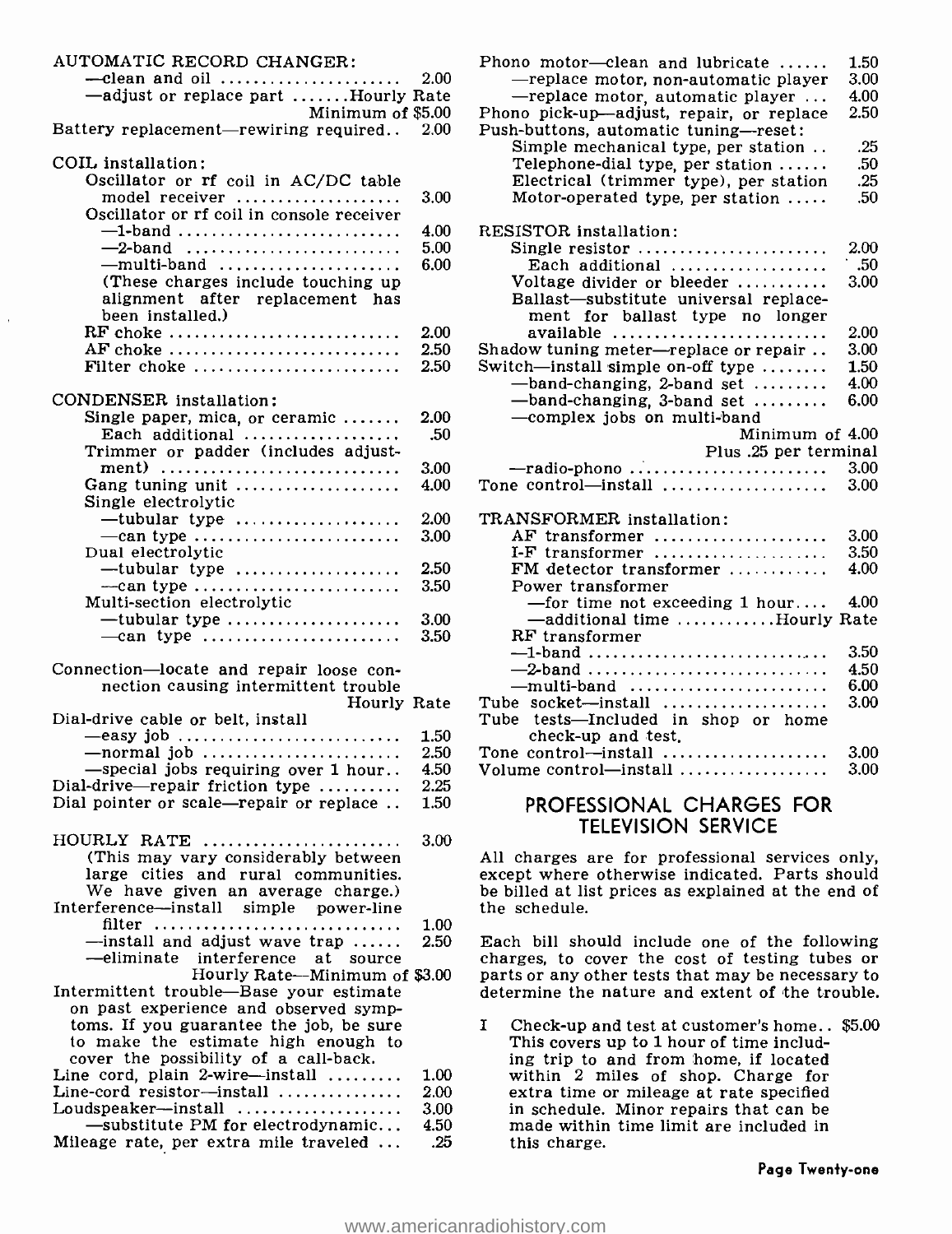II Check -up and test at shop, including pick -up and delivery of set This includes time and transportation expense for two round trips to a cus- tomer located up to 2 miles away from shop; for greater distance charge at mileage rate specified in the schedule of charges, and for time exceeding 1 hour, charge according to the hourly rate.

7.50

III Check -up and test at shop, when cus- tbmer brings set in and takes it away.. 2.50 This charge is for  $\frac{1}{2}$  hour time. Minor repairs or adjustments that can be made within time limit should be included.

### ALPHABETICAL SCHEDULE OF CHARGES

|                                                                                                                                                                                                         | ⊷        |
|---------------------------------------------------------------------------------------------------------------------------------------------------------------------------------------------------------|----------|
| Antenna-install simple outside or attic<br>30.00<br>type                                                                                                                                                | Fc       |
| (This charge includes the antenna,<br>lightning arrestor, lead-in, supports,<br>and hardware necessary to complete<br>installation.)                                                                    | H        |
| -install complex antenna for fringe<br>area. Charge list price for equip-<br>ment used. Labor charge \$5.00 per<br>hour for man in charge of installa-<br>tion, plus \$3.50 an hour for each<br>helper. | In       |
| $-$ repair, resolder lead-in<br>5.00<br>$-$ install new transmission line<br>10.00<br>(includes up to 100 feet of line)                                                                                 |          |
| 5.00<br>$--$ orient antenna                                                                                                                                                                             |          |
| Alignment—adjust oscillator in sets where<br>the oscillator can be adjusted from<br>the front of the set without remov-                                                                                 | Lii      |
| ing the receiver from the cabinet                                                                                                                                                                       | Lo       |
| Covered in Service Charge                                                                                                                                                                               |          |
| -adjust oscillator where set must be<br>removed from cabinet<br>2.50                                                                                                                                    | Mi<br>Ph |
| $-$ sound i-f alignment<br>2.50                                                                                                                                                                         |          |
| -video i-f alignment, stagger tuning<br>4.00                                                                                                                                                            | Ph       |
| -video i-f alignment, band-pass tuning<br>6.00                                                                                                                                                          |          |
| 10.00                                                                                                                                                                                                   | RI       |
| AUTOMATIC RECORD CHANGER (TV combi-<br>nation)                                                                                                                                                          |          |
| 1.50<br>-clean and oil $\dots\dots\dots\dots\dots\dots\dots$                                                                                                                                            | TF       |
| -adjust or replace partsHourly Rate                                                                                                                                                                     |          |
| Minimum of 5.00                                                                                                                                                                                         |          |
| COIL installation:                                                                                                                                                                                      |          |
| 3.00<br>Peaking coil                                                                                                                                                                                    |          |
| 3.00<br>Filter choke                                                                                                                                                                                    |          |
| 5.00<br>Focus coil                                                                                                                                                                                      |          |
| 5.00<br>Coil in tuner                                                                                                                                                                                   |          |
| CONDENSER installation:                                                                                                                                                                                 |          |
| 3.00<br>Single by-pass (paper, mica, ceramic)                                                                                                                                                           |          |
| .50<br>Each additional                                                                                                                                                                                  |          |
| By-pass, coupling, etc., in tuner where                                                                                                                                                                 |          |

Page Twenty -two

| component is difficult to get at and                                                       |              |  |
|--------------------------------------------------------------------------------------------|--------------|--|
| it may be necessary to remove other                                                        |              |  |
| parts to make replacement<br>Single electrolytic (filter or by-pass)                       | 5.00         |  |
| $-$ tubular                                                                                | 3.00         |  |
| $-can$                                                                                     | 4.00         |  |
| Dual electrolytic—tubular $\ldots$                                                         | 3.50         |  |
| $-can$                                                                                     | 4.50         |  |
| Multi-section                                                                              |              |  |
| $-$ tubular<br>$-can$                                                                      | 4.50<br>5.50 |  |
| Connections-locating and soldering loose                                                   |              |  |
| or intermittent connectionHourly Rate                                                      |              |  |
|                                                                                            |              |  |
| Control:                                                                                   |              |  |
| Single (brightness, contrast, volume,                                                      | 3.00         |  |
| concentric (Horizontal and<br>Dual,                                                        |              |  |
| vertical hold, etc.)                                                                       | 4.00         |  |
| Deflection yoke-install                                                                    | 5.00         |  |
| -repair broken lead                                                                        | 2.00<br>5.00 |  |
| Focus coil-install<br>-repair broken lead                                                  | 2.00         |  |
|                                                                                            |              |  |
| HOURLY RATE                                                                                | 5.00         |  |
| (This rate may vary considerably be-                                                       |              |  |
| tween large cities and rural communi-                                                      |              |  |
| ties. An average charge is given here.)<br>Interference-install simple power-line          |              |  |
| filter                                                                                     | 1.50         |  |
| -install and adjust stub for FM inter-                                                     |              |  |
| ference                                                                                    | 3.00         |  |
|                                                                                            |              |  |
| -install high-pass or low-pass filter                                                      | 2.50         |  |
| $\rightarrow$ install and adjust wave trap                                                 | 3.00         |  |
| -eliminate interference at source                                                          |              |  |
| Hourly Rate                                                                                |              |  |
| Minimum of \$5.00                                                                          |              |  |
| Line cord, plain 2-wire-install where<br>soldering is necessary $\ldots$                   | $1.00\,$     |  |
| -install plug type No Charge                                                               |              |  |
| Loudspeaker-install                                                                        | 2.50         |  |
| -substitute PM for electrodynamic                                                          | 4.00         |  |
| Mileage rate, per extra mile traveled<br>Phono motor-clean and lubricate                   | .25<br>1.50  |  |
| --replace motor (automatic player)                                                         | 4.00         |  |
| Phono pick-up-adjust, repair, or replace.                                                  | 2.50         |  |
|                                                                                            |              |  |
| RESISTOR installation:                                                                     |              |  |
| Single resistor<br>Each additional $\ldots, \ldots, \ldots, \ldots$                        | 3.00<br>.50  |  |
|                                                                                            |              |  |
| TRANSFORMER installation:                                                                  |              |  |
| $AF$ output $\ldots \ldots \ldots \ldots \ldots \ldots \ldots \ldots$                      | 3.00         |  |
| Sound detector                                                                             | 4.00<br>3.00 |  |
| Sound i-f                                                                                  |              |  |
| Horizontal output (includes adjusting<br>width, drive, and linearity controls)             | 5.00         |  |
| Vertical output (includes adjusting                                                        |              |  |
| height and linearity controls)                                                             | 4.00         |  |
| Video i-f, stagger tuning $\ldots$                                                         | 3.00<br>4.00 |  |
| Video i-f, band-pass tuning $\ldots \ldots \ldots$<br>Trap (sound, adjacent-channel sound, |              |  |
| adjacent-channel picture)                                                                  | 3.00         |  |
| Power transformer (usual installa-<br>tion, not exceeding 1 hour)                          | 5.00         |  |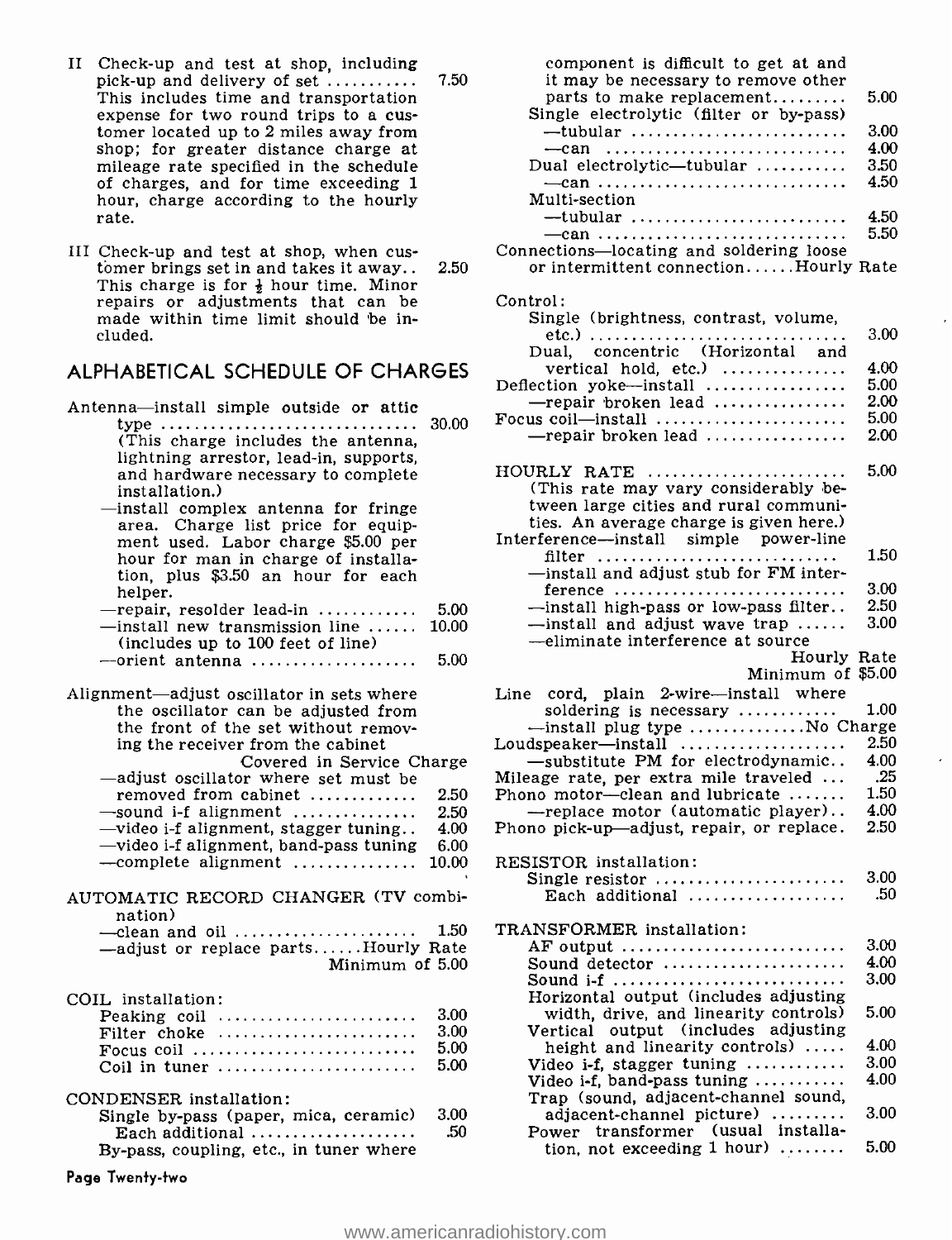| 3.00<br>Tube socket, install—easy to get at $\dots$ .     | An           |
|-----------------------------------------------------------|--------------|
| 4.00<br>$-difficult$ to get at                            | av           |
| Tube tests—No additional charge if this                   | the          |
| can be carried out within the period                      | wh           |
| allotted to general check-up. If ad-                      | an           |
| ditional time is required, or where                       |              |
| customer simply brings tubes in, per                      | $\mathbf{M}$ |
| .10<br>tube                                               | ar           |
| Tuner-install new coil strip in turret                    | lis.         |
| tuner when coil snaps in and out of                       |              |
| 2.00<br>position                                          | W)           |
| -install contact strip in turret tuner:                   | fig          |
| 5.00<br>strip riveted in position $\ldots$                | CO:          |
| 4.00<br>$-$ install new detent and shaft $\,\ldots\ldots$ | re           |
| 5.00<br>-dismantle and clean turret tuner                 |              |
| —clean contacts of turret tuner when                      | W.           |
| 3.00<br>not necessary to dismantle                        | yo           |
| 5.00<br>$-$ install new tuner                             | th:          |
| - miscellaneous repairs  Hourly Rate                      | lis          |

HOW TO FIGURE BILLS and the states. The fixed Rates. The fixed rates in this schedule are based upon the following factors.<br>are based upon the following factors. The following factors. The following factors.

1. The amount of skill and knowledge required Beginners. Because all rates in this schedule to locate the trouble and figure out the remedy.<br>Thus, automatic-record-changer repairs are automatic-record-changer repairs are

plete the job. The check-up and test charges cover only the time required to determine enough about the trouble to give an estimate. On jobs usually requiring additional time to isolate the exact trouble, the price takes this into account.

On jobs that require exact duplicate replacement parts, extra time that may be required to pert.<br>get the correct replacement part is likewise considered. You are not taking a pleasure trip when you drive from one radio jobber to another in search of a part.

3. The possibility of complications that might be encountered on the particular job. Some troubles, particularly squealing, distortion, or too -frequent burn-out of tubes or some part, require an actual because<br>change in circuit design. Hum is another ex- perience. ample; many a customer who complains of hum<br>becomes so hum-conscious that he expects the **Hourly Rate.** All prices in this book are based becomes so hum -conscious that he expects the Radiotrician to eliminate hum that he did not notice when the set was new.

In addition, the possibility of call-backs is definitely a complication, and has been considered little things that come under the heading of over-<br>in practically every charge. Rare indeed are the *head expense* and spell the difference between in practically every charge. Rare indeed are the jobs where you can collect extra when the set profit and loss at the end of the year. When you<br>fails within your guarantee period, and still keep consider all of the time you spend on your servfails within your guarantee period, and still keep the good-will of your customer. The charges in this schedule allow you to handle most callbacks cheerfully without asking for more money, regardless of the reason for the call-back.

Any system of professional charges is based on average conditions. It is intended that you adapt<br>the rates and billing method to special cases whenever necessary, as illustrated by the ex-<br>amples at the end of this booklet.

Material Prices. All radio parts and materials are to be billed at regular list prices as established by the manufacturer.

When no list price is known, the easiest way to figure it for billing purposes is to multiply your cost price by 2. If the result is an odd value, reduce it to the nearest 5¢.

When the list price of a part is 50¢ or less and you are making a separate installation charge for that part, it is usually better business just to list the part without a charge. Thus, there would usually be no charge for small resistors or con- densers. This emphasizes the value of your knowledge and skill. On small parts like pilot lamps or replacement control knobs, which have no installation charge, use your own judgment in each case.

higher than other equivalent mechanical repairs. as well as experienced Radiotricians. A beginner may take longer for the job and hence earn<br>2. The average time a competent, fully equipped<br>Radiotrician or Teletrician would need to com-<br>2. good a job as an expert, he should get proare fair charges for completion of the work, these rates can and should be used by beginners a lower hourly rate, but if in the end he does fessional rates.

> There is no such thing as beginner's rates in radio and television-if a beginner isn't able to make a perfect repair job, he has no right to charge for a make -shift job. Either return the set without charge, or sub-let the job to an ex-

> Relatives and close friends are admittedly a beginner's biggest problem; it is far better to do work for them free and charge it off to charity on your books, than to cut the rates. Hundreds and hundreds of servicemen have been forced out of business because they could not live down the rumor that they'd fix radios at cut-rate prices because they were beginners and wanted ex-

> on an hourly rate of \$3.00 an hour for radio service work and \$5.00 an hour for TV work. This may seem high at first thought, but never forget that it takes into consideration all those little things that come under the heading of overprofit and loss at the end of the year. When you icing business, you may find that your average hourly salary for work may be considerably less than \$2.00 an hour at the \$3.00 hourly rate and less than \$4.00 an hour at the \$5.00 rate.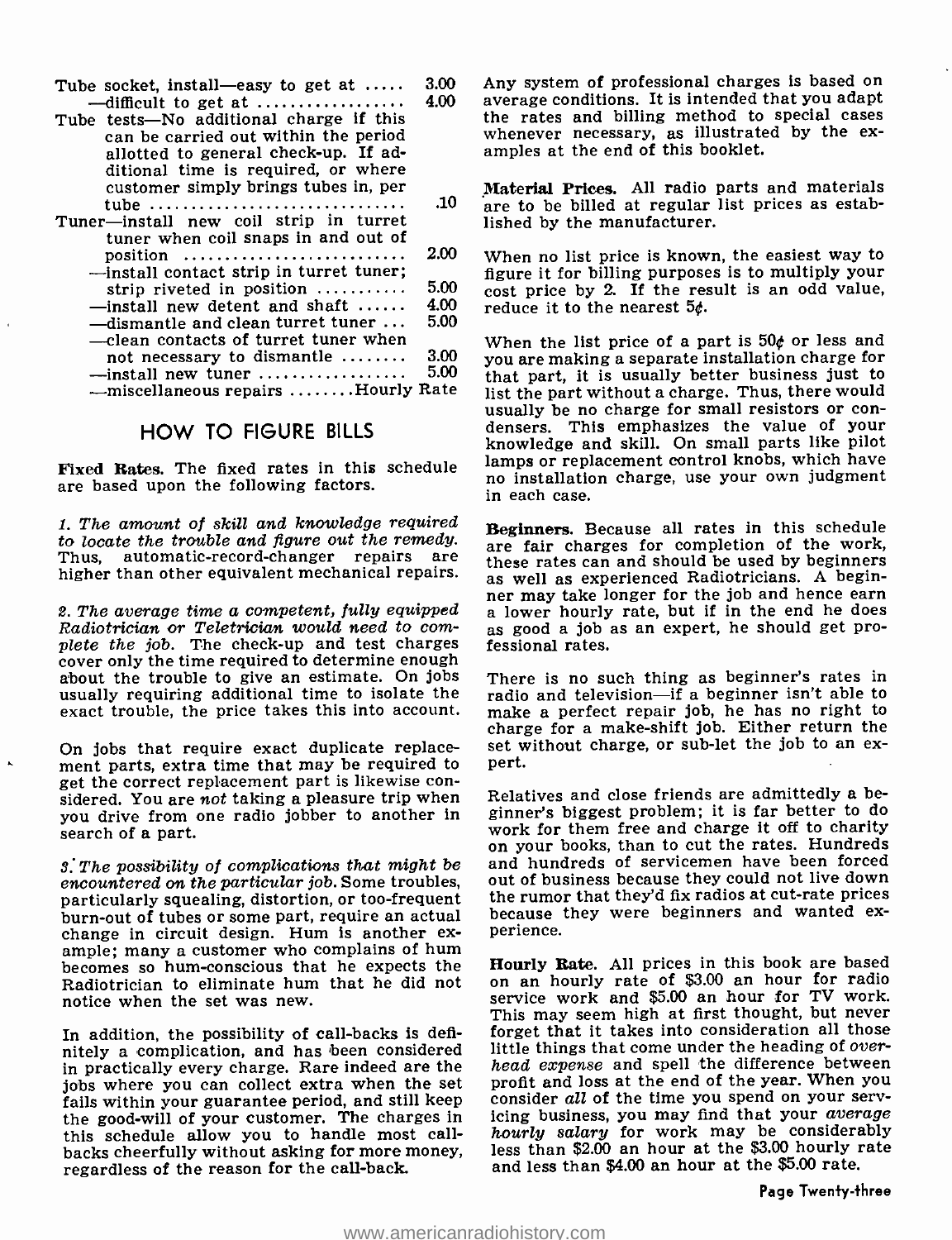Overhead. Under overhead expenses come such items as the following:

1. Rent, heat, light, water, gas, and telephone bills (or a proportionate share of them if you are working in your home).

years, your overhead expense each month includes 1 /36th of its cost. Five years is about the longest time over which you can spread equip- ment expenses.

3. Non-income-producing labor. Such things as<br>bookkeeping work, sweeping the shop, building If the customer can't afford a complete jo<br>shelves and benches, going out for parts and to your repair charges and put used tubes doing other business errands, talking to sales- men or people who "just drop in to see how you're getting along," and other shop mante-<br>nance jobs together add up to quite a bit of Never cut y<br>valuable time—either your own or that of some- for anyone. one you have hired—and the hourly rate for in-<br>come-producing work must recompense you for<br>many a serviceman. You should do all radio and<br>many a serviceman. You should do all radio and this time also.

4. Car expense and depreciation. Gasoline, oil, at the time you deliver the set, unless you know repairs, insurance, license plates, tires, batteries, definitely that the person has a reputation for washing, waxing, and p take into account the fact that you use extra You'll be a lot better off to turn down a job<br>time of your own in driving extra miles (at least politely and let your competitor risk the loss,<br>2 minutes per mile in cities). 2 minutes per mile in cities).

As to depreciation, \$300 a year is not at all out of the ordinary for a commercial vehicle.

advertising, you must consider good-will advertising through purchase of tickets to community raffles, etc., membership in the local Chamber of tributions to churches, and to charities such as Red Cross and Community Chest.

be a hundred and one little miscellaneous things without even asking how much the charge will taking money out of your pocket. Here are a be, then you'll know you have a reputation based few: Losses or cost of collection w theft insurance; radio and television magazines; Guarantees. A suggested guarante membership in associations and clubs; small on your statement of charges is: tools; etc.

All special jobs that do not come up often terials listed above are guaranteed for 90 days, enough to justify listing in this schedule should just as for a new radio or television set. Work be charged for at hourly rates, or use the rate given for similar jobs as a guide for estimating the charge.

Page Twenty -four

Tubes. Servicemen should always remember that they are primarily selling professional services involving skill and knowledge. Replacing tubes is a necessary evil, but should never be allowed to influence your charges for repair work.

2. Depreciation and amortization of equipment. Job through including tube prices in the repair<br>If your tube tester has a useful life of three estimate and cutting what he should have Many a man has lost all his profit on a repair charged for repair when the total seemed too high. Therefore, always let your main bills be only for the repair work. Quote tube prices separately, telling the customer which tubes are

> If the customer can't afford a complete job, stick to your repair charges and put used tubes in the set without charge so that it can be used until the customer can afford new tubes. Never sell used tubes, because they destroy confidence. Never cut your repair charges one single penny

> Credit. Here's another factor that has ruined television service work on a cash basis, collecting definitely that the person has a reputation for fact that whenever debtors are hard-pressed,

> You'll be a lot better off to turn down a job politely and let your competitor risk the loss, than to do the job on credit and then perhaps make an enemy through attempts to collect for the work.

5. Advertising. In addition to ordinary telephone-<br>book, newspaper, radio-program, and direct-mail<br>abook, newspaper, radio-program, and direct-mail<br>abook, newspaper, radio-program, and direct-mail<br>aged-people's homes. If you are of a charitable nature, spend your spare time fixing up old radio sets, and donating

### BUSINESS ETHICS

6. Taxes. All federal, state, and local taxes ap-<br>plying to your business are overhead expense. your self and to your customers. When people 7. Miscellaneous. In the course of a year, there'll "Fix it up; I'll be back day after tomorrow," be a hundred and one little miscellaneous things without even asking how much the charge will <sup>A</sup>good business and a good reputation can be built only upon a policy of honesty and fairness. Your charges must be honest ones for services rendered, and your charges must be fair both to bring their radio and TV sets to you and say be, then you'll know you have a reputation based

Guarantees. A suggested guarantee to be printed

Unless otherwise indicated, all repairs and maand materials covered by the guarantee will be replaced without charge within this time limit if defective.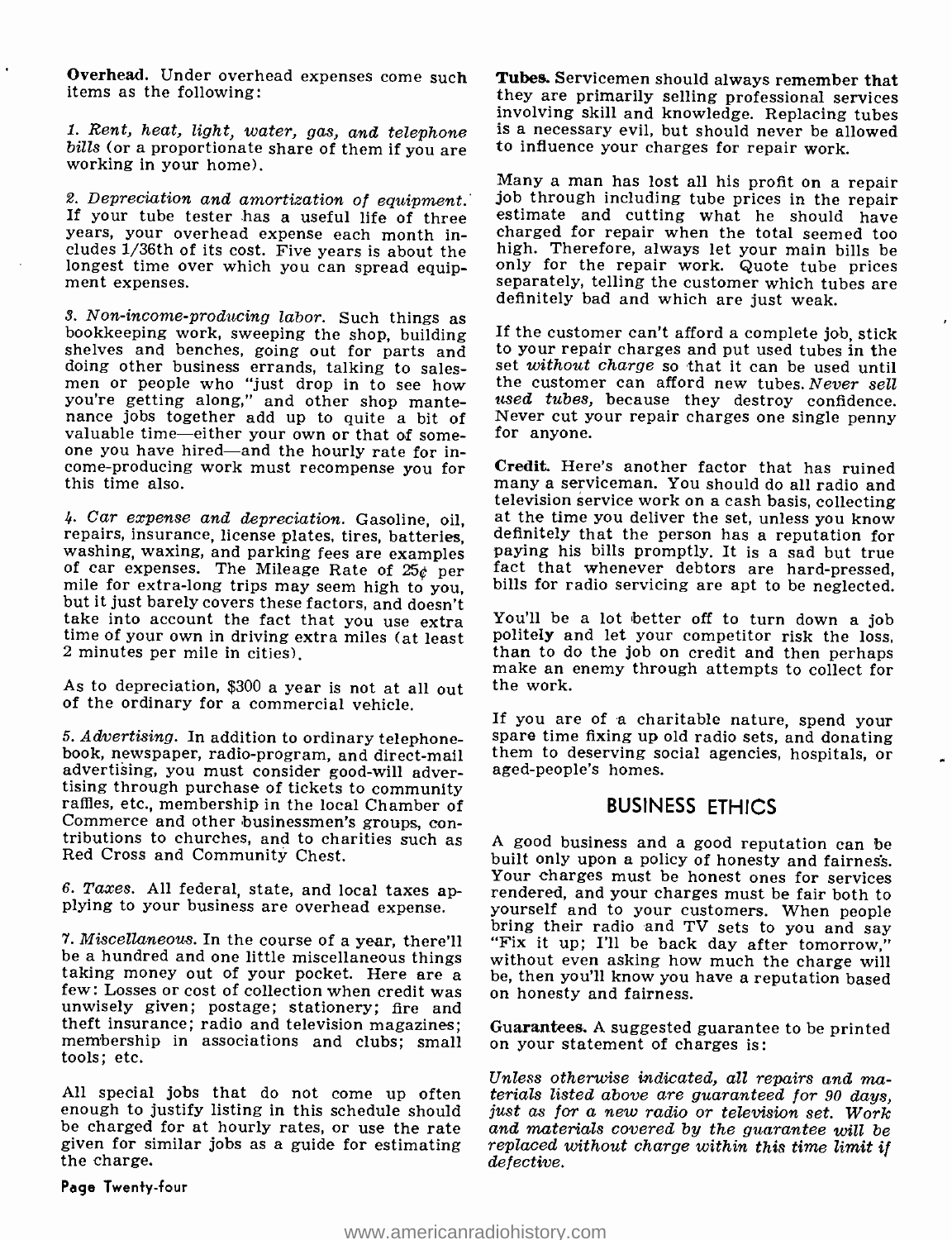Guarantee starts on: (insert date of delivery)

By

#### YOUR FIRM NAME PRINTED HERE

Storage Charges. When a set is left at your shop beyond a reasonable length of time, you can collect storage charges or dispose of the set, pro-<br>vided you notify the customer in a suitable manvided you notify the customer in a suitable man-<br>ner as provided by the laws in your particular<br>ner as provided by the laws in your particular<br>ner as provided by the laws in your particular state. One form of notification used by a large firm is a postcard that takes the following form when revised for radio or television servicing purposes:

Uncalled for radio or television sets are subject to a storage charge of 25¢ each per week, starting one month (30 days) after receipt of the set. Storage charges for your set will begin on

Radio or television sets left here over two months after the date storage charges start will be disposed of. Failure to call for your set on or bewill constitute a junk this set without re-fore permission to sell or course to its owner. Type of Receiver

We are not responsible for sets left over 30 days.

Signature here

FIRM NAME AND ADDRESS HERE

### EXAMPLES OF BILLS

Case No. 1. Five-tube AC/DC set brought to shop by customer. Put in new dual electrolytic filter condenser, type 35W4 tube, and pilot lamp. Realign set. Brush out set and polish cabinet.

| BILL: Check up and test at shop $$1.50$   | R  |
|-------------------------------------------|----|
| Install dual electrolytic condenser  2.50 |    |
| $20-20$ mfd electrolytic condenser  1.40  |    |
|                                           |    |
|                                           |    |
|                                           | ٦Ā |
| Total  \$6.80                             | h  |

Comment. A 20-20 mfd, 150 -volt condenser costs  $71¢$ ; multiplying by 2 gives \$1.42, so make its list you can make the repair on the spot and also it's price \$1.40. Cleaning chassis, polishing cabinet, more profitable for the serviceman. There is price \$1.40. Cleaning chassis, polishing cabinet, and alignment are all done within the  $\frac{1}{2}$  hour in nothing that reduces the profit on a service job allowed for check-up and test. allowed for check-up and test.

Case No. 2. Go to nearby home, remove chassis, speaker, and automatic record-changer; bring to the customer's home. You can work far more shop and replace oscillator coil and phono pick-<br>efficiently in your shop because you have all the shop and replace oscillator coil and phono pickup; adjust record changer; realign receiver.

BILL: Check-up and test at shop, including pick-up and delivery  $\ldots$ ........ \$7.50

| Install oscillator coil $\ldots \ldots \ldots \ldots \ldots$ 3.00  |  |
|--------------------------------------------------------------------|--|
| Install phono pick-up and adjust                                   |  |
|                                                                    |  |
| Universal oscillator coil $\ldots \ldots \ldots \ldots \quad 1.30$ |  |
| Phono pick-up $4.45$                                               |  |
|                                                                    |  |
|                                                                    |  |

Comment: The total charge of  $$21.25$  is justified time when the pick-up and delivery trips are included.

Case No. 3. Customer brings in table model TV set for repair. Put in new horizontal sweep output transformer. Discover 2 tubes in video i-f are weak.

| BILL: Check-up and test at shop  \$2.50 |  |
|-----------------------------------------|--|
| Install Hor. Output Transformer  5.00   |  |
| Horizontal Output Transformer  12.95    |  |
|                                         |  |

Total  $\ldots \ldots \ldots \ldots \ldots \ldots \ldots \ldots \ldots$ \$20.45

Comment: The horizontal output transformer costs \$6.47, and therefore the list price is \$12.95. The customer should be informed of the two weak tubes and replacements may be installed when he picks up the set. The only additional charge would be the list price of the tubes.

Case No. 4. Go to the customer's house and install a new high-voltage rectifier tube.

| BILL: Check-up and test in customer's |  |
|---------------------------------------|--|
| home  \$5.00                          |  |
|                                       |  |
| Total  \$7.65                         |  |

Case No. 5. Customer brings TV set to shop. Install a new high-voltage rectifier.

| BILL: Check-up and test in shop $$2.50$<br>$1B3$ tube | 2.65 |
|-------------------------------------------------------|------|
| Total  \$5.15                                         |      |

When making service calls in the customer's home, it is advisable to carry a supply of the tubes most often needed in radio and TV servicing. It's less expensive for the customer when you can make the repair on the spot and also it's nothing that reduces the profit on a service job er's home and the shop. Of course it is not wise to attempt difficult and time -consuming jobs in the customer's home. You can work far more efficiently in your shop because you have all the a bench to work on. Tube replacements, of course, can be made as easily in the customer's home as in the shop.

#### Page Twenty -five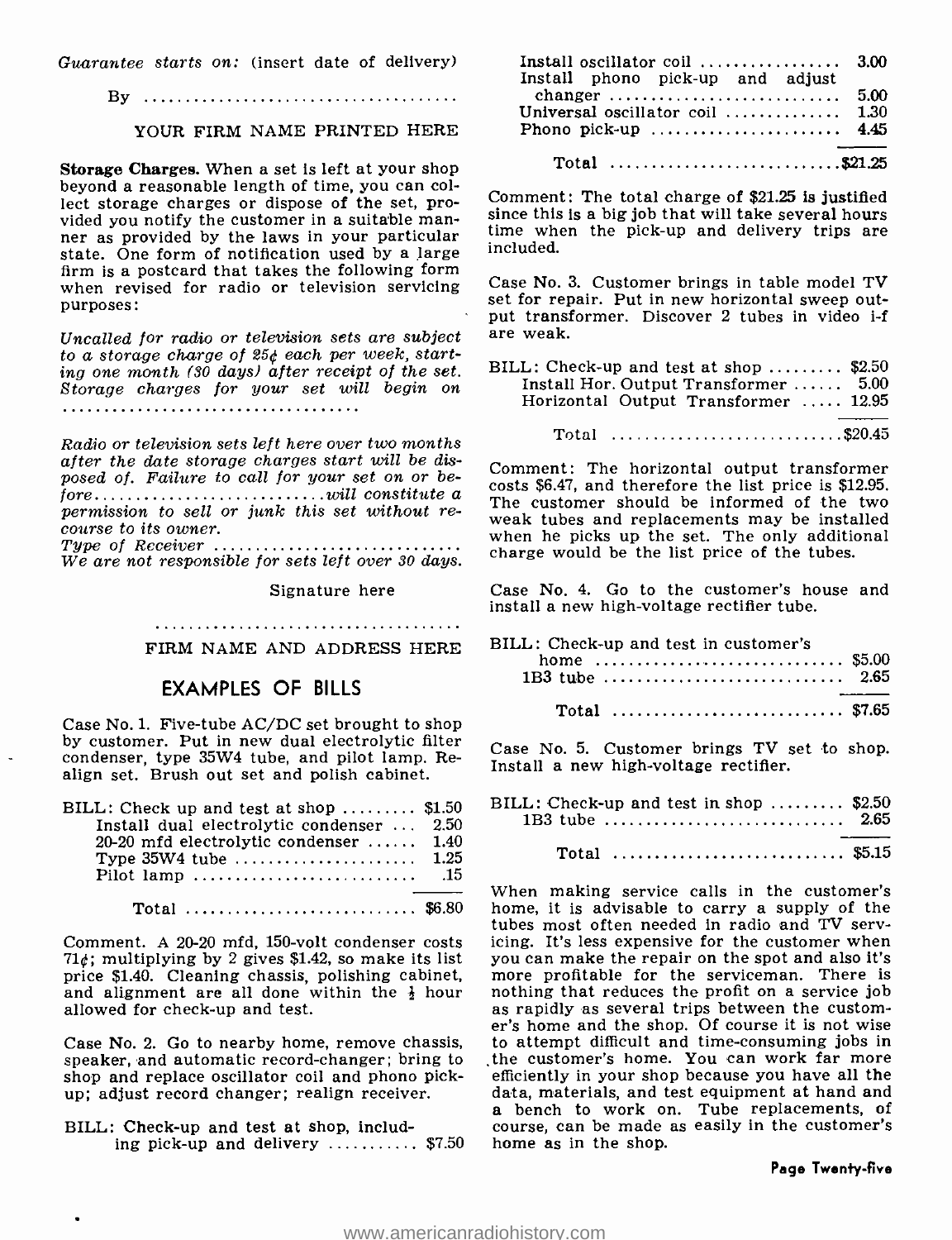

Mr. Stephen J. Petruff, an NRI graduate, is the newly elected President of the Florida Radio<br>and Television Technicians Technicians Guild. Standing left to right, Thomas M. Middleton, Secretary, Mrs. Frances Milne, Corresponding Secretary, and Shan Des Jardins, Vice President. Seated, A. Edward Stevens, Treasurer, and at right, Stephen J. Petruff, President.

## **Reconditioning Water-Damaged Electronic Equipment** By RAYMOND H. SCHAAF

Ì

NRI Consultant

will be well water-soaked. Let us see what to laden parts. The moist do with such a receiver as certain steps are by this stream of air. do with such a receiver as certain steps are necessary to restore it to the point where ordinary procedures will be effective.

n r i

When a receiver obviously shows signs of disaster damage, the first thing to do is to remove the chassis and speaker from the cabinet. Remove the tubes and clean off the accumulation of mud or other debris. Some servicemen figure that since the receiver has already been water saturated, a little more water won't hurt, so they use a stream of warm water from a hose to clean the chassis. However, if possible, clean the pump, or a vacuum cleaner blower attachment.<br>chassis by using a dry cloth. If there is oil or Clean all surfaces with a dry cloth. Use pipe chassis by using a dry cloth. If there is oil or Clean all surfaces with a dry cloth. Use pipe<br>grease on the chassis, Varsol may be used for cleaners (available at any tobacco store) to re-<br>cleaning. A rag or brush dipped cleaning. A rag or brush dipped in the solvent move all dirt and dust from can be used to remove grease and other chassis of the variable condensers. dirt. (This work is best done outside, or in a well ventilated room, since the fumes from the cleaning solvent make some people ill and Varsol is highly inflammable.)

find a way of removing the accumulated moisture. A damp chassis put in a warm, dry Place the ohmmeter test probes across either the place will not become completely dry. Excess input or output filter condenser leads—which-water will evaporate, but the moisturewater will evaporate, but the moisture-laden air will be trapped in parts and under shield cans.

To remove moisture from the chassis complete-

Page Twenty-six

 $F$  course, a receiver which has been through ly, a stream of dry, heated air should flow over a flood or has been drenched by a fire hose the chassis and around and through moistureladen parts. The moisture will be carried away

-71 7'

For occasional jobs, a small electric fan and an electric heater can be directed against the chassis. The heater vaporizes the moisture and the fan drives the moisture -laden air away from the chassis. It is necessary to change the chassis position several times so that all parts will be dried equally.

Once the chassis is perfectly dry, blow out all dirt and dust with a small hand bellows, a bicycle pump, or a vacuum cleaner blower attachment. cleaners (available at any tobacco store) to re-

#### Operating Precautions

When the chassis has been cleaned, you must across the B supply terminals with an ohmmeter. Before trying the receiver out, first check for leakage within the power supply, by measuring

> Place the ohmmeter test probes across either the input or output filter condenser leads-whichif a bleeder resistor is used. If there is no bleeder, the leakage resistance should be that of the filter condensers, provided you observe proper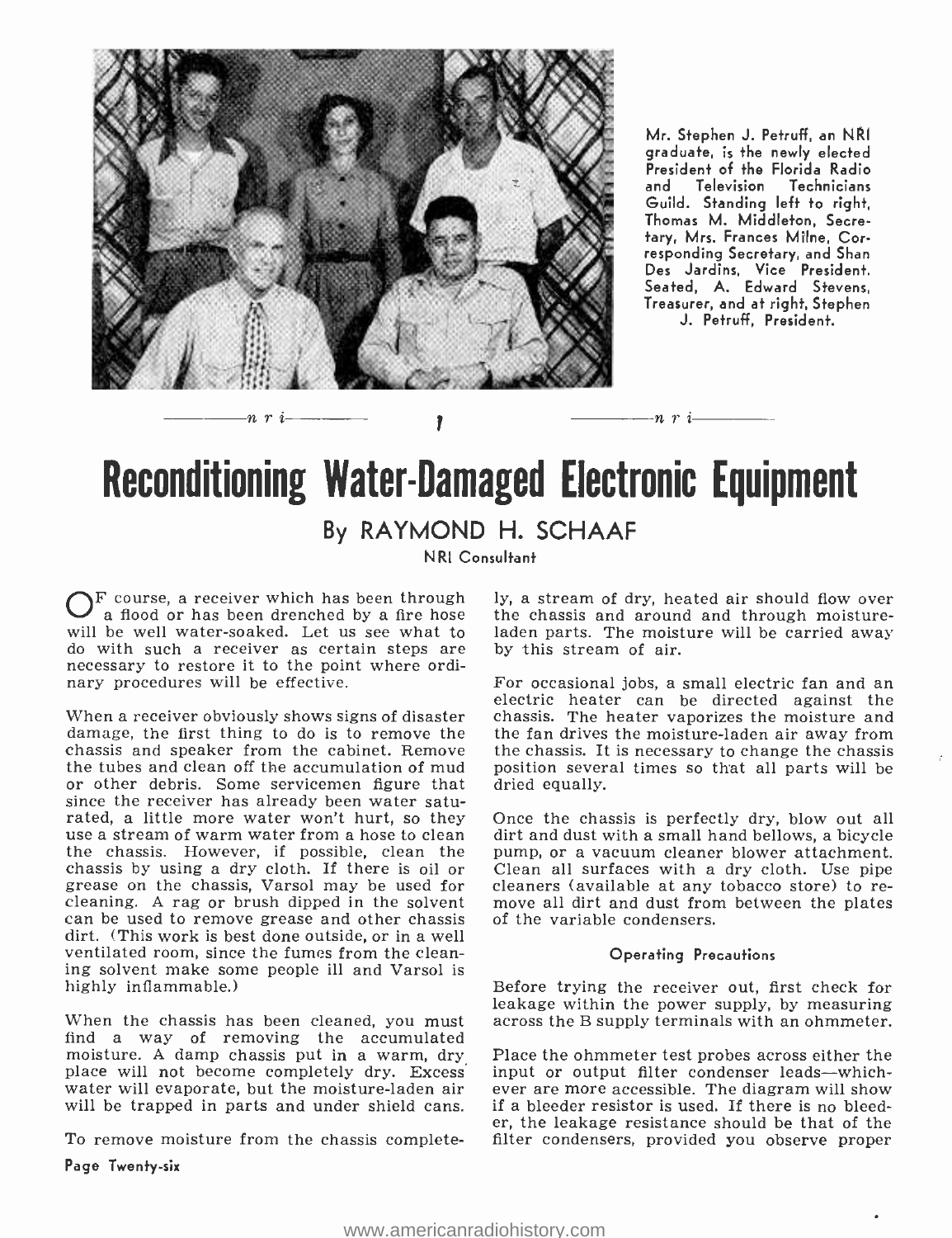ohmmeter polarity. If the resistance is abnormally low, disconnect the condensers and check them individually. Make replacements if you find the condensers are at fault; otherwise, tubes which y run the trouble down to the defective part.

If the B supply resistance is normal, replace all<br>the tubes *except the rectifier*, and turn the set on. The tube filaments will place a partial load on the power transformer. (You cannot make this check on ac -dc receivers, since removing the rectifier tube breaks the filament circuit. However, there is no power transformer to worry about in such sets, so you can plug in the receiver directly.)

If the transformer shows no signs of overheating after half an hour, put the rectifier tube in its socket. This will supply tube electrode voltages throughout the chassis. You can now treat the receiver as if it were in for an ordinary repair job. Of course, the speaker cone will have been ruined, and will have to be replaced, and you will probably find other parts similarly damaged.

After the receiver is restored to operating con- dition, very likely you will find it desirable to improve its performance with regular revitalization procedures.

Radio test equipment that has been damaged by a flood, or some other disaster, also need not be written off as a total loss. After a thorough cleaning and drying, it may be almost as good as new.

The cleaning and drying procedures described above for radio chassis also apply to test instrument, however, to avoid excessive heating which<br>might change the value of a multiplying or shunt<br>phosphorus screens now used in Television tubes might change the value of a multiplying or shunt resistor. Special attention must also be given to removing accumulations of dirt from the test lead jacks, and the various tube socket holes on tube tester panels. You may be able to use pipe cleaners and a thin, sharp-pointed instrument<br>To counteract these effects, developmental such as a scribe to good advantage. An old toothbrush will also be handy in helping to clean range and function selector switch contacts.

meter yourself. Write to the factory which made the test instrument for their suggestions. If superior contrast and sharpness, in the photo-<br>It is a contrast to handle the popein they graph above, on the left, the contrast and sharpthey are not equipped to handle the repair they will probably refer you to some company they have authorized to handle their repair work for the subset of a conventional television picture tube. them.

After the equipment has been thoroughly<br>cleaned, it should be tested. Volt-ohmmeters can be checked by measuring ac and dc voltages, and resistances, the values of which are known. Inaccuracies may be due to damaged multipliers and shunts. Signal generators can be checked

by beating the signals they produce against those of broadcast stations as picked up by a radio set. By checking a number of different type tubes which you know are good you can check

It is generally inadvisable to attempt to correct any serious errors you discover in the operation of your test equipment. Let the factory do that. It will take longer but you'll be repaid many times in the knowledge that the instrument has the manufacturer's OK once more. You, too, will have more confidence in its operation.







The cover photo for this issue was taken from the annual report of General Electric Developsome of the research which is going on in developing a transparent phosphorus coating for television picture tubes in an effort to improve contrast and sharpness. According to the report, two disadvantages of the present powdered are an overall haze limiting obtainable contrast, and a loss of sharpness caused by light scattering within the phosphor screen.

Don't attempt to clean or repair the indicating produced thus far lack some of the brightness of screens are made by a process involving the chemical reactions of vapors at the surface of the glass backing plate. Developmental screens conventional screens, but are said to yield superior contrast and sharpness. In the photoness of the new type screen is shown. On the right, above, appears the contrast and sharp-

> Customer: "Have you a book called 'Man, The Master of Women' ?"

 $-n$ r $i-$ 

Salesgirl: "The fiction department is on the next aisle."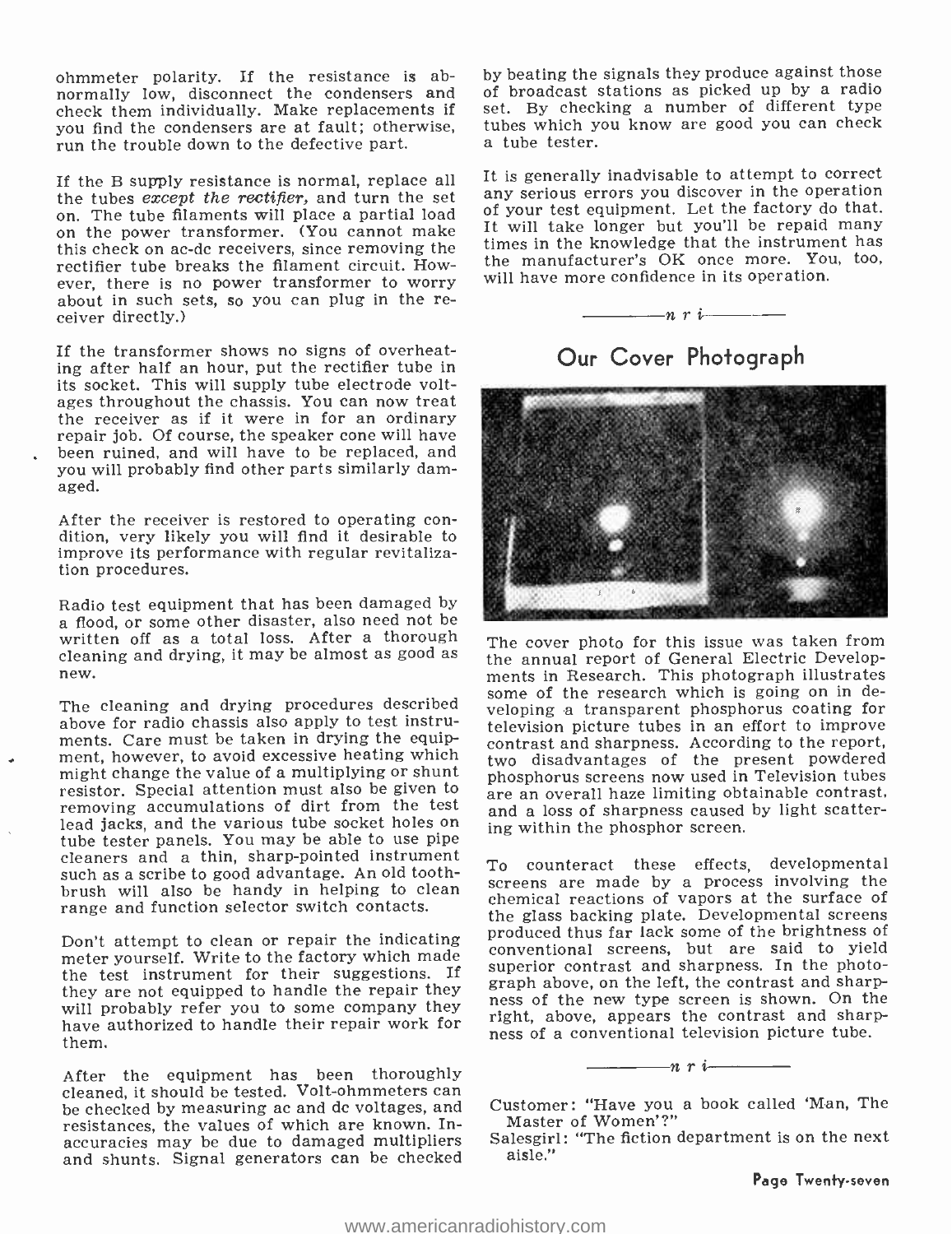# Mr. Customer Fixes His Own TV Set

Reprinted through the courtesy of the New York Herald Tribune.



Page Twenty -eight

Copyright, 1952, New York Herald Tribune Inc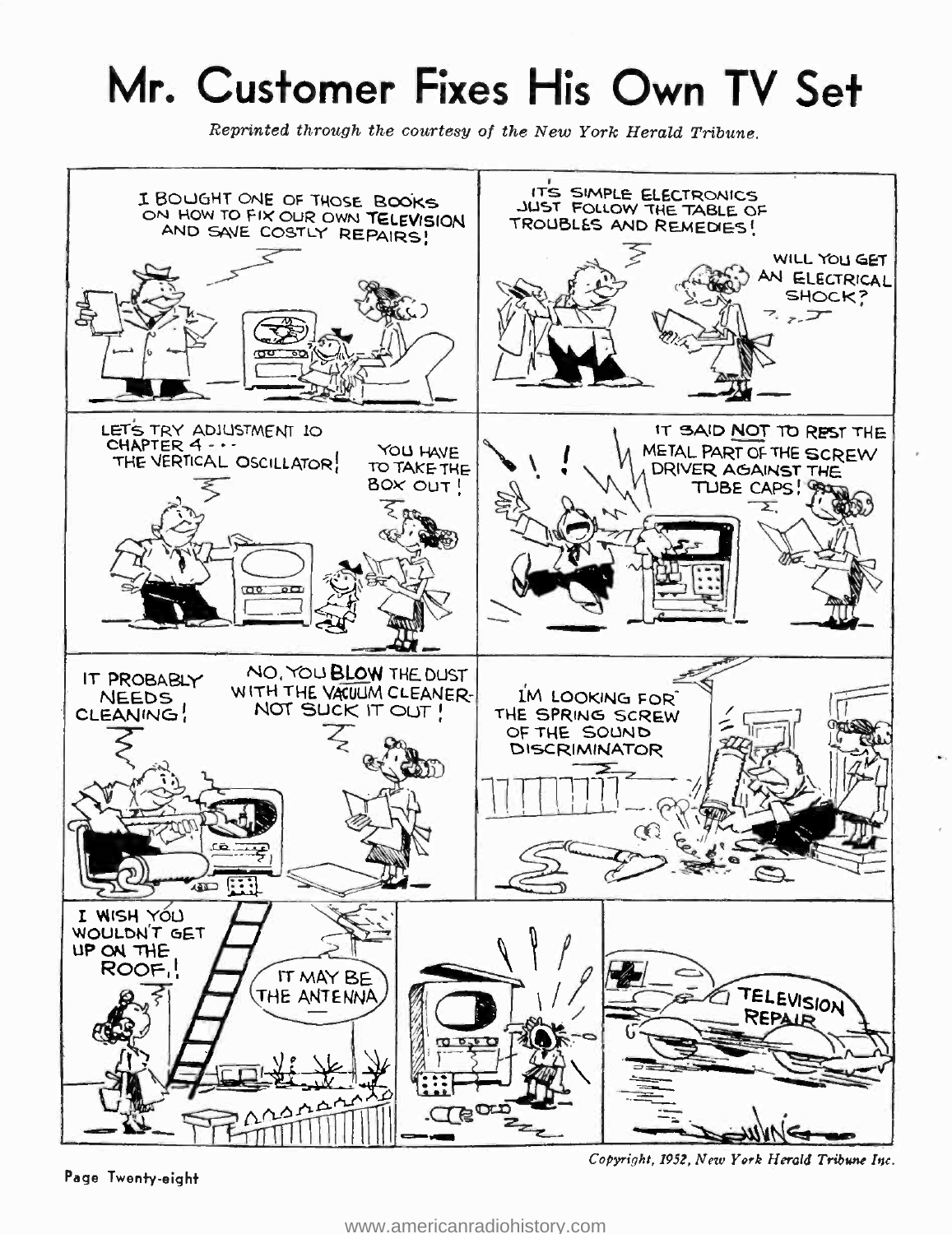

# Chapter Chatter

New York Chapter has had some of the greatest meetings of all time during the past few weeks. Feceiver. He also put on a little skit showing the attendance and spirit have been high under the correct and incorrect behavior for a radio or Attendance and spirit have been high under the stalwart leadership of our officers, including Bert Wappler, Chairman, all the way down the line.

Our own members make some of the finest talks which anyone could desire. Thomas Hull, Jr., is gaining a reputation as "the doctor" through his Tracer, exercise work in conducting the radio service clinic. members, work in conducting the radio service clinic. Jimmy Newbeck is our TV specialist and con- tinues his very educational lectures as a feature of most meetings. Months ago when he started the Chicago area to meet with us on the second this series of lectures, we thought it was quite and fourth Wednesday of each month, thirtyan undertaking but James has come through with flying colors.

Theo. Durante, who is a television service man-<br>
ager, has also spoken to us on his television ex-<br>
periences. We get excellent information from<br>
Through the Michigan office of Civil Defense, we<br>
him—first hand.<br>
have been him-first hand.

who demonstrated his television bar generator. Along the lines of Radio service, Ralph Georg spoke to us recently on line resistors, their polarity and measurement. Frank Manz and David Spitzer have also spoken to us recently on We were extremely fortunate to have with us a<br>their radio servicing experiences, and Morris special representative of RCA who spoke to us<br>Friedman has related some of his te Friedman has related some of his television serv- icing experiences,

We make it a point at each meeting to make visitors and new members feel at home. If you live in this area, plan to set aside our next meeting night and meet with us. We gather on the<br>first and third Thursday of each month, at St. Philadelphia-Camden Chapter is proud to anfirst and third Thursday of each month, at St. Marks Community Center, 12 St. Marks Place, between second and third ave., New York City.

Chicago Chapter. Several of our members have favored us with informative lectures and demon- Donnelly. Our Chapter is in the midst of a cam-<br>strations. Our Chairman, Charles Mead, has paign to expand our membership and NRI stu-, strations. Our Chairman, Charles Mead, has drawn an enlarged schematic diagram of the Model 630 RCA Television receiver which will be used in our group discussions. Member Dan

Scholz explained the block diagram of this TV receiver. He also put on a little skit showing the television service man in the customer's home. Mrs. H. Webber, our Secretary, gave a brief but splendid resume of Chicago Chapter's activities.

Member Clark Adamson demonstrated his Signal Tracer, explaining details of the tracer to our

We cordially invite students and graduates of the Chicago area to meet with us on the second third floor, Tower space, American Furniture Mart Building, 666 Lake Shore Drive, Chicago. Use West Entrance.

Radio Communications. Titles include such films<br>One of our newest speakers was Andrew Antosh, as "A Voice Shall Be Heard," "Pattern for Sur-Detroit Chapter. Everything is going along fine. In "A Voice Shall Be Heard," "Pattern for Survival," "Disaster Control," and "Introduction to Radiation Detection Instruments." Our "Service Forum" follows the movie.

We were extremely fortunate to have with us a

Our meetings are held on the second and fourth Friday of each month at Electronics Institute, 21 Henry Street, Detroit. All in our area are invited.

nounce a continued growth in membership. Recent men admitted to the Chapter include Lyle J. Quinn, James J. Hannan, Joseph Guida, Edward P. Carroll, James C. Beatly, and Joseph A. Donnelly. Our Chapter is in the midst of a camdents and graduates interested in information about the Chapter are invited to contact our Secretary, Jules Cohen, 7124 Souder Street,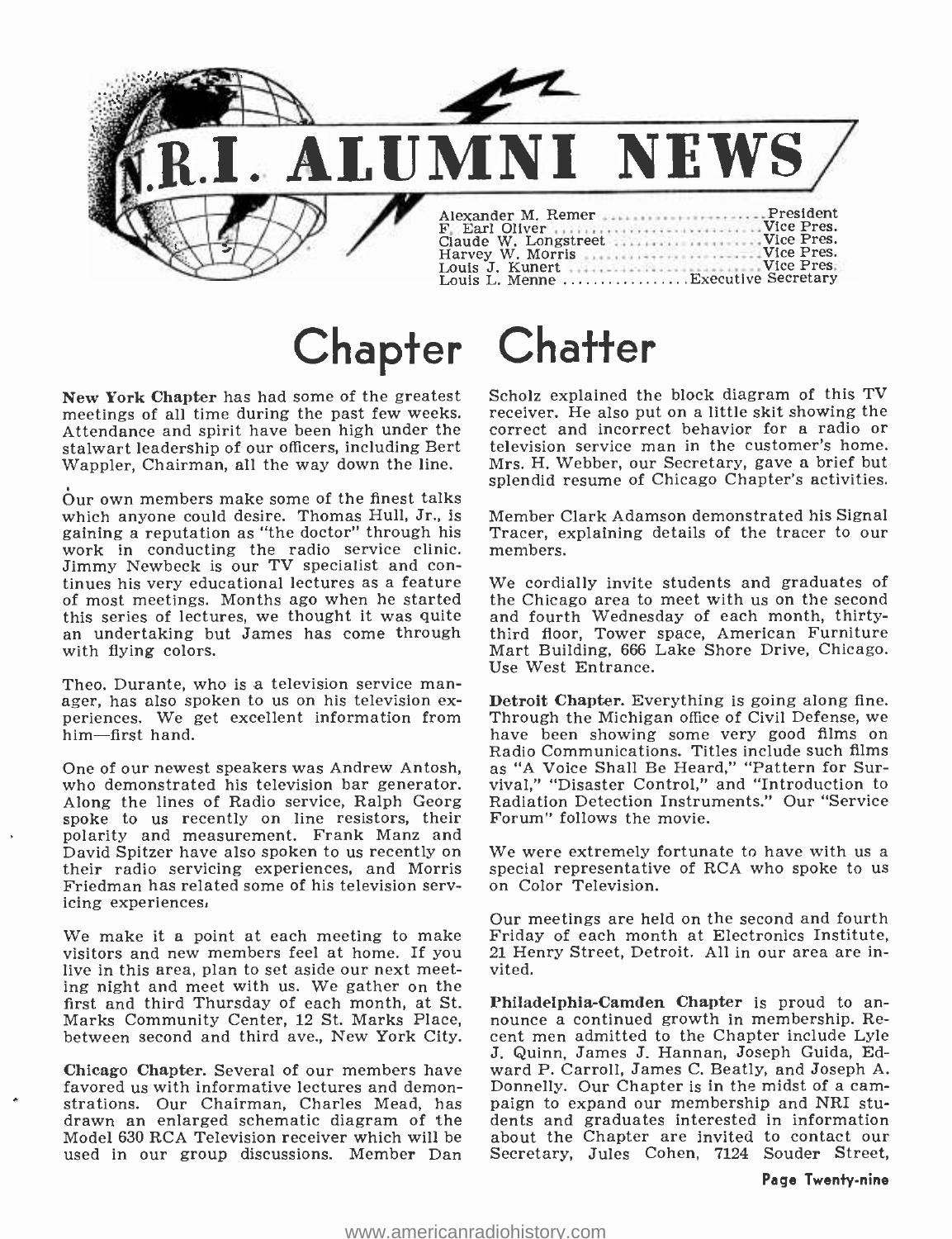Phila. 24, Penna. Mr. Cohen's telephone number is Fidelity 2-8094.

Philadelphia- Camden Chapter is purchasing a television set for their own use at meetings. This will help students and graduates in becoming familiar with TV. We are making plans for future guest speakers. Some of these speakers will be top-notch electronic engineers and should be a real treat for our Chapter members. We hope to have a good showing of photographs ready for the next issue of the NEws.

We had a particularly interesting demonstration recently, given by Norman Kraft and John Drumhellie. This feature consisted first of an interesting talk on trouble shooting using our RCA Dynamic Demonstration Board, and then students were given an opportunity to come up to the board and try their hand at alignment using a signal generator and output meter. This was a treat for beginning students.

Philadelphia- Camden Chapter is open for mem- bership to all. We meet regularly on the second and fourth Mondays of each month at the K of He sent me a very fine answer and a personal C Hall. Tulip and Tyson Streets, Philadelphia, invitation to visit one of the local chapter meet-<sup>C</sup>Hall, Tulip and Tyson Streets, Philadelphia, Penna.

Baltimore Chapter has been enjoying a very interesting series of lectures on the 'Western Union Tele -Car System" which Is an interesting application of Radio Communications. The lectures are given by Mr. Albert S. Flood, who maintains this type of equipment.

At another meeting, H. J. Rathbun gave a talk on one, I would talk it over with a fellow member FM Alignment and balancing discriminators. at the next Alumni meeting. Then, when TV Elmer Shue gave a very informative description of the procedure he used in converting a 10 inch television set to a 14 inch screen.

We hold a general servicing forum for all chapter members which includes service work and discussion on Television, auto radios, and other subjects of common interest.

We welcome all NRI students and graduates in our area to visit our Chapter on regular meeting nights. More information can be had by writing to our Secretary, Mr. Thomas P. Kelly, 1414 Mount Royal Ave., Baltimore 17, Maryland. Meeting nights are the second and fourth Tuesday of each month at Redman's Hall, 745 West Baltimore Street, Baltimore, Maryland.

 $-n$ ri

"Cause there ain't no milk at that end, missus," was the calm reply.

## "Teddy" Durante, of New York **Chapter**



"I had never worked on Radio or Television before taking the NRI Course. Believe me I studied<br>it hard and always read the fine philosophy on it hard and always read the fine philosophy on the back cover of each lesson. While still a student, I wrote a letter to Bert Wappler of New York Chapter and inquired about the NRIAA. He sent me a very fine answer and a personal ings. After meeting Bert, Lou Kunert, Frank Zimmer, Alex Remer and others with their friendly attitude I could not help joining this fine organization. Believe me it helped give that additional lift I needed from time to time.

"I graduated in January, 1947, and took a part - time job in a local radio shop, also conducting a spare time shop at home. When I got a tough one, I would talk it over with a fellow member came into the picture, I applied for a technician's job with the Admiral Distributor in Newark. With the knowledge I had gained from the<br>NRI course, and the contact with fellow members of our Alumni Association I had what it took to hold down my job. The self-confidence that I received from my studies permitted me to help my fellow workers and gain the respect of my employers. It finally paid off with my present position as Supervisor of all of our service technicians. I am proud of my NRI training and my association with its Alumni Association."

> TED DURANTE, <sup>77</sup>Bleeker Street, Newark 2, N. J.

 $n r i$ 

According to the Statistical Department of the RTMA, the 275,026 TV sets with 15 inch or smaller screens produced in April 1950 represented 50.68 per cent of total Television production. By the end of 1950, 15 inch and smaller screens were only 5.62 per cent of the total production, and by the end of 1951 only 0.44 per cent of total TV production had 15 inch or smaller screens.

A lady with two sons in the army and a daughter in the WAC was visiting a farm and saw a youth

<sup>&</sup>quot;Young man," she said sternly, "why aren't you at the front?"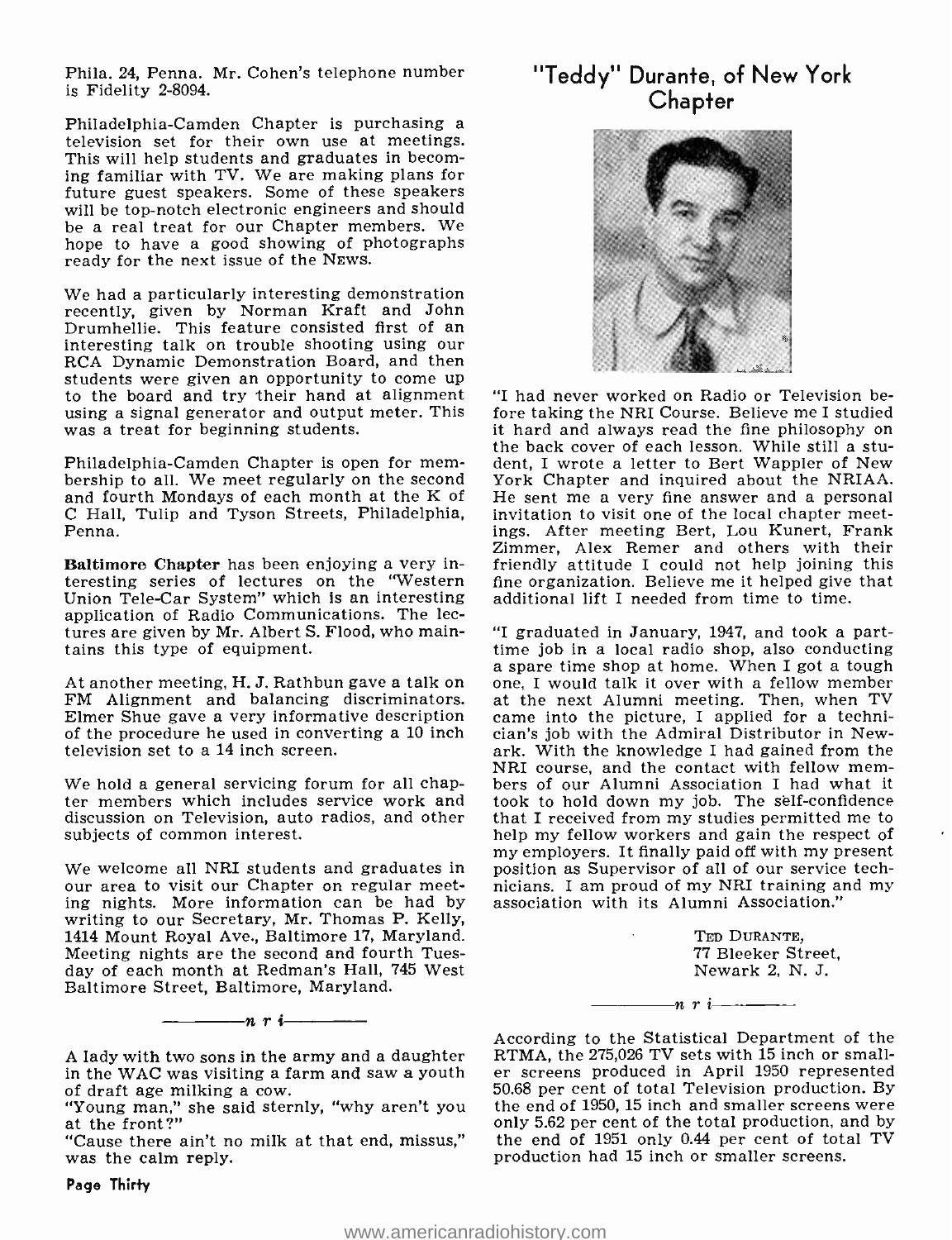

# Nere And There Among Alumni Members

Members of Philadelphia- Camden Alumni Chapter wish to ex-<br>tend their congratu-<br>lations to their fel-<br>low member. Joe member, Joe Lynch. Joe has just become a father for the third time. He

and Mrs. Lynch have a fine new baby girl.

Graduate C. Lantz is now in charge of the Radio license, and department of Moore's Electric Company, Ltd., amination. department of Moore's Electric Company, Ltd., amination.<br>North Sidney, N.S., Canada. His work is<br>REALLY diversified, as it involves ship-to-shore Sergeant R. E. Probst, of Fort Bliss, Texas, is REALLY diversified, as it involves ship-to-shore Sergeant R. E. Probst, of Fort Bliss, Texas, is<br>installations, depth indicators, Loran, weather now attending a Radar repair course. He says installations, depth indicators, Loran, weather station equipment and fishing craft radar, as that this opportunity for further electroni<br>well as ordinary home receivers. Lantz also has was made possible through NRI training. patents pending for a new type ohmmeter and a new type voltage indicator.<br>new type voltage indicator.<br> $\overline{\phantom{m}}$   $\overline{\phantom{m}}$   $\overline{\phantom{m}}$   $\overline{\phantom{m}}$   $\overline{\phantom{m}}$   $\overline{\phantom{m}}$   $\overline{\phantom{m}}$   $\overline{\phantom{m}}$ 

Alumnus Robert H. Holler, of Paterson Creek, West Virginia, visited NRI and discussed some of standing Radio and Television business. He em-<br>the technical problems which he is meeting in ploys two full time technicians in addition to himthe technical problems which he is meeting in connection with a community television antenna installation.  $n \rightharpoonup n$  in  $\frac{n}{\sqrt{1 - \frac{1}{n}} \rightharpoonup n}$  in Stephen J. Petruff of Miami, Florida has been A

elected President of the Florida Radio and Telenouncement in "Service Magazine." They could not have picked a better man than our Alumni brother Petruff.<br> $\frac{m}{n}$   $\frac{n}{r}$  i

Another great crusader for Radio and Television technicians is Harold Chase, former Chairman of our Detroit Chapter, who is president of the Television Service Association in Detroit, with a membership of more than 700 technicians.

Alumnus M. M. Koerin, of Norfolk, Virginia paid a personal visit to NRI and discussed some of his for the Radio and Television Distributing Company, of Norfolk. He especially mentioned the called back into Government work as a 1st class<br>large number of NRI graduates he calls on in mechanic. Says could not have mastered his new large number of NRI graduates he calls on in mechanic. Says could not have mastered his new iob without NRI training. Hall has also com-<br>his territory.

 $\frac{1}{\text{Nice story in } Sylvania News about Walter Lund-}$ blad of Odeboldt, Iowa, who is doing very well in Earl Merryman, charter member and first secre-<br>his Radio and Television sales and service busi- tary of the NRI Alumni Association, is in Naval his Radio and Television sales and service busi- ness. Mr. Lundblad graduated from NRI in <sup>1942</sup> and has made great progress since then. The name of his business is Walt's Radio and Television Service.<br>  $E. M. Quimby of Columbia, S. C., writes to tell$ 

us how much he enjoys Radio as a hobby. He holds a class A amateur ticket and handles his own radio work. Quimby's professional work is concrete bridge and structure building.

Graduate Johnnie B. Clanton, TE1, says hello from French Morocco. He is on duty there with the U. S. Navy, in Communications. Clanton hails from Waynesboro, Penna.<br> $\frac{m}{r}$   $\frac{n}{r}$ 

Graduate H. L. Smithey of Weslaco, Texas, has rented business quarters, and plans on establishing his own Radio and  $TV$  shop soon.<br> $\frac{1}{1-\frac{1}{1-\frac{1}{1-\frac{1}{1-\frac{1}{1-\frac{1}{1-\frac{1}{1-\frac{1}{1-\frac{1}{1-\frac{1}{1-\frac{1}{1-\frac{1}{1-\frac{1}{1-\frac{1}{1-\frac{1}{1-\frac{1}{1-\frac{1}{1-\frac{1}{1-\frac{1}{1-\frac{1}{1-\frac{1}{1-\frac{1}{1-\frac{1}{1-\frac{1}{1-\frac{1}{1-\frac{1}{1-\frac{1}{1-\frac{1}{1-\frac{1}{1-\frac{1}{1-\frac{$ 

Graduate Jesse W. Parker, of Meridian, Miss., has just received his 2nd class radiotelephone license, and is getting ready for the 1st class ex- amination. nri

that this opportunity for further electronic work<br>was made possible through NRI training.<br> $\begin{array}{c} \n-\text{max} \\
\hline\n\end{array}$ nri $\begin{array}{c}\n\hline\n\end{array}$ nri

Another successful NRI graduate, Oscar T. Pugh about his business progress. Pugh has an outstanding Radio and Television business. He emself, and says that business is definitely increasing from year to year.<br> $\frac{m}{2}$   $\frac{n}{r}$   $\frac{n}{r}$ 

A nice letter from John R. Dennison, of Tonawanda, New York. Graduate Dennison reports a good part-time Radio and Television trade.

In addition to his spare-time Radio & TV work, Graduate Elmer A. Johnson, of Webster, Mass., reports that he is taking in work on movie projectors, electric shavers, and appliances. Says this gives him new Radio customers, too.

### Peter Cameron, of Alliston, Ont., Canada, has gone into Radio Servicing full time. He's doing service work for two Radio stores and Auto Radio installations and warranty work for the local garages in addition to his own business.<br> $\frac{1}{\sqrt{1-\frac{1}{n}}}\prod_{i=1}^{n}$

J. M. Hall, of South Norfolk, Virginia has been called back into Government work as a 1st class pleted NRI's Advanced Television Practice.

Earl Merryman, charter member and first secre-Hospital, Philadelphia, undergoing treatment. Earl has never fully recovered from an illness he contracted in line of duty during World War II. He has been in and out of hospitals periodically. We hope this time when he gets out he won't have to go back. Earl was Chief Engineer in a Maryland Broadcasting station and things looked bright for the future. Our best wishes to Earl, a great guy, a strong Alumni member, and a true American.

Page Thirty-one